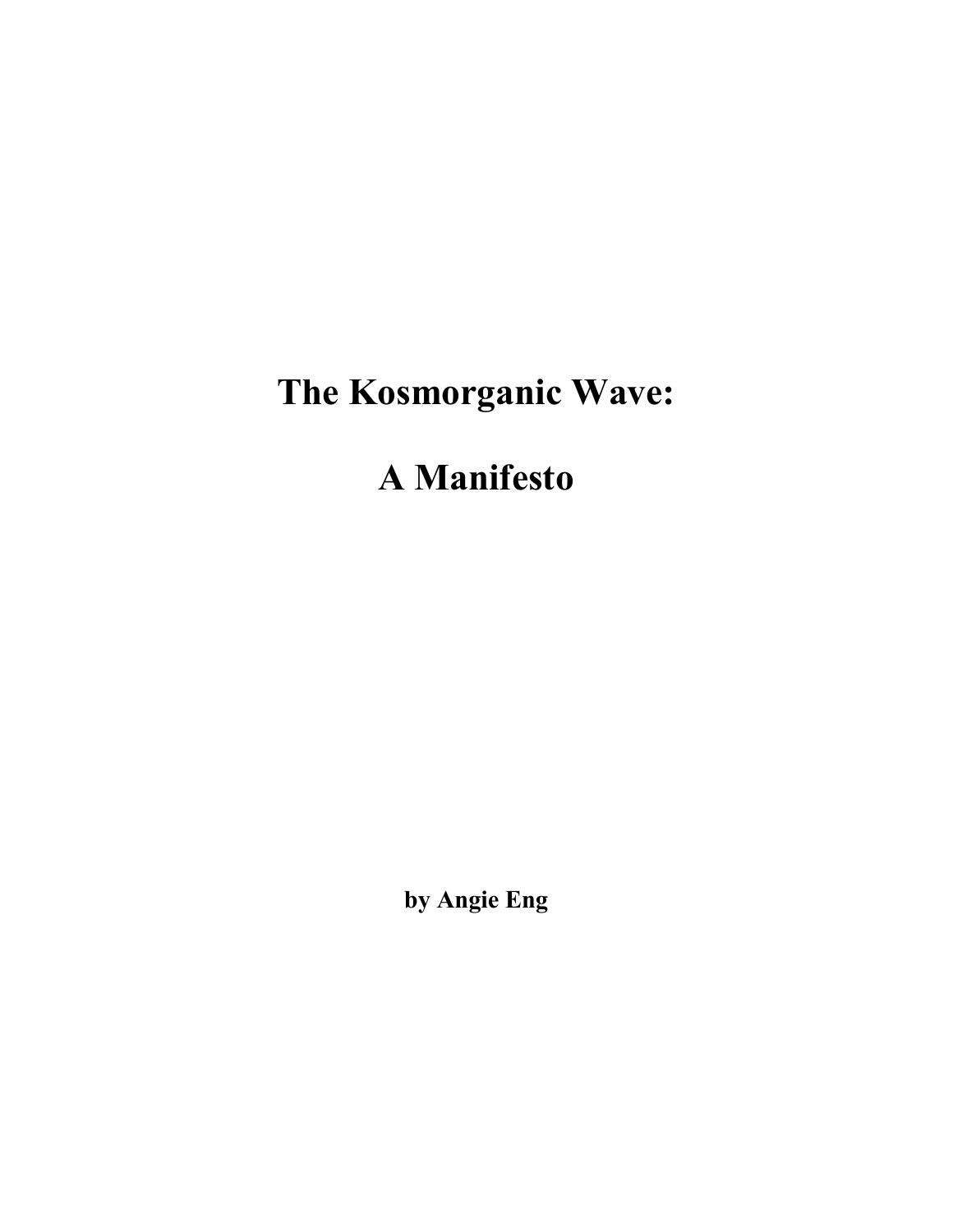*Every work of art comes into being in the same way as the cosmos, by means of catastrophes, which ultimately create out of the cacophony of the various instruments that symphony we call the music of the spheres. The creation of the work of art is the creation of the world. -Wassily Kandinsky,* Concerning the Spiritual in Art

**Preface**

## **First Kosmorganic Experience**

When I entered the space, nobody was inside. It was still early, and I had about an hour to wait. "Go at sunset," people had advised. It was not like my adventures climbing 2,000-year-old temples in Myanmar or waiting for sundown on the highest mountain of Borneo. Here, there were only blank white walls and a giant skylight. There was no signage to provide me with direction; the space was cold and austere, with pine paneling wrapped around a rectangular room. I took my place on the wooden bench and glanced up at the cloudless late afternoon skies through the skylight. I looked up and around, wondering which side of the room was best. I sat there, resigning myself to waiting for an entire hour in a city with a hyper-speed tempo that could make a ten-minute wait feel like hours.

I thought about the line, "Seeing is forgetting the name of the thing one sees." It is the title of a book of interviews with artist Robert Irwin by Lawrence Weschler. Weschler's title reminded me that to appreciate sensory art, I needed to leave behind my preconceived notions, which meant I needed to stop comparing the work to the skylight in my living room. I needed to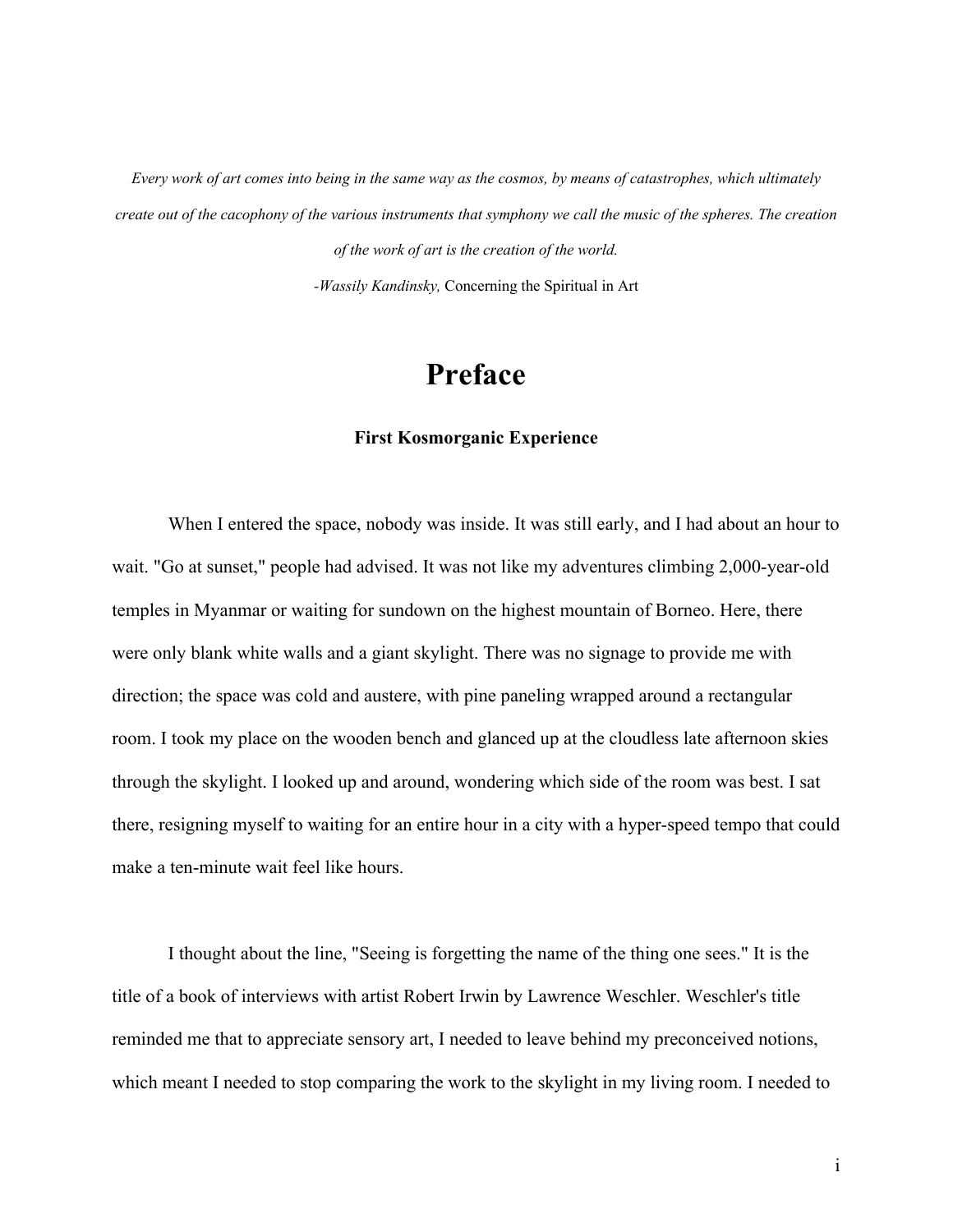forget my discomfort. Forget that waiting reminded me of sitting on a pew at a church service. Forget analyzing why the room was even barer than most waiting rooms. Forget what a window, a sunset, or an artwork should do or be. Forget what I thought I was supposed to be seeing. I couldn't sit waiting for some singular *aha* moment; the art installation was a pure sensory experience that forced me to slow down and be present.

My mind stopped wandering through the hallways and into other parts of the museum or into my calendar of things to do. I noticed that the diagonal shadow cast on the wall from the skylight had moved and stretched across the wall. I felt a coolness set in as the rays of the sun diminished through the window. I saw the baby blue rectangle above me change its hue to soft lavender. The white walls and ceiling became orange against the square. A vibration emanated from the colors and geometrical shapes. I was no longer waiting but being. My awareness gradually shifted away from myself, my thoughts, and analyzing rather than sensing. I felt as if I was part of the room. This condition is what Tibetan Buddhists call *rigpa*, or non-dualistic awareness, a mental state that is open, free, and spacious, a human's true nature before the individual ego takes over.<sup>1</sup> Abruptly, a voice from a loudspeaker jolted me from my contemplative mood by announcing, "The museum will be closed in 10 minutes."

I walked out of James Turrell's light chamber, *Meeting*<sup>2</sup>*,* exited the museum, and reentered the city. The sky, street, buildings, cars, people, the hum of New York itself felt gentler than when I had ventured out that morning. My perception had shifted just enough that I

<sup>1</sup> Chögyam Trungpa, *Cutting through spiritual material materialism* (Boston: Shambhala, 2002), 122-123.

<sup>2</sup> James Turrell, *Meeting,* 1985, room with skylight, P.S.1 Museum, Queens, New York. In James Turrell, *James Turrell: a retrospective*, ed. Justin Molony and Meredith McKendry (Canberra: Publishing Section National Gallery of Australia, 2014), 19.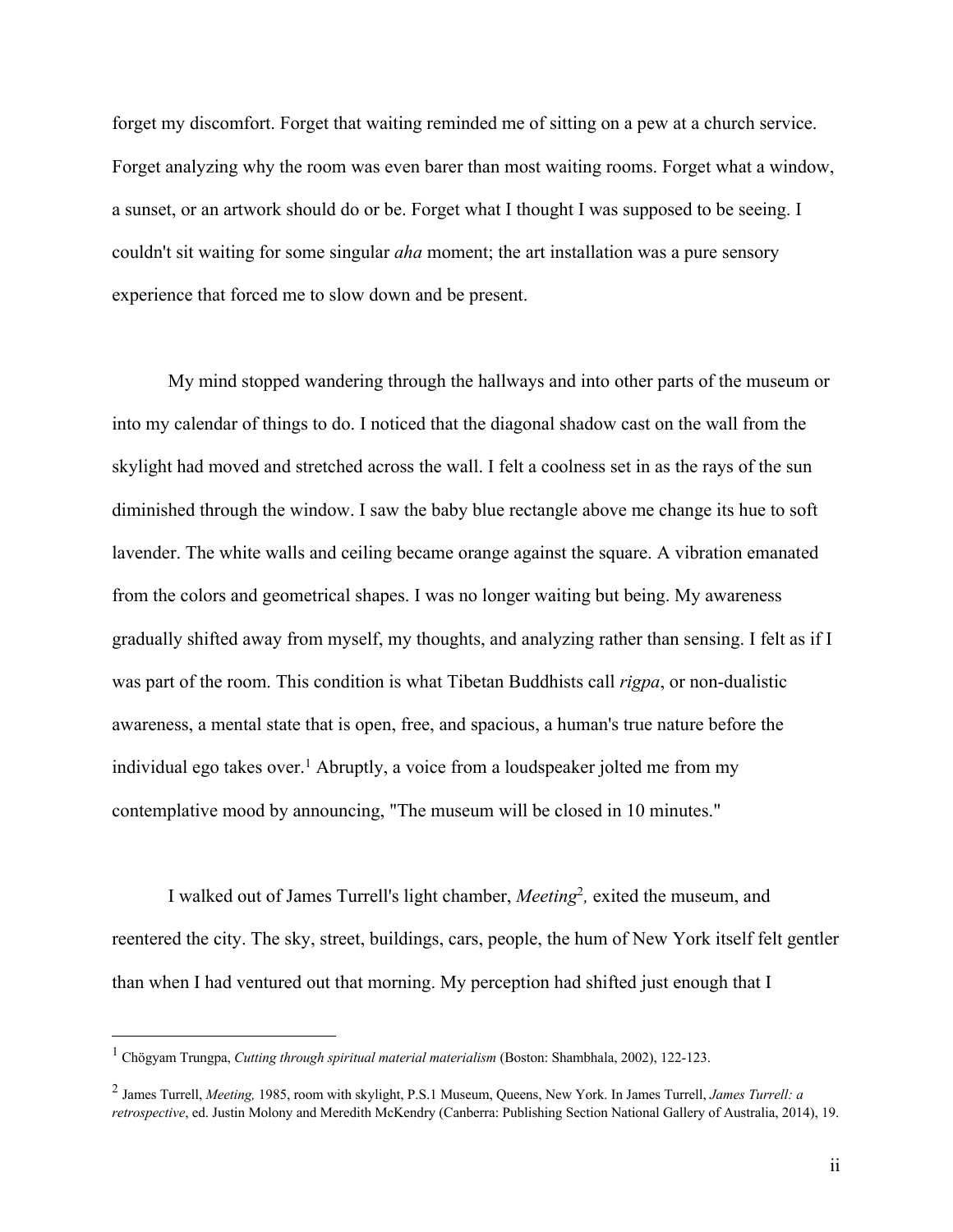appreciated the city again, felt round, smoother edges rather than the usual sharp, aggressive angles. The sounds, the smells, the shapes, the colors seemed more vivid and fluid, in harmony, without their usual discordant resistance. I felt like I had just been rebooted.

I coined the term *Kosmorganic art* 25 years later after witnessing the rise of these ambient, immersive, sensory art practices worldwide. This essay is an art manifesto on Kosmorganic practices, a type of art that I claim is one of the more riveting practices of our time, appropriate for a world of climate change, digital burnout, and civil strife. The text provides my holistic vision emphasizing phenomenological art's healing and metaphysical aspects. This essay lifts the veil of the current dominant, materialist perspective that masks the full potential and power of art in our lives.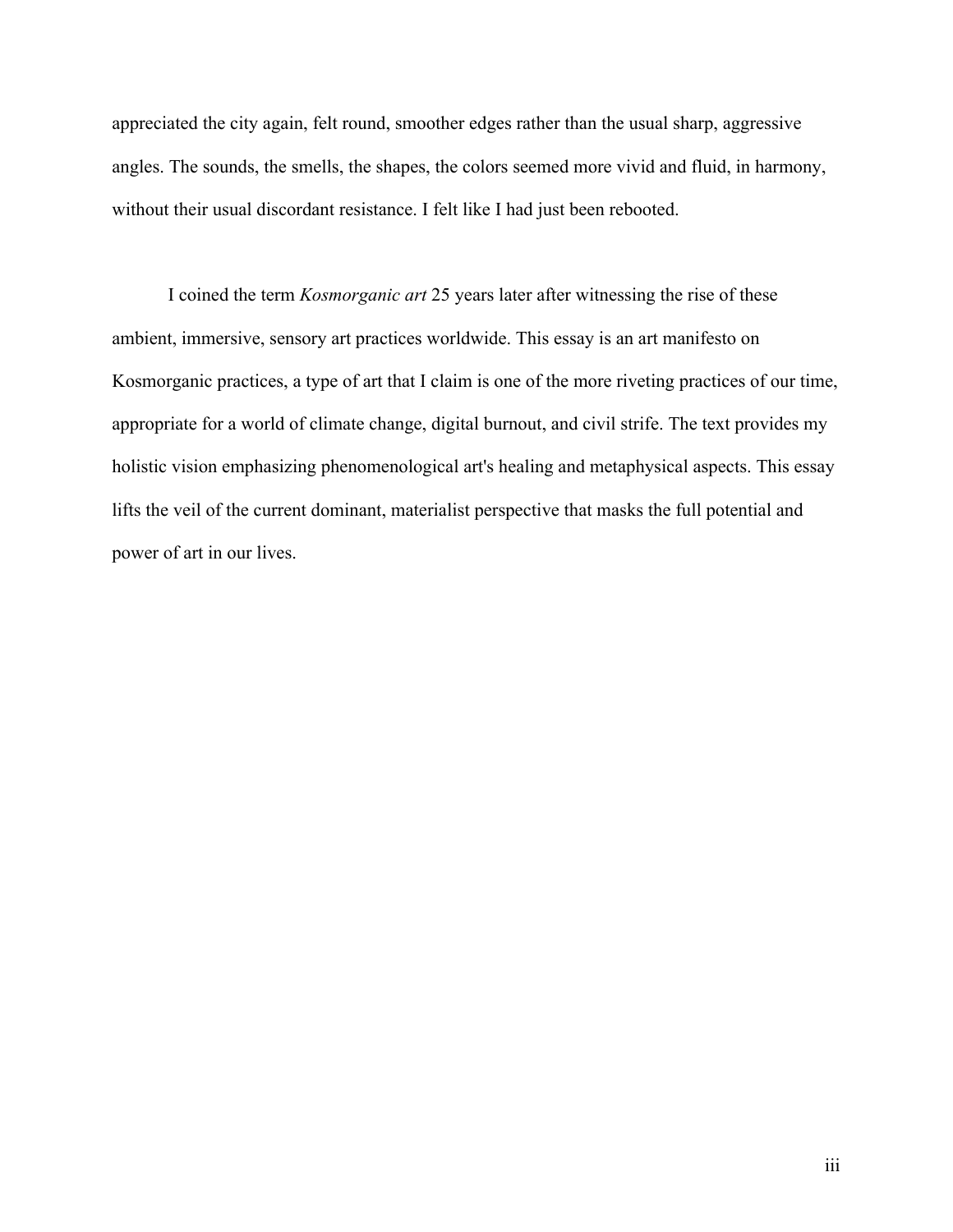# **Introduction**

### **Catalysts**

When a critical accumulation of snow on a mountain is reached, minor occurrences like temperature changes, a weak layer of snow cover, or falling rock disrupt the equilibrium of the landscape, causing an avalanche and transforming the entire shape of the mountain. Either nature or human-made inventions may serve as catalysts for avalanche-like shifts in how humans situate themselves in the world.3 Travel in all its forms, outer space, overseas, and virtually, set the conditions for the rise of Kosmorganic art. Human ability to venture into outer space and see Earth from afar helped to expand a limited localized vision to include the entire galaxy. By the 1960s, teachers and spiritual leaders immigrated to America and Europe and transmitted Eastern ideas. The invention of the first consumer fax machine in 1964 allowed us to immediately send text and images across the world. Sociologist Martin Albrow called this expanded vision as part of the period of the Global Age,<sup>4</sup> where I situate the beginning of Kosmorganic aesthetics and its art that addresses interconnection with nature, healing and, spirituality.

<sup>3</sup> This concept of analyzing a system changing over time and not by its properties is called *dynamical systems theory*. Pontcairé (1890) developed this method, a qualitative theory on non-linear differential equations which helped explain periodic movements like planetary orbits or the combination of stable and unstable manifolds as in fractal patterns. John Briggs, *Fractals: The patterns of chaos: Discovering a new aesthetic of art, science, and nature* (Brattleboro, VT: Echo Point Books & Media, 2015), 19-21, 46.

<sup>&</sup>lt;sup>4</sup> Albrow asserts that space travel, scientific invention of weaponry, a global communications system with the invention of the computer, and climate change provoked a shift in perceptual scope that he calls *globality* or the Global Age. Martin Albrow, *The Global Age: State and society beyond modernity* (London: Polity Press, 1996), 4, 79.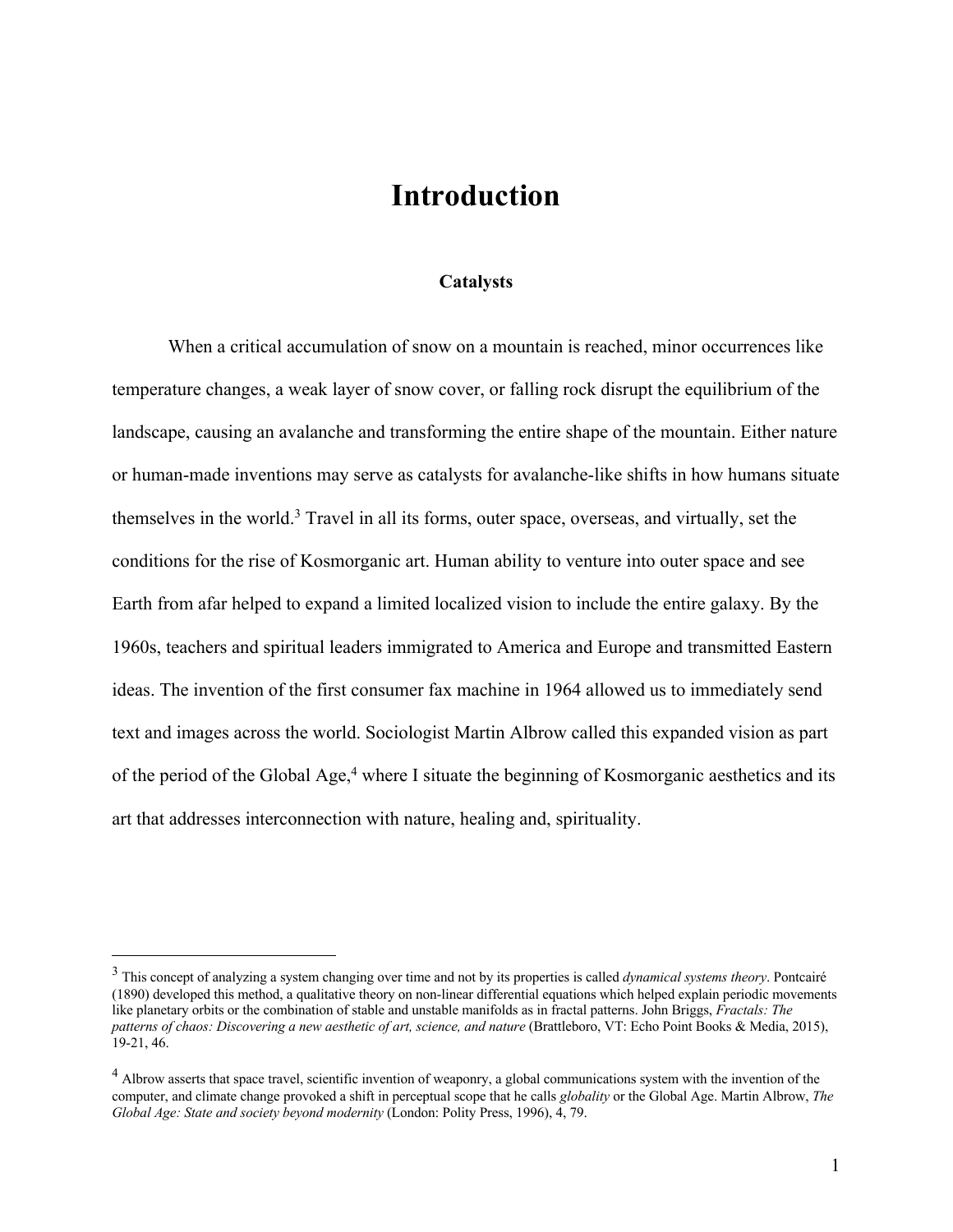#### **Kosmos + Organicism = Kosmorganic**

*Kosmorganic* is a portmanteau of *kosmos* and *organicism*. *Kosmos* with a 'K' is a Greek word referring to the physical universe and the patterned nature of all domains of existence, from matter to mind to an ultimate supreme being. Organicism advocates that the universe and living entities are an integral system. It emphasizes social relations that rely on natural self-regulating harmony between parts of living entities and takes a systems-based approach whereby each entity is viewed as a whole and not a collection of separate parts. Kosmorganic aesthetics encompass cosmological, social, and *resemblance organicism*. In *resemblance organicism*, works of art that contain references to nature are considered to have a kind of living presence.<sup>5</sup> For example, La Monte Young considered *Dream House*, his sound and light installation that has 'played' continuously for over three decades, a "living organism subject to its own tradition."6

#### **Limitless Form**

Kosmorganic art comes in many forms; it can be dense or sparse and require a few minutes or a few hours to digest. Some works have immersive surround sound, and some have complete silence. Some works are made for a solo experience, while others are participatory.

<sup>5</sup> Organicism is related to holism*,* which claims that parts of a whole are interconnected and cannot be understood without a reference to the whole. It is typical of a systems-based approach. One example is holistic health, such as Chinese medicine or acupuncture. Organicism differs from panpsychism*,* which asserts that all things of the universe and not just organic living things have a mind/consciousness. However, McDonough distinguishes "resemblance organicists" who assert that non-living things that resemble living entities, such as artworks, may be regarded as having 'soul' and 'mind' even if they are not living. In this respect resemblance organicism resembles panpsychism. Richard McDonough, "Plato: Organicism," *Internet Encyclopedia of Philosophy*, accessed May 26, 2020, https://www.iep.utm.edu/platoorg/.

<sup>6</sup> Silke Schmickle, "Transgressing boundaries" in *Minimalism: Space. Light. Object.,* edited by Eugene Tan and Russell Storer (Singapore: National Gallery Singapore, 2018), 34-40.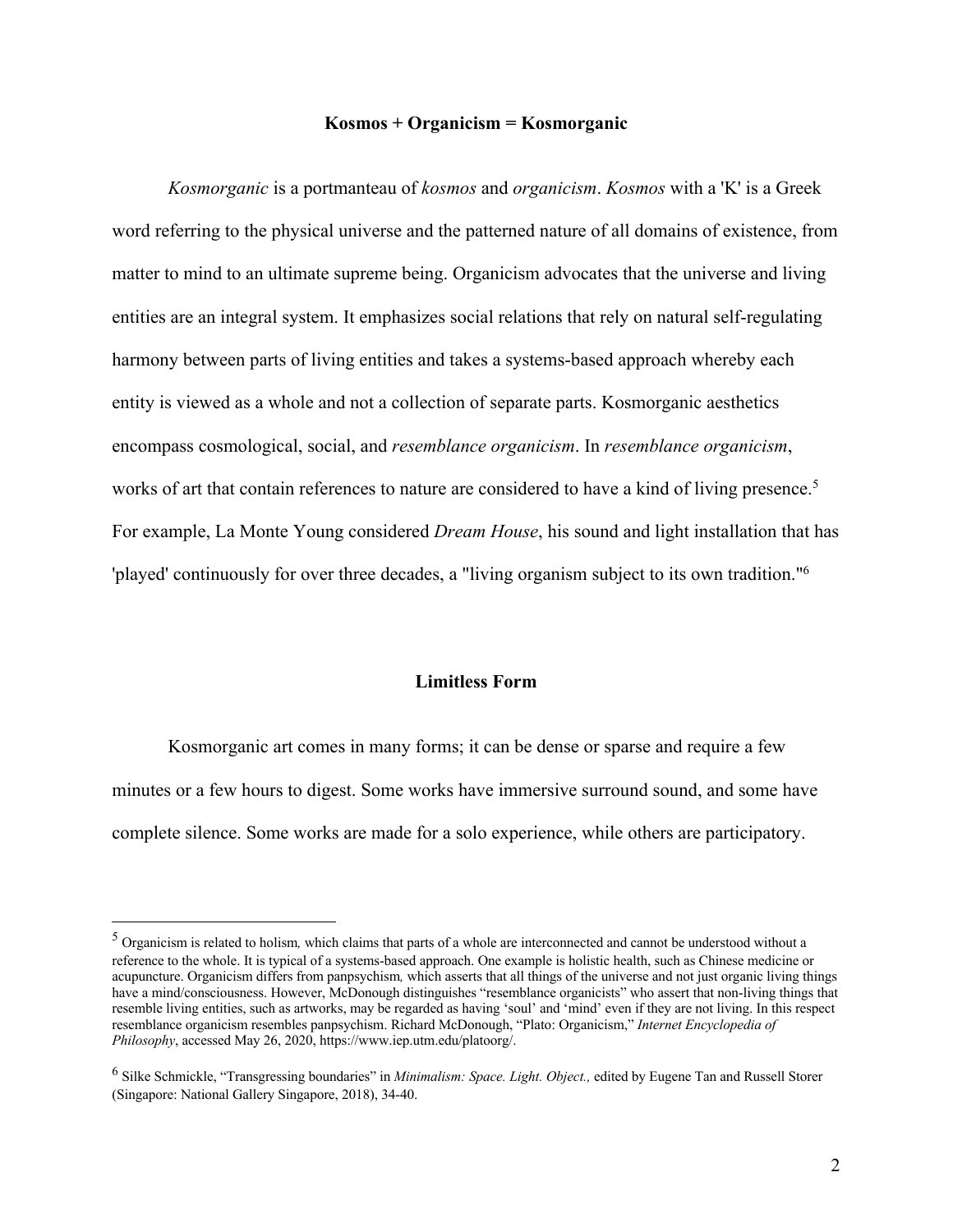Among these, I cluster art practices currently labeled under  $20+$  titles.<sup>7</sup> To date, few historians have considered immersive media installations, sound art, and ritualistic performance art under one movement, as I do here.8 With infinite styles and forms, Kosmorganic art can be challenging for visitors to recognize, especially if they tend to define cultural experiences by materials, styles, and processes alone, as has been the tradition in Western art interpretation over the last 80 years. For example, op art, light art, and digital art are named and categorized by the art world according to their form or style rather than conceptual themes or philosophy. There are exceptions such as Futurism, Surrealism, Fluxus, Gutai, Zero, and Dada which all encompass a philosophy of art but were named by groups of artists rather than critics. One way of distinguishing Kosmorganic art forms is not by their form but by the viewer's reception.

## **Internally Intelligent Reception**

Kosmorganic art practices provoke visitors to look inward and connect their existence with a greater non-physical realm. When determining whether a work is Kosmorganic, it is

 $<sup>7</sup>$  At the time of writing (2021) the art practices under Kosmorganic aesthetics include but are not limited to: expanded media,</sup> visual music, mapping, light and space art, immersive media, intermedia, transmedia, ambient media, sound art, sound walks, art walks, ritualistic performance art, sublime, atmospheric art, contemplative arts, multisensory rooms, experimental architecture, installation art, and AV performance.

<sup>&</sup>lt;sup>8</sup> Professor of religion J. Kosky examines different art practices such as land art, experimental architecture, and light installation and calls them "Arts of Wonder." Jeffrey Kosky, *Arts of wonder* (Chicago: University of Chicago Press, 2012).

Art historian Alexandra Munroe examines Eastern spirituality in contemporary practices that emphasizes perception such as painting, land art, installation art, sculpture, expanded media, photography, and music. Alexandra Munroe, "Art of Perceptual Experience," *The third mind: American artists contemplate Asia, 1860-1989*, ed. Alexandra Munroe, (New York, NY: Guggenheim Museum, 2009), 286-331.

Art historian Eugene Tan revisits the definition of Minimalism and offers an expanded interpretation that includes Buddhist notions. Eugene Tan and Russell Storer, *Minimalism: Space. Light. Object*. (Singapore: National Gallery Singapore, 2018).

Theologian and cultural critic Mark C. Taylor offers a spiritual reading of contemporary artists Joseph Beuys, Matthew Barney, James Turrell, and Andy Goldsworthy. Mark Taylor, *Refiguring the spiritual: Beuys, Barney, Turrell, Goldsworthy* (New York: Columbia University Press, 2012).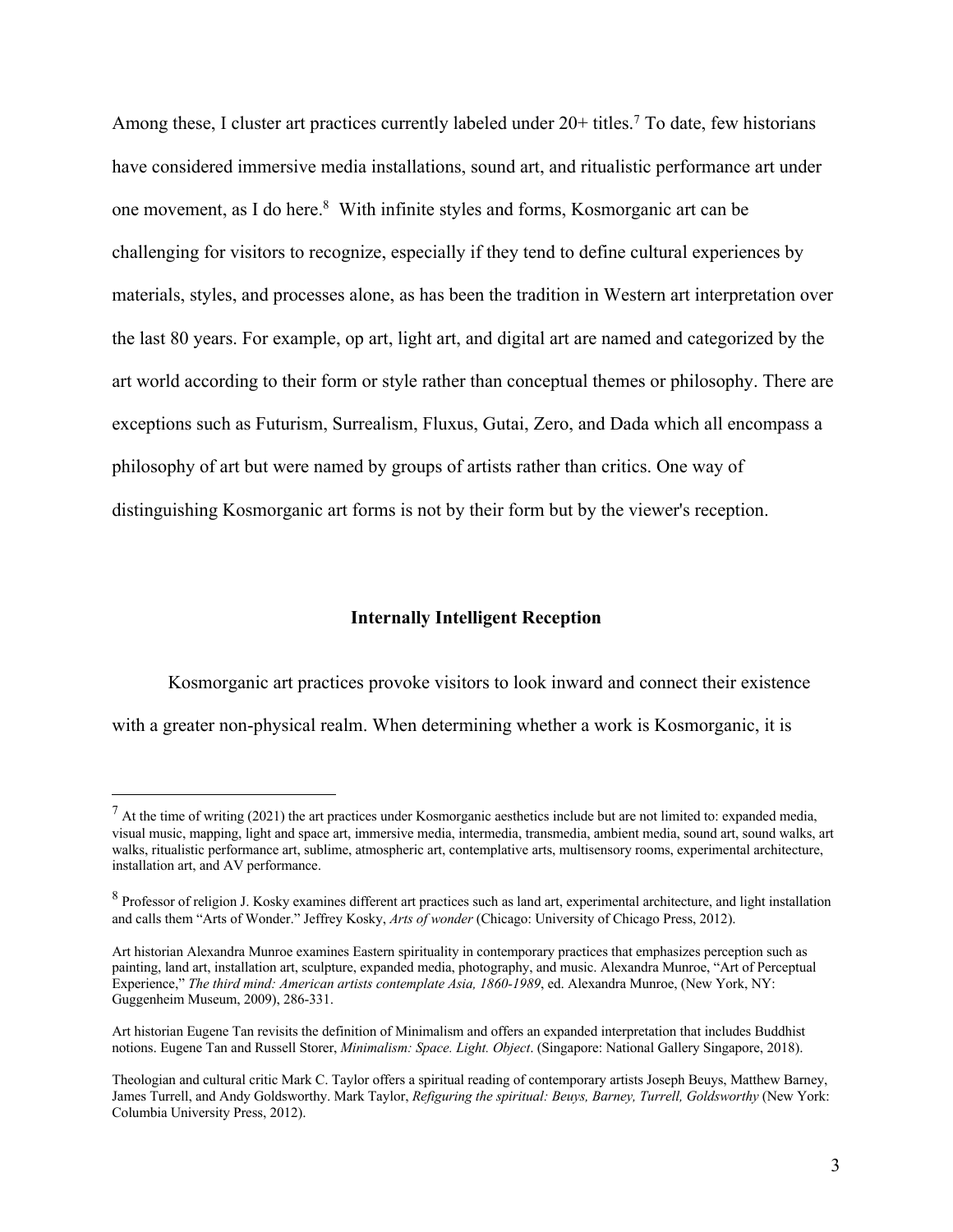essential to consider its impact upon the visitor beyond the artwork. The intersection of all Kosmorganic art experiences lies in the stimulation of internal intelligence*.* <sup>9</sup> Internal intelligence relates to mental states of higher awareness and of spiritual and metaphysical connection. A Kosmorganic artwork may induce clarity, patience, creativity, serenity, and contemplation. Kosmorganic aesthetics align with contemplative arts, which focus on the spiritual and healing aspects of the creative process of artmaking as well as art appreciation. However, Kosmorganic aesthetics focus not on the creative process but the reception of the artwork. It is possible that a Kosmorganic artist may experience contemplation and higher awareness while making art, but it is not a definitive factor for identifying whether an artwork falls under Kosmorganic practices.

## **Historical and Social Context**

The precursors of Kosmorganic art arose in the late 18th century with Romanticism. During this counter-Enlightenment movement, philosophers, artists, and writers in Europe and America celebrated awe, unity, the metaphysical, and the sublime. Then, at the end of the 19th and early 20th century, European abstract painting arrived with its link with mysticism and the occult. These abstract artists drew from esoteric practices such as theosophy, Naturphilosophie, anthroposophy, Christian occultism, numerology, alchemy, and parapsychology. In conjunction with abstract painting, musicians and filmmakers experimented with moving images and music to explore cosmological worlds with the feeling of a void or infinite expanse. What I call Kosmorganic aesthetics became fully formed in the late 1950s and coincided with the first

<sup>&</sup>lt;sup>9</sup> Tibetan scholar Robert Thurman cautioned, "the Western privilege of the outer sciences over our inner sciences has been detrimental to civilization." John James Clarke, *Oriental enlightenment: The encounter between Asian and Western thought* (London: Routledge, 1997), 151.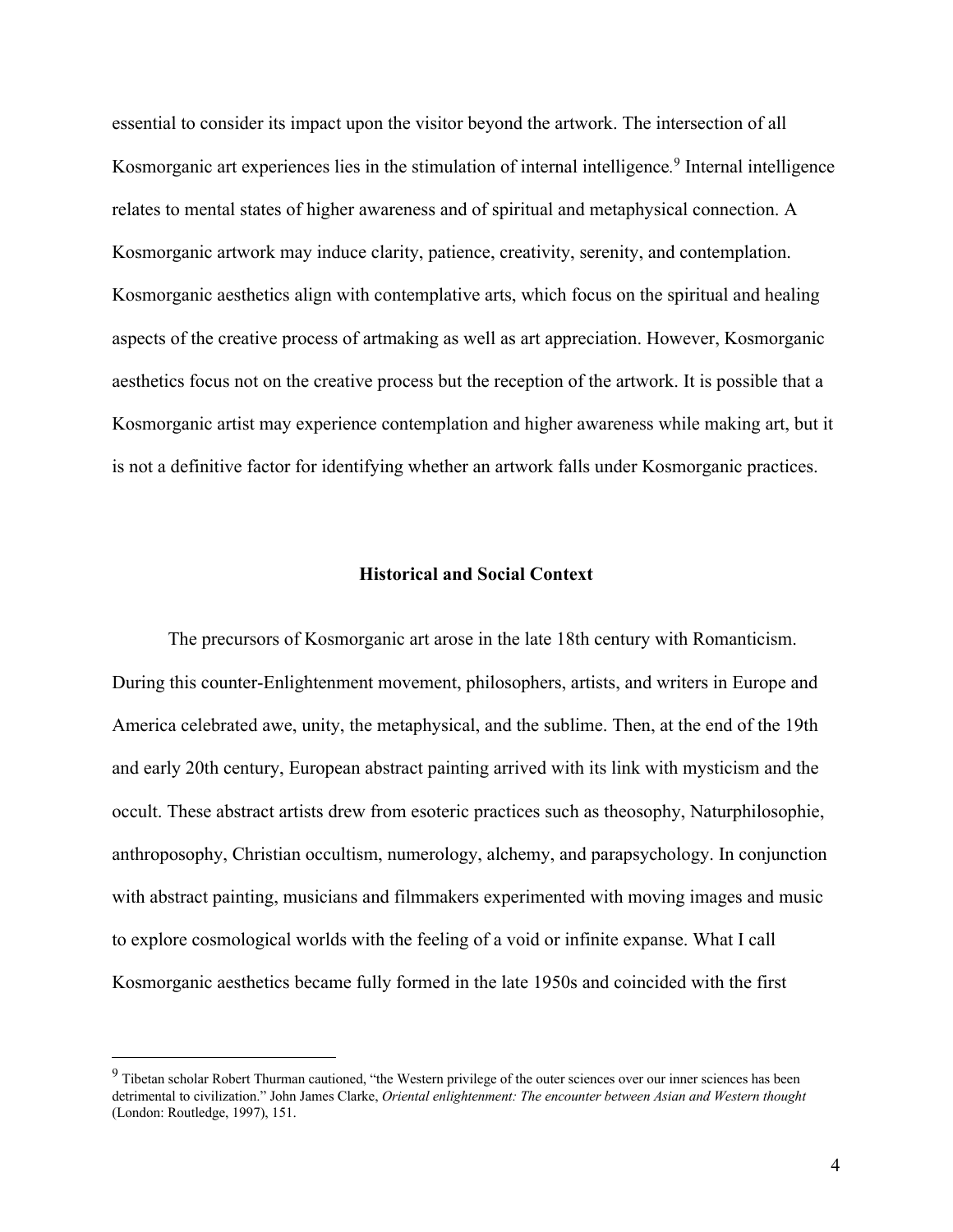successful orbiting satellite, Sputnik, in 1957. The Kosmorganic philosophy that followed was a continuation of the Romantic ecocentric position, except the vision was forward-thinking rather than nostalgic for a pre-industrial age.

Global issues such as environmental concerns, plane and space travel, and digital communications fertilized the surge of Kosmorganic art in the 1960s. Human concern expanded from the nation-state to the entire planet and beyond. At that time, the Kosmorganic movement came in various forms, such as land art, ritualistic performance, minimal drone music, visual music, and multisensory rooms. The cultural exchange due to increased ease of travel and immigration also fostered this art movement. The West was exposed to Indian, Chinese, and Japanese philosophies. At this time, counter-culture Americans integrated aspects of these philosophies categorized as Taoism, Vedism, and Buddhism into their communities.10 Secular yoga and meditation, the Human Potential movement, Waldorf schools, New Ageism, and EST are 20th-century movements that repackage Eastern notions for modern Western life.

### **Manifesto Summary**

In this text, I contextualize Kosmorganic art practices in history and identify factors in society that cultivate Kosmorganic aesthetics. I thread these art practices together with their common residual impact on visitors and put them into three branches: *ecosophic art*, *frequency bathing*, and *ritualistic performance*. In describing these overarching practices, I situate them in their social context while focusing on Western references with mention of Eastern artworks. I

<sup>&</sup>lt;sup>10</sup> John James Clarke, *Oriental enlightenment: The encounter between Asian and Western thought* (London: Routledge, 1997), 3, 108.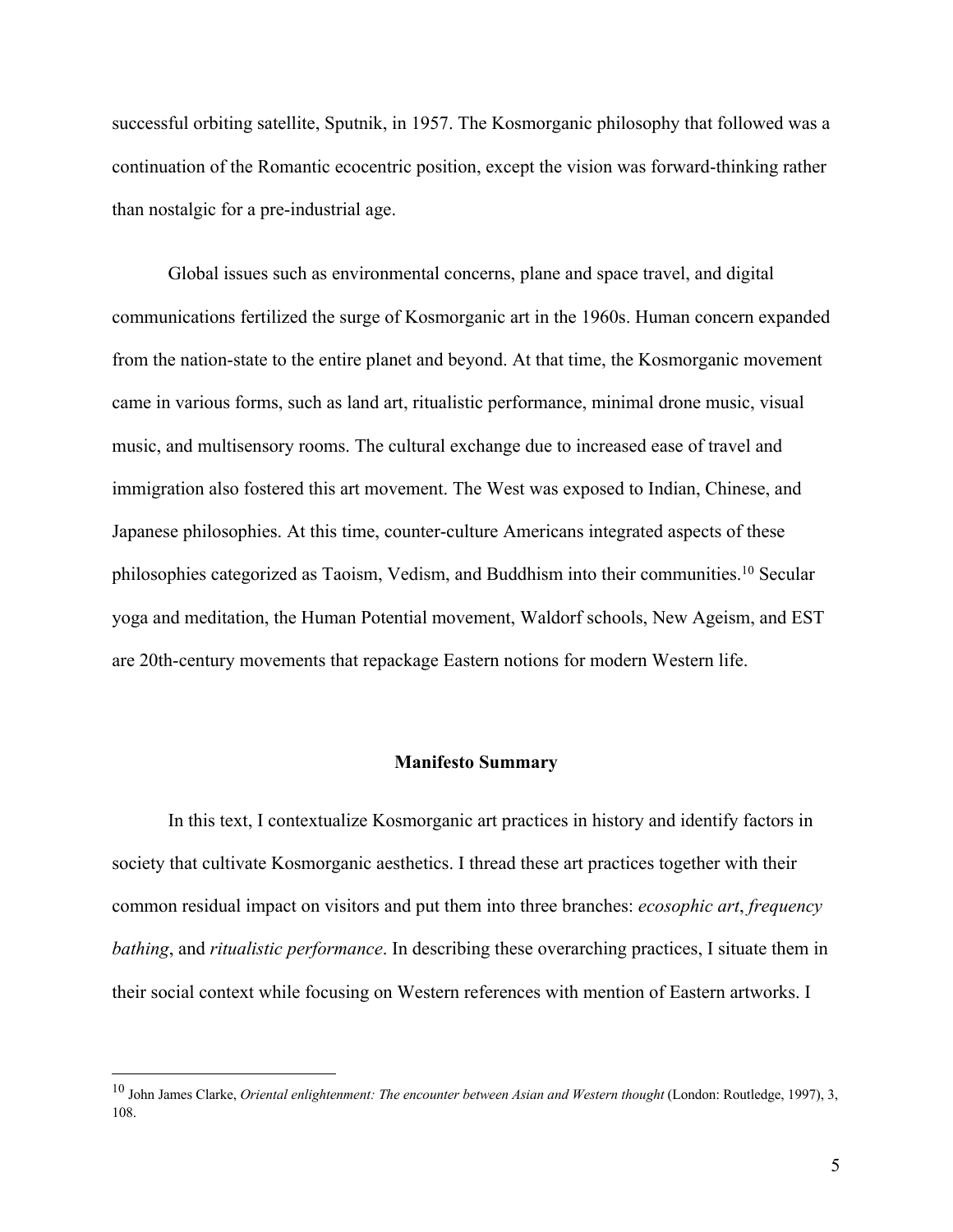provide the trajectory and harbingers of Kosmorganic aesthetics from the last two centuries before describing why metaphysical and healing aspects of these practices have been largely ignored. Considering that Kosmorganic aesthetics encompass so many different artistic forms from the past 70 years, I focus on the reception of Kosmorganic art to help identify it. I elaborate on the internal aspects of the viewer provoked by a phenomenological experience that incorporates wellness and the metaphysical. Kosmorganic aesthetics' holistic nature requires cross-analysis with other disciplines, such as psychology, sociology, religious studies, neurobiology, consciousness studies, and anthropology. However, this text of Kosmorganic aesthetics is too short to go in-depth into a cross-disciplinary analysis. This art manifesto, although not articulated in the revolutionary tone of art manifestos of the early 20th century, is a call to action to consider the role of Kosmorganic art in our lives as metaphysical medicine.<sup>11</sup> This is the beginning of a journey where I link art with spirituality and wellness in hopes that it provokes reflection on the solace of Kosmorganic moments as we become more disoriented in the virtual world. Kosmorganic art practices that speak a universal language with the potential to promote higher consciousness may be what humanity needs to tackle current global issues of climate change, excessive screen time, and civil strife.

<sup>&</sup>lt;sup>11</sup> Bv *medicine*, I refer to more traditional or folk medicine that focus on holistic healing. Although some aspects of Kosmorganic aesthetics such as frequency bathing are slowly being tested and validated by Western scientific experimentation, for the most part, holistic healing and wellness are excluded from most Western medicine prescriptions. Some exceptions are sound, light, and color therapies that are prescribed for emotional or psychological illness. Biomedical techniques of Dry Needling in physical therapy and craniosacral therapy can be considered analogous with traditional medicine, Chinese acupuncture and Japanese Reiki.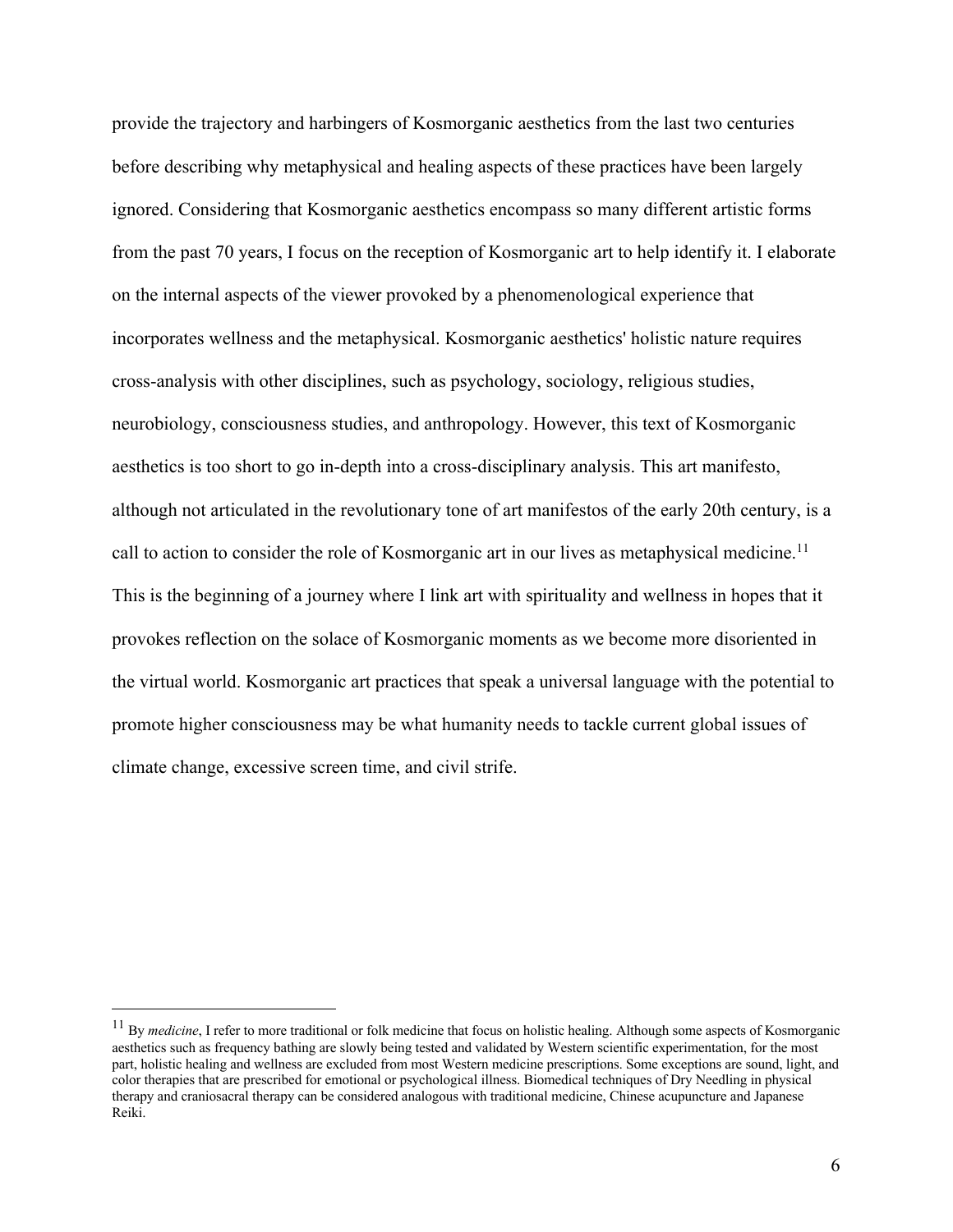# **The Kosmorganic Wave**

Kosmorganic aesthetics, like art movements such as Romanticism and American Transcendentalism, can be interpreted as a shift in social climate, or what I call *cultural pairing. Cultural pairing* is when a cultural movement serves as a counterbalance to a historical movement. Like the Taoist concept of *yin and yang*, these pairings form a dualistic system whose poles appear opposite but are interdependent. Examples of cultural pairings include Naturphilosophie and the Enlightenment, Hudson School Transcendentalism and the Age of Reason, and land art paired with an apex in anthropocentrism. Kosmorganic aesthetics pair with and balance the global digital age. This age is marked by an excess of time spent in front of screens with minds in virtual realities. Relationships and truth are validated more by external intelligence, or that which can be measured empirically and translated into numbers, than by internal intelligence, such as perceptual and metaphysical knowledge. While one could argue this high valuation of materialism has been present since the Enlightenment, the digital age marks its apex. There is no room for mystery, curiosity, or wonder in our quest for fact-checking, scientific validation, and algorithmic profiling. But then, how would we discover new possibilities or create unifying stories without an appreciation for the intangible?

Professor of Religion Jeffrey Kosky recognizes a shift of the West's attraction to wonder in the past few decades*.* He theorizes that a revival of art reflecting nature results from an imbalanced concentration on data and rational reasoning that scorns transcendental practices.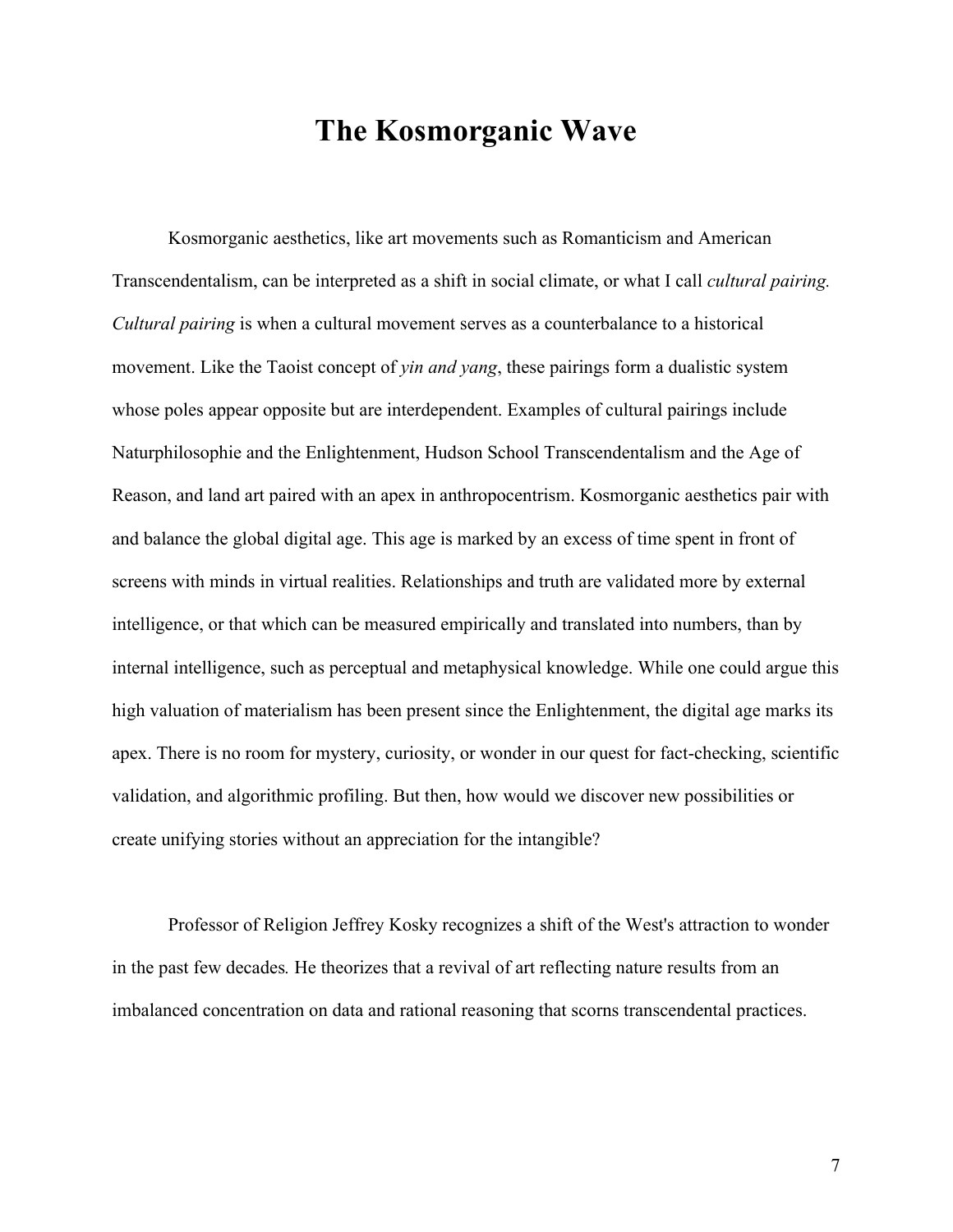Kosky asserts that "the light of the Enlightenment has blinded modern eyes."12 He speculates that too much reason paired with a decline in spirituality prompts modern humans to seek the mysterious, the invisible, a return to a divine cosmos. According to Kosky, certainty is doing a decent job of dissolving our wonder, which he claims humans have sought since ancient times, mostly through spirituality and metaphysics. If art can be more than pure aesthetic pleasure more than neutral designs of awe—we need the vocabulary to articulate what these artworks represent. I offer the terms 'Kosmorganic aesthetics' and three main branches, *ecosophic* art, ritualistic performance, and *frequency bathing*, as the language to acknowledge the wonderment and metaphysical, healing aspects of contemporary immersive phenomenological art.

<sup>12</sup> Jeffrey Kosky, *Arts of wonder* (Chicago: University of Chicago Press, 2012), 15.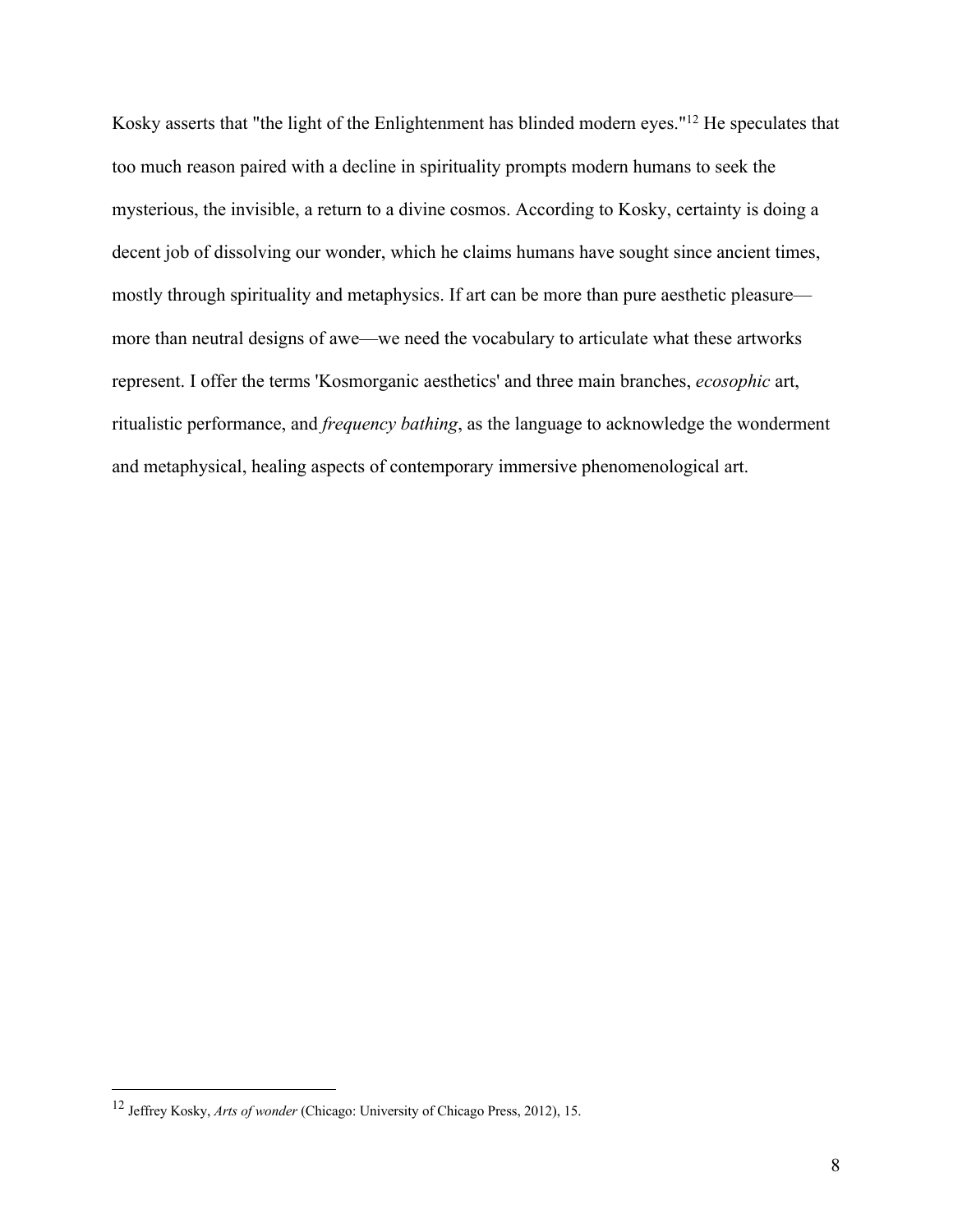# **Three Branches of Kosmorganic Aesthetics**

Kosmorganic aesthetics apply to works of transcendence with aspects from their three branches: *ecosophic art*, *ritualistic performance,* and *frequency bathing. Ecosophy* refers to ecological harmony, a shift from an anthropocentric to an ecocentric position proposed by Arne Naess in his deep ecology social movement of the 1970s.<sup>13</sup> Similar to Fuller's omnisustainability, ecosophy calls for fundamental changes in society that question the meaning of life in balance with nature. It goes beyond shallow reformist sustainability action and explores spiritual, intellectual, and physical connection with the cosmos. Its followers are devoted almost religiously to a respect of holistic systems over individual parts.<sup>14</sup> The second branch is ritualistic performance, which focuses on ephemeral participatory actions led by artists in the landscape. These performances help unify the social body and resemble secular pilgrimages. The third branch is *frequency bathing*, a term I use to refer to phenomenological experiences with the potential to heal body and mind through immersive sound, light, color, and pattern. Kosmorganic artworks and artists can fall within all three of these branches or emphasize one branch more than the others. It is rare that any Kosmorganic art experience resides in only one branch. Their insistence on internal intelligence and on phenomenological and immersive, harmonic presentation with references to or incorporation of natural elements are the common threads that weave these three branches together.

<sup>13</sup> Jan Van Boeckel, *The call of the mountain: Arne Naess and the deep ecology movement*, video, 50:54, August 22, 2015, https://youtu.be/Wf3cXTAqS2M.

<sup>14</sup> Seyyed Hossein Nasr defined *ecotheology* as an ecological movement paired with a similar structure as a religious one that offers ethical and emotional components lacking in the green movement. Abu Sayem, "The Eco-Philosophy of Seyyed Hossein Nasr: Spiritual Crisis and Environmental Degradation," *Isalmic Studies* 58, no. 2 (2019): 271-295.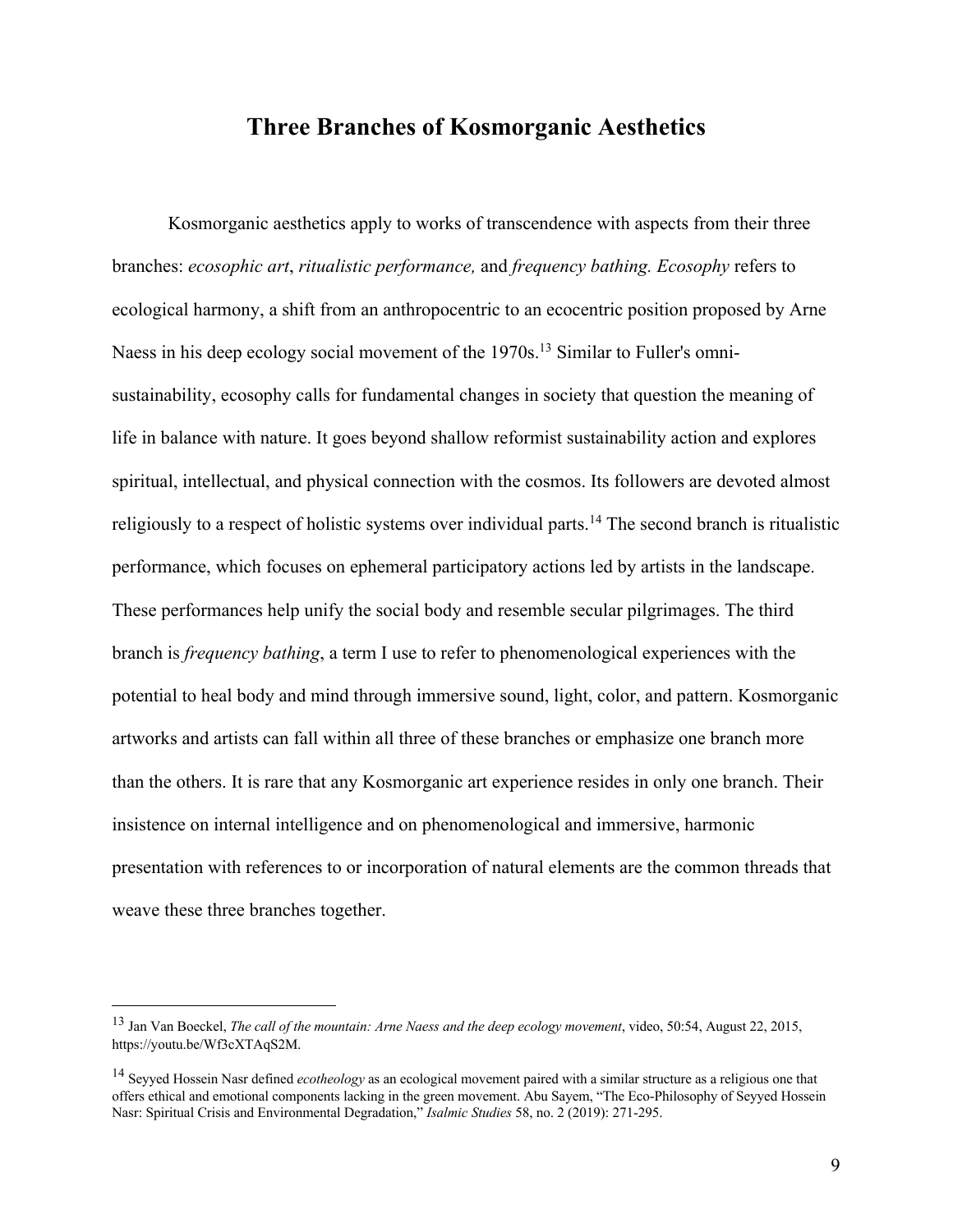# **Ecosophic Kosmorganic Art: Art that Grounds**

The ecosophic branch of Kosmorganic art may be correlated with humanity's realization that it has the potential to annihilate the planet. Global natural crises such as weapons of mass destruction, deforestation, and accelerated extinction of species prompt artists and designers to replicate nature in their work. Art historian Lynn Gamwell observed how artists have returned to art's ancient role of reflecting nature*.* <sup>15</sup> Andy Goldsworthy, Bernie Kraus, Walter De Maria, Céleste Boursier-Mougenot, Lee Ufan, Richard Long, Nancy Holt, Robert Smithson, Ugo Rondinone, and members of Mona Ha are artists I consider Kosmorganic because they have consistently produced works that observe interrelations between organisms in their habitats. These artists tend not to make art that drives policy directly, but they make art that reflects a systems approach to harmonizing with nature. In a period when more than half the world lives in urban areas with limited access to green space, the more we desire and recreate the basic elements of frequency, wind, water, heat, and wood. Ecosophic Kosmorganic art exists today under labels such as land art, sustainable art, ecosophic art, Minimalism, sound art, monumental art, and immersive installation.

Andy Goldsworthy is an ecosophic Kosmorganic artist who explores and sculpts nature with the meticulousness of a Bonsai master. His art process includes thinking and moving in visual harmony with nature. He composes in space with leaves, ice, water, twigs, and rock,

<sup>15</sup> Donald Kuspit and Lynn Gamwell, *Health and happiness in 20th-century avant-garde art* (Ithaca, N.Y: Cornell University Press, 1996), 89.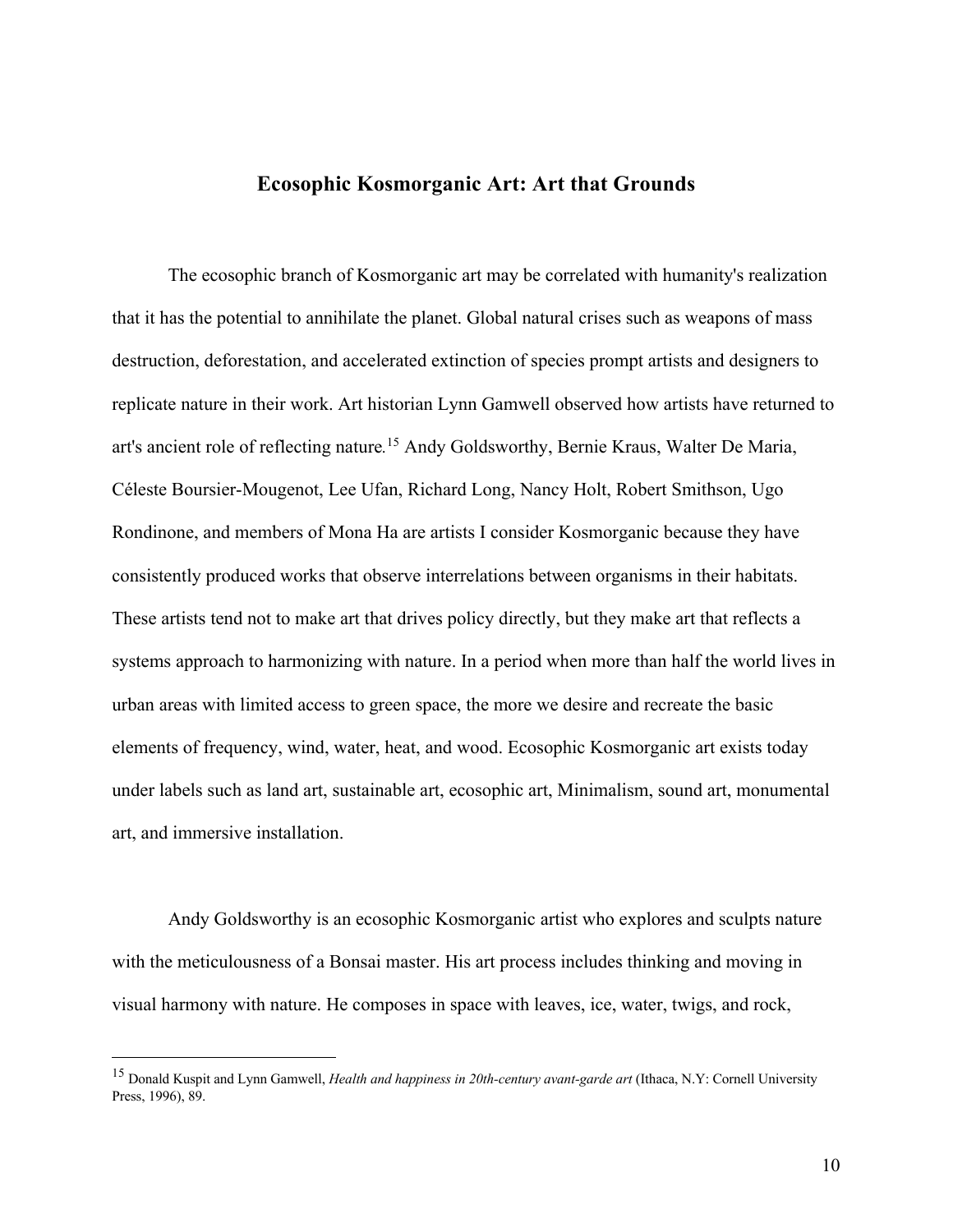observing, feeling, and getting to know their visible and invisible natures.16 He tears leaves, breaks stones and icicles, and cuts feathers to go beyond the surface of appearances and toward a primordial connection. Like any living entity in nature, his work is ephemeral and in constant flux. Another ecosophic Kosmorganic artist is sound artist Bernie Kraus, who has been recording the music of insects in their habitats for decades. To him, the ambient sounds of a natural ecosystem resemble a modern orchestra. Every creature has its sound frequency, timbre, duration, and uniqueness equivalent to the diversity of human singers.<sup>17</sup> He layers the sounds of nature to envelop listeners in the symphony of sounds usually only found in the deep recesses of the jungle or forest.

Like most Kosmorganic ecosophic artists, Goldsworthy and Kraus work so intimately with nature that in the process of composing, they merge with their art, which is a notion also found in traditional Eastern art aesthetics. In traditional Indian art, true vision is not obtained by registering an object's likeness, but when the artist and art merge into a transcending union or *anayor advaita.*<sup>18</sup> This aesthetic notion is not uniquely Eastern, as Western aesthetics intersected much more with Eastern philosophy in the Middle Ages.<sup>19</sup> However, Eastern aesthetics have articulated these internal intelligences more consistently and precisely than Western art analyses for millennia. Nature, not geographical or traditional borders, is what prompts this transcendental

<sup>16</sup> Michael Lailach, *Land art*, ed. Uta Grosenick (Köln: Taschen, 2007), 48.

<sup>17</sup> Patricia M. Gray et al., "The music of nature and the nature of music," *Science* 29, no. 5501 (2001): 52-54.

<sup>18</sup> Ananda K.Coomaraswamy, *The transformation of nature in art* (New York: Dover Publications, 1956), 6-7.

 $19$  Coomaraswamy compares Ch'an Buddhism and Vedism with the sermons of Meister Eckhardt and the Scholastic tradition. Coomaraswamy, *The transformation of nature in art*, 3, 65-91.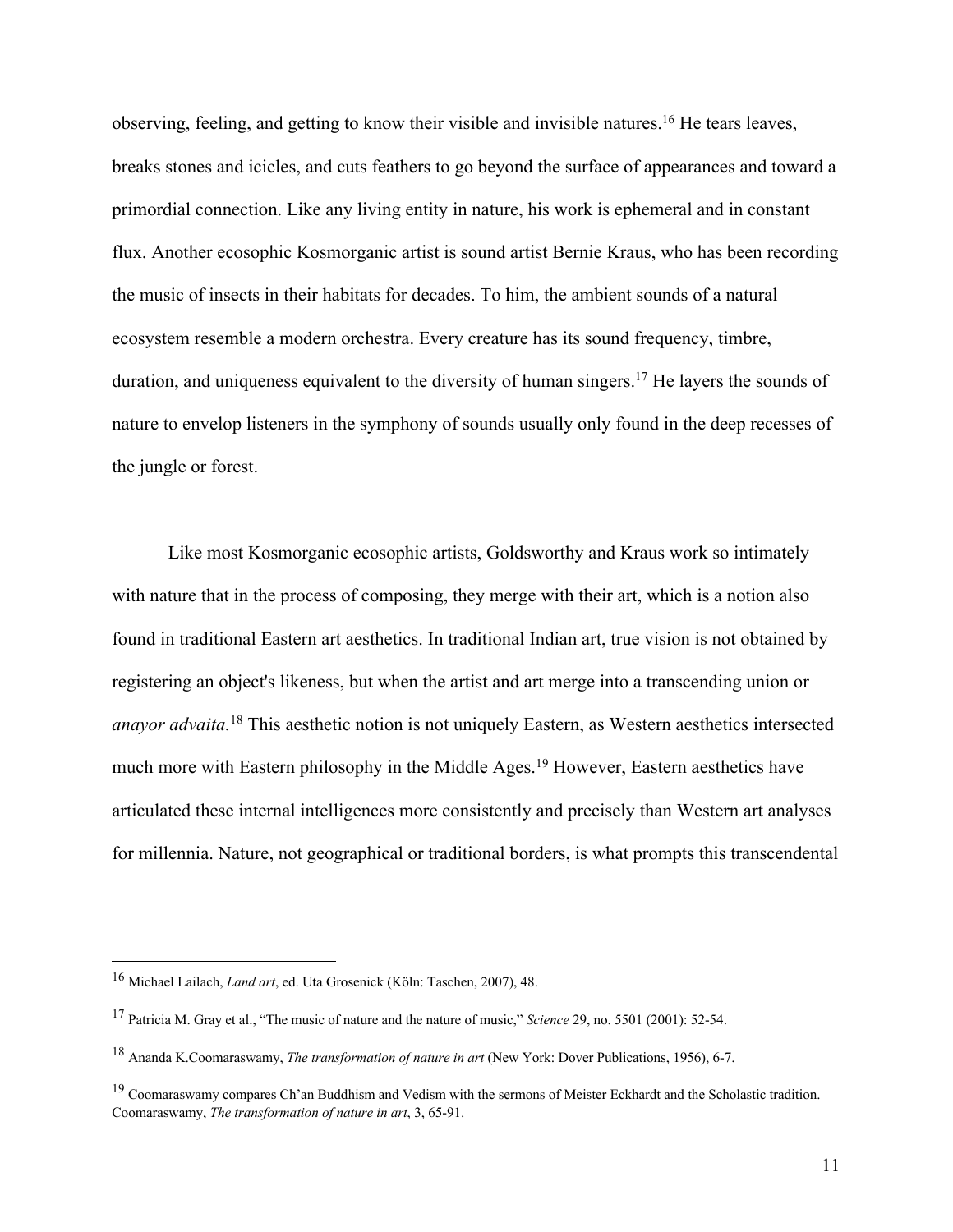creative process. Goldsworthy and Kraus exemplify how both the process and the reception are contemplative.

# **Kosmorganic Ritualistic Performance: Art that Unites**

In addition to seeking connection with nature, humans have engaged in religious rituals for social cohesion and communal activities for thousands of years. I attribute the popularity of Kosmorganic ritualistic performance and its emphasis on well-being with a decline in attendance to and affiliation with organized religion in contemporary Western societies. In 1911, Wassily Kandinsky asserted in his book *Concerning the Spiritual in Art* that when religion is uprooted, and its external societal structures crumble, a rise in human introspection in the form of art, literature, and music will be at the forefront of a spiritual revolution.<sup>20</sup> Kosmorganic ritualistic performance in sound and art walks may fill the void once occupied by the spiritual ritual of the pilgrimage. According to anthropologist Victor Turner, the pilgrimage consists of a journey to a sacred space and a return, whereby one can experience a "communitas" mood with other participants.21 One leaves the familiar world to explore another dimension, a ritualistic journey that ethnographer Arthur Van Gennep called a "liminal phase."22 Unlike Turner, I consider the definition of a ritual to extend beyond extraordinary religious ceremonies. In this branch of

<sup>20</sup> Wassily Kandinsky, *Concerning the spiritual in art*, trans. Michael Sadleir (Toronto: Dover Publications, 1977), 14.

 $21$  "Communitas is a relationship between concrete, historical, idiosyncratic individuals." Role and status dissolve and a sense of brotherhood is achieved. Local identities and nation-states dissolve, leaving participants feeling interconnected and "openmorality." Victor Turner, *Ritual process: Structure and anti-structure* (Massachusetts: Cornell University Press, 1966), 132-33.

<sup>&</sup>lt;sup>22</sup> Van Gennep referred to the liminal phase as the transition period of a rite of passage. These phases help shape temporal and social experiences for individuals and groups that Turner calls *liminal states* rather than *phase* or *transition*. Victor Turner, *Ritual process: Structure and anti-structure*, (Massachusetts: Cornell University Press, 1966), 94.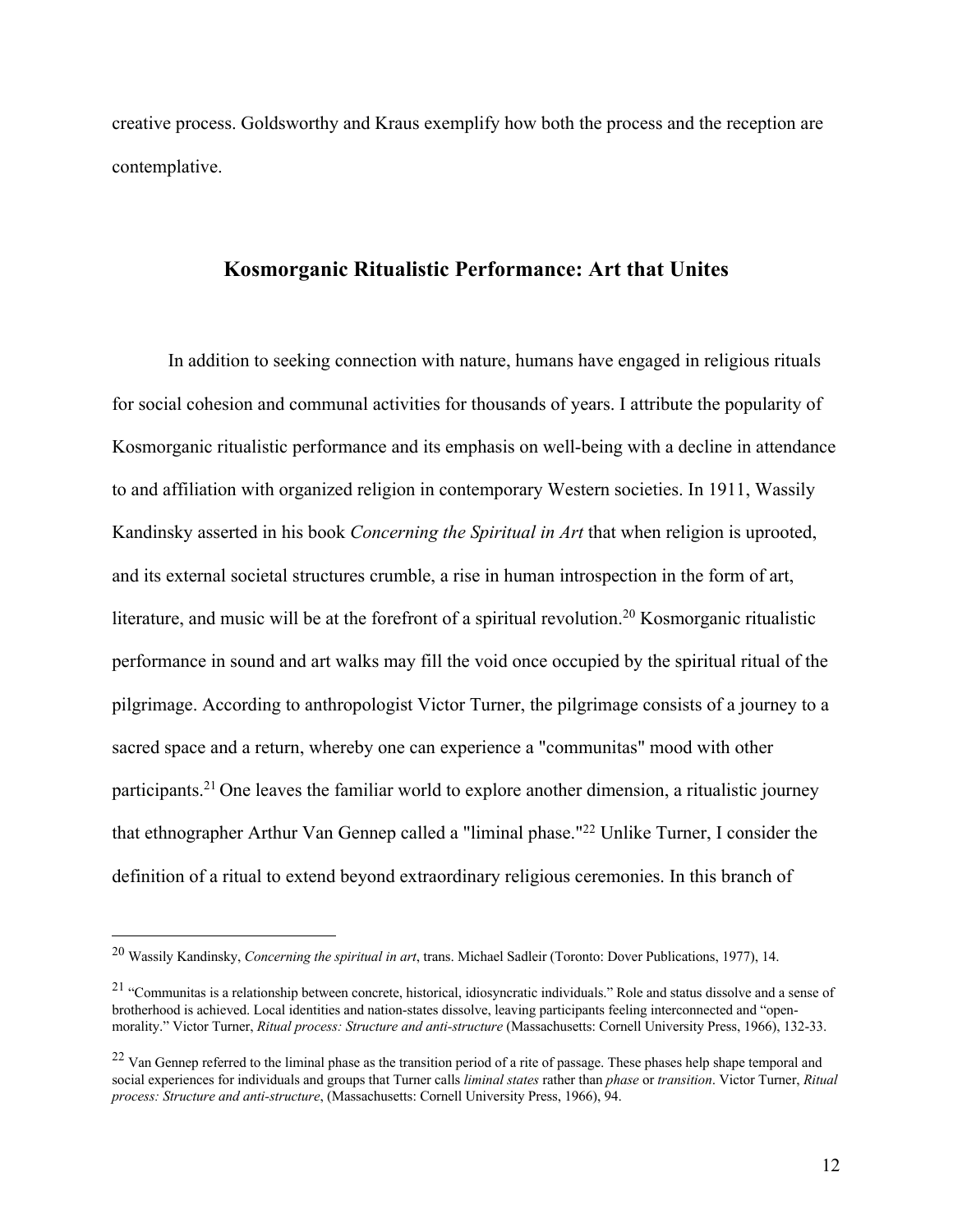Kosmorganic aesthetics, the art walk is a secular pilgrimage with the artistic experience replacing the religious shrine. Kosmorganic artists orchestrate art walks, sound walks, and collaborative ritualistic performances. Artists who compose Kosmorganic ritualistic pilgrimages include Janet Cardiff, Richard Long, Lita Albuquerque, and Hamish Fulton. Other leading figures such as Walter DeMaria, Wolfgang Laib, Robert Smithson, Nancy Holt, and Ugo Rondinone leave traces of their journeys to remote locations in the desert, jungle, or countryside.

Richard Long is among these artists engaged in pilgrimages; he practices hikes in nature and replicates the patterns of natural materials in sculpture. His sculpted geometric installations of rock and soil paths are like effigies to the natural world. In *Walking a Line in Peru*, Long retraced the Nazca ground markings made by the Nazca people two thousand years ago.<sup>23</sup> This walking in nature ritual exemplifies his series of walks around the world that demonstrates his ongoing concern with presence and impermanence. Although he does not claim any spiritual relationship in his art, his artwork illustrates a typical Kosmorganic aesthetic that echoes walking meditation. Buddhists practice walking meditation to exercise internal intelligences that stress stillness, presence, and contemplation.<sup>24</sup> Echoing the Aboriginal Walkabout ritual, Long saw his art walks as microcosms of the macrocosmic story of humankind.25

<sup>23</sup> Richard Long, 1972, *Walking a Line in Peru*, Photograph of performance, Peru. John Beardsley, *Earthworks and beyond : contemporary art in the landscape* (New York, NY: Abbeville Press, 2006), 41.

<sup>24</sup> Michael Lailach, *Land art*, ed. Uta Grosenick (Köln: Taschen, 2007), 70-75.

 $25$  Ibid.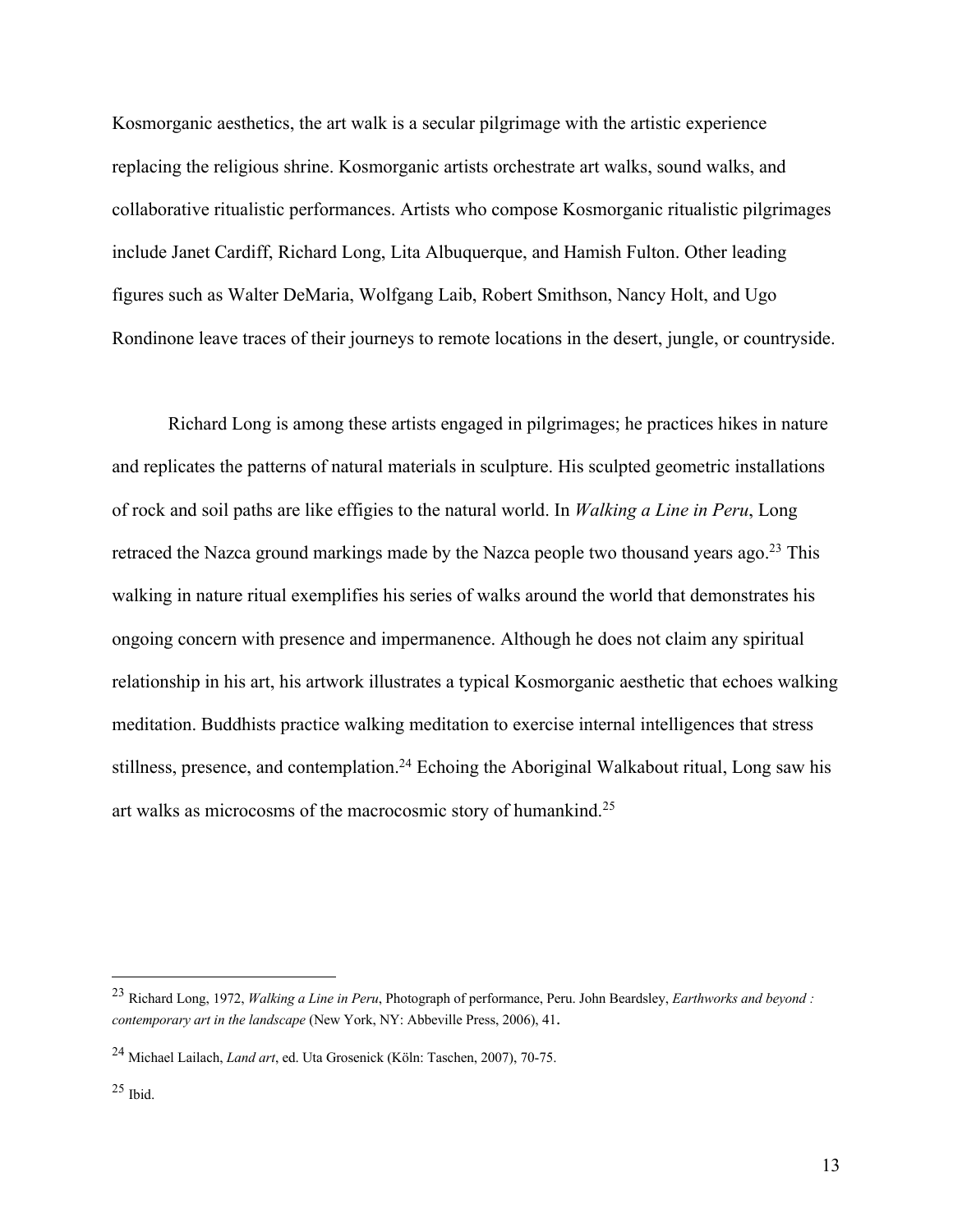Lita Albuquerque captures ephemerality and unification with the natural world by conducting collaborative performances outdoors and far away from human habitats. Albuquerque orchestrates pilgrimages in ice and sand deserts to honor the cosmos and induce universal interconnectivity. With large groups, she recreated cyclical movement in the form of the spiral in Antarctica. In *Stellar Axis*, she installed 99 spheres in alignment with 99 stars. Their diameters correlated with the brightness of each star.<sup>26</sup> With 51 scientists and researchers, she walked along a spiral path to imitate the path of the stars. In *Spine of the Earth*, Albuquerque, with a group of students, laid red, yellow, and black pigment in a giant spiral in the Mojave Desert in 1980.<sup>27</sup> A later version in 2012 engaged 500 participants to connect the spectral line between the Earth's core and the sky above. Albuquerque's and Long's rituals exemplify Kosmorganic performance in nature with the emphasis on interconnection with one another, the environment, and the universe.

# **Kosmorganic Frequency Bathing: Art that Heals**

The third branch of Kosmorganic aesthetics, I call *frequency bathing.* This Kosmorganic practice promotes wellness through immersive sound, light, color, and pattern frequencies. Art forms referred to as immersive, atmospheric, sound art, light art, and ambient media environments fall under the frequency bathing branch of Kosmorganic aesthetics. These forms incorporate immersive light and patterns accompanied by electronic drone sounds. In this area of

<sup>26</sup> Lita Albuquerque, *Stellar Axis*, 2006, 99 blue spheres, Antarctica. In Jones, John, "American artist Lita Albuquerque creates fictional female astronauts for Desert X AlUla." *Stir World.* March 30, 2020. https://www.stirworld.com/see-features-americanartist-lita-albuquerque-creates-fictional-female-astronaut-for-desert-x-alula.

<sup>27</sup> Lita Albuquerque, *Spine of the Earth*, 1980/2012, performance, Mojave Desert and Culver City, California, "Spine of the Earth," accessed December 24, 2020, https://www.litaalbuquerque.com/spine-of-the-earth-2012.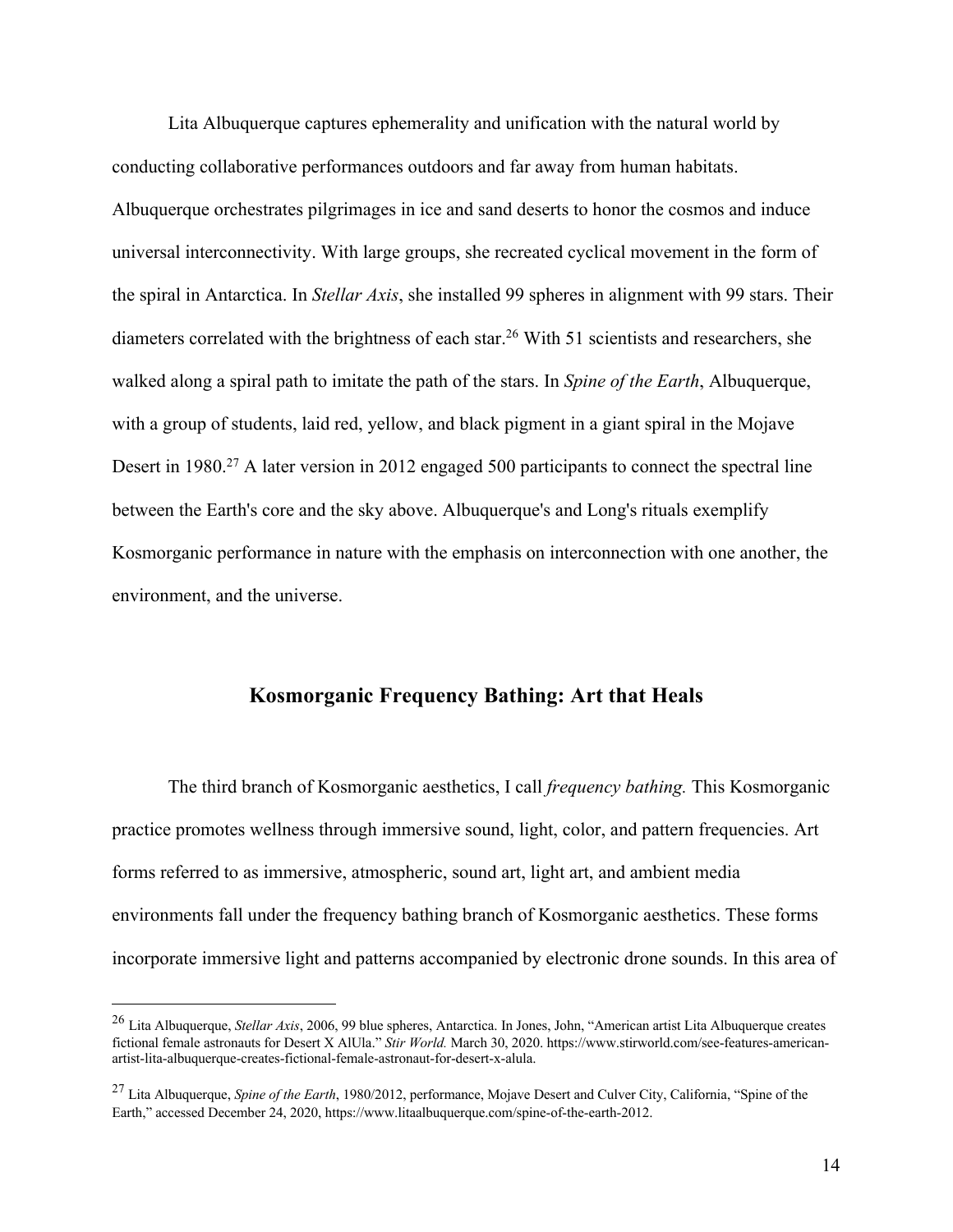Kosmorganic aesthetics, artists design spaces where the visitor fuses with the environment. Their body physically attunes to the frequencies emitted by light, patterns, and sound. Ambient drone sounds, infinite expanses, and hypnotic fluid visuals allow visitors to focus on slowness, presence, and emotional attunement.

These practices coincide with a contemporary society in which histories and identities clash and divide. The collapse of nation-states as a symptom of globalism has disrupted a social sense of security tethered to local identities. Phenomenological experiences that transcend localized stories may help unite a new, global community. Sociologist and urban planner Jean-Paul Thibaud correlated ambient art experiences with a new way of perceiving the global world.<sup>28</sup> Frequency bathing art may be a creative solution to healing a fractured social body and appeasing collective anxiety brought on by the Global Age. In addition, brain imaging technology in neurological and psychological studies has helped prove that sound therapy, color therapy, *shinrin-yoku* (forest bathing)*,* and *earthing* or grounding can be beneficial to the body and mind.29 Although many art critics, artists, and historians address the technology and material of immersive frequency bathing environments, they often dismiss and neglect their healing aspects.

<sup>&</sup>lt;sup>28</sup> Thibaud claims that ambience is a recent movement of being in the world that emphasizes the sense of hearing. He explains that this new global vision is prompted by urbanization, ecological consciousness, marketing, and education. Ambience occurs because of the medium of air. "The notion of medium is of prime importance, summoning the air in the first instance, that imperceptible but no less vital medium." In Jordan Lacey, "Translating ambience," *Unlikely Journal for Creative Arts* 6, last modified 2020, http://translating-ambiance.com/.

<sup>&</sup>lt;sup>29</sup> "Earthing (or grounding) refers to the discovery of benefits—including better sleep and reduced pain—from walking barefoot outside or sitting, working, or sleeping indoors connected to conductive systems that transfer the Earth's electrons from the ground into the body." In Gaétan Chevalier et al., "Earthing: Health Implications of Reconnecting the Human Body to the Earth's Surface Electrons," *Journal of Environmental and Public Health* 2012, (2012). https://doi.org/10.1155/2012/291541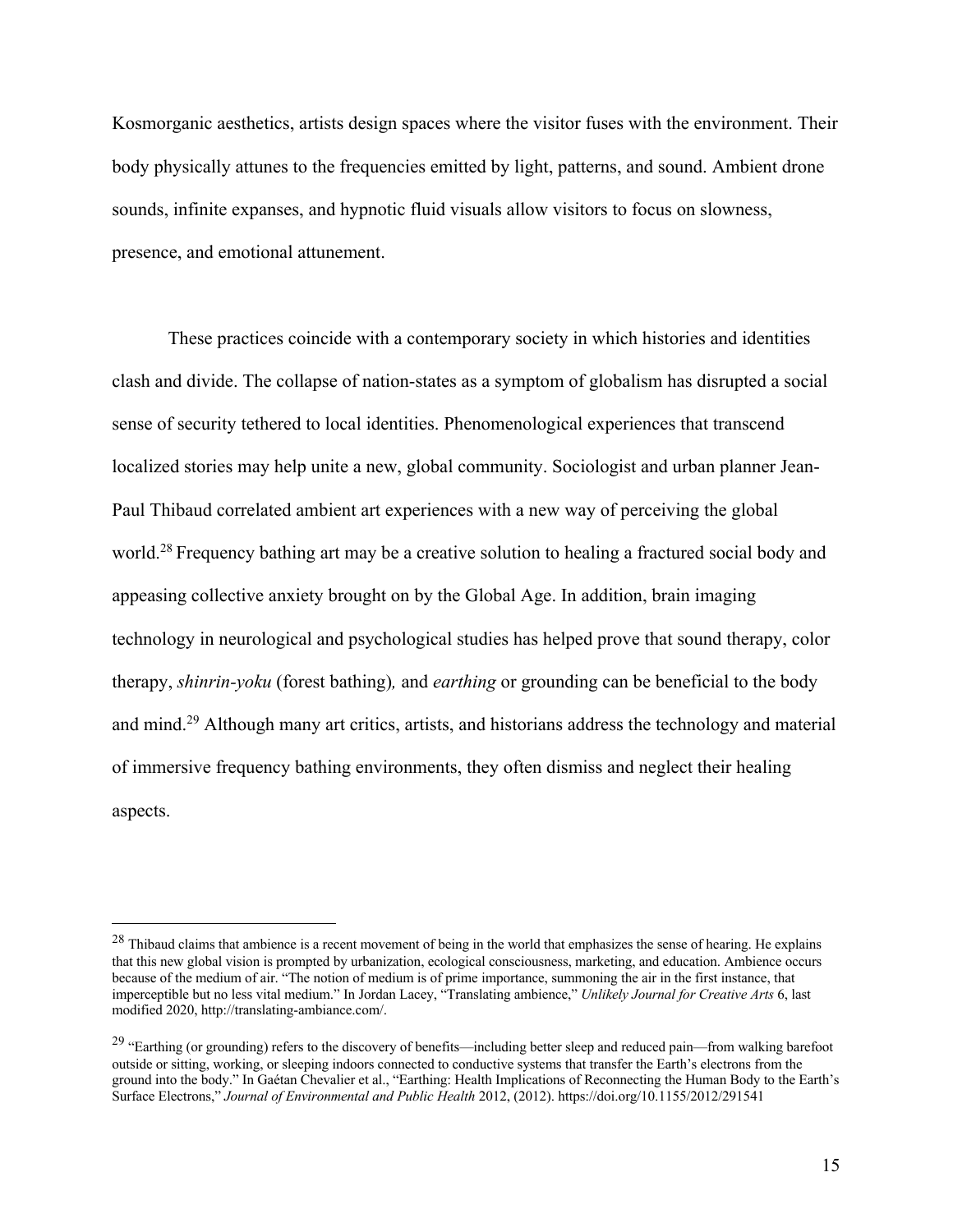#### **Roots of Frequency Bathing as Sound Immersion**

It is likely that living beings have been using sound for healing the social body and for improving social relations since the Neolithic period. Darwin theorized that the Neanderthals, who made flutes out of bones, played music for courting and group cohesion.<sup>30</sup> I add that there could be a biological instinct to use sound to strengthen the immune system by decreasing stress levels. Primitive humans were continually under stress, on constant alert for predators while also being subjected to intense weather conditions. The calming power of sound may explain its use in cultural practice and its eventual introduction into spiritual worship.

Frequency bathing elements such as drone sounds and immersive light patterns have their roots in communal spiritual rituals. The sweat lodge experiences practiced by the Plains Indians of North America include chanting, incense burning, and prayer to cleanse the body and spirit. Some believe the Pythagorean school incorporated visualization, incense, chanting, and harmonic music for healing body, mind, and spirit. The beautiful, sculpted light of the *hammams* of Mesopotamia, the ancient Jewish Mikvah bath accompanied by music, and traditional Japanese bathhouses in Zen temples are all examples of rituals that combine creative expression with physical and spiritual cleansing. The designs of ancient spiritual ceremonies demonstrate that the human body may need immersive phenomenological experiences for a balanced, healthier life. The long history of sensory rituals of water, steam, and music to nourish the body, mind, and spirit offers insight into the current appeal of immersive, atmospheric environments.

<sup>30</sup> Jelle Atema, "Musical origins and the Stone Age evolution of flutes," *Acoustics Today,* Summer 2014, accessed October 19, 2020, https://acousticstoday.org/musical-origins-and-the-stone-age-evolution-of-flutes-jelle-atema/.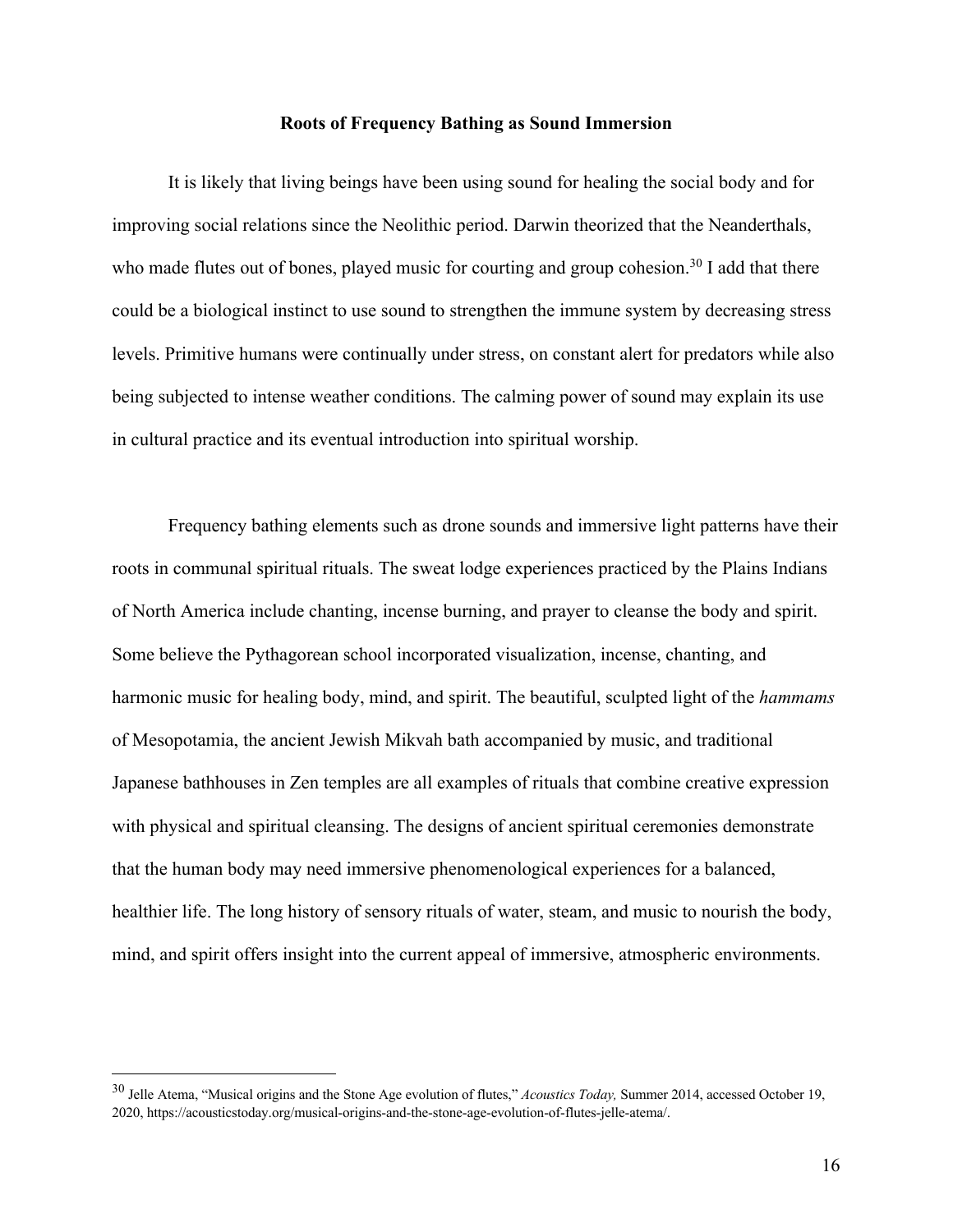The drone sound common in frequency bathing can be characterized as sustained notes or clusters of notes with slight harmonic shifts. Drone sounds are at the heart of many ceremonies for spiritual and bodily cleansing. Chanting or vocalization of vowel sounds can be considered an early form of drone music and are used in Kabbalah, Sufi, Tibetan, and shamanic practice.<sup>31</sup> The Aboriginal people of Australia play the didgeridoo, a long one- to three-meter wooden wind instrument, for their ceremonial dance and singing rituals. The didgeridoo musician uses a circular breathing technique to emit long, deep, continuous drones. The drone is also a characteristic style of traditional Indian *rāga* music, in which one continuous note serves as the harmonic base under improvisation. Traditionally, Hindus and Buddhists believed music was not simply entertainment but a spiritual pursuit. They believed that *rāgas* were drawn from nature rather than composed by artists.<sup>32</sup> The drone in  $r\bar{a}g a$  music has inspired many contemporary musicians, including the Minimalist composers previously mentioned, to incorporate the spiral structure.

Musician La Monte Young was inspired by *rāga* music and believed sound vibration causes the highest perceptual awareness, like the highest state of meditation. Young composed sequences of single notes held for exceptionally long periods without immediately noticeable changes, which altered the notes' perception.<sup>33</sup> His intent with music for a "drone-state of mind"

 $31$  Goldman writes about vocalization, chanting and hymns in the occult practices (Kabbalah, Sufism), Catholicism, shamanism in Mongolia, Mayans, Aborigines, Native Americans, and tantric meditation in Tibetan and Hindu cultures. Jonathan Goldman, *Healing sounds: The power of harmonics* (Rochester, VT: Healing Arts Press, 2002), 39-75.

<sup>32</sup> William Forde Thompson et al., *Music in the social and behavioral sciences: An encyclopedia* (Los Angeles: SAGE Reference, 2015), http://www.credoreference.com/book/sagemuscbeh.

<sup>33</sup> Gail Gelburd and Geri de Paoli, "Pointing to the Center of Experience," *The trans parent thread: Asian philosophy in recent American art* (Philadelphia: University of Pennsylvania Press, 1990), 49.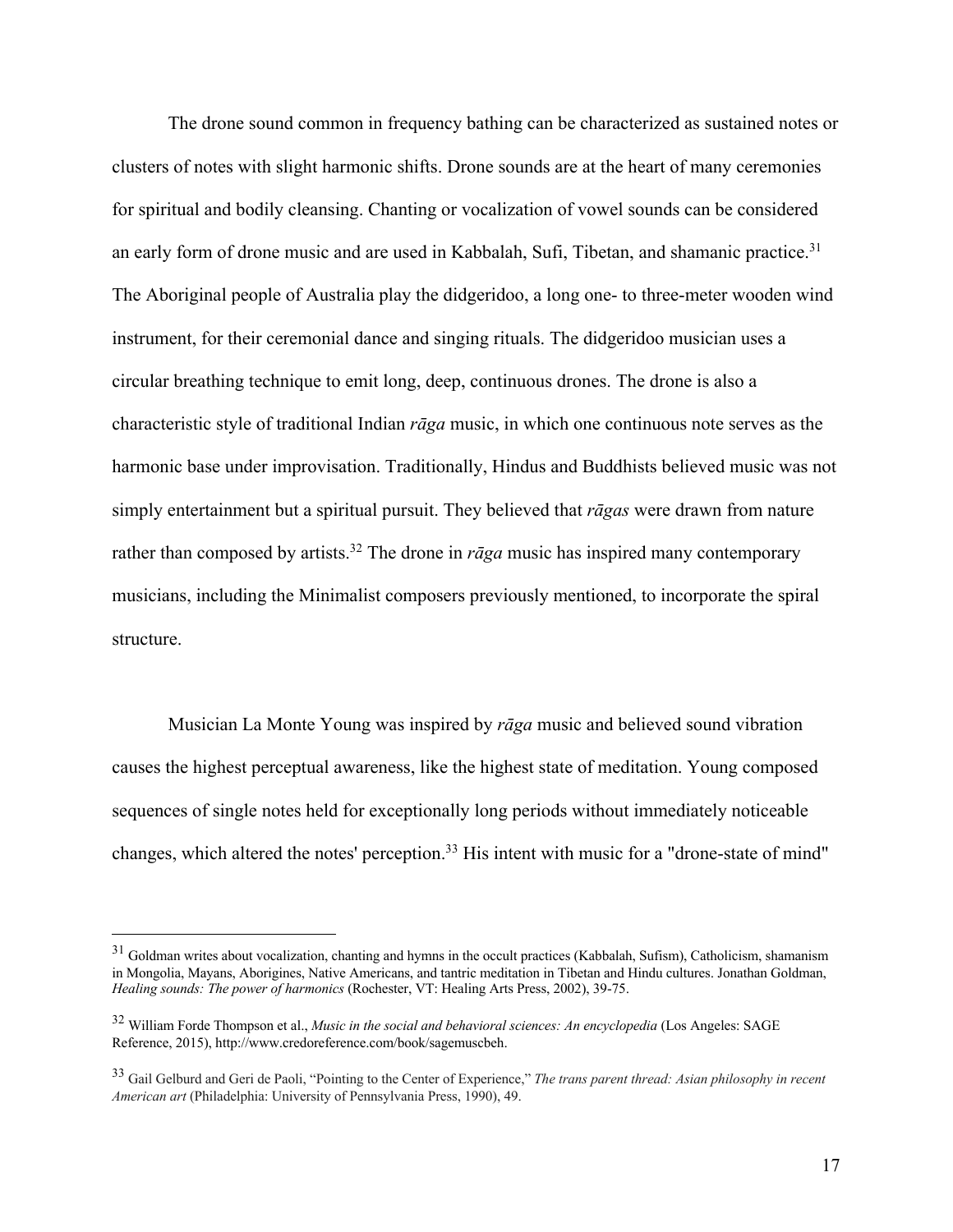was to transform the listeners' and players' psychic states. Young echoed a kind of neo-Pythagorean *Music of the Spheres*; he believed in the spiritual and healing power of harmonic frequencies that can be translated as numerical patterns that form the cosmic order of the universe.34 For the more rational reader, Young explains the physical effects of his music on the listener. The music elicits a drone state in the nervous system. It establishes periodic patterns related to hearing, balance, and the internal clock or biorhythms. In a drone state, the mind is more open to exploring new directions.<sup>35</sup>

Kosmorganic ambient immersive experiences may be a modern form of sweat lodge ceremony that responds to the collective anxiety toward, among other things, artificial intelligence, urbanism, and a high-speed lifestyle. Could the computer be the new menacing lion and Kosmorganic sights the new place to go to have peace from the stresses in the world? Posthumanist Peter Sloterdijk would say so. He sees these artificial ambient environments as spatial, immunological, and metaphysical solutions that address urbanism. Sloterdijk asserts that human beings constantly and instinctually create a protective existential space around themselves that recreates natural environments.36

<sup>34</sup> Jeremy Grimshaw, "Music of a 'more exalted sphere': The sonic cosmology of La Monte Young," *Dialogue* 38, no. 1 (2005). 1-35.

<sup>35</sup> Alexandra Munroe, "Art of Perceptual Experiences," *The third mind: American artists contemplate Asia, 1860–1989*, ed. Alexandra Munroe, (New York: Guggenheim Museum, 2009), 287-299.

<sup>36</sup> Erik Morse, "Something in the air," *Frieze*, November 1, 2019, https://www.frieze.com/article/something-air.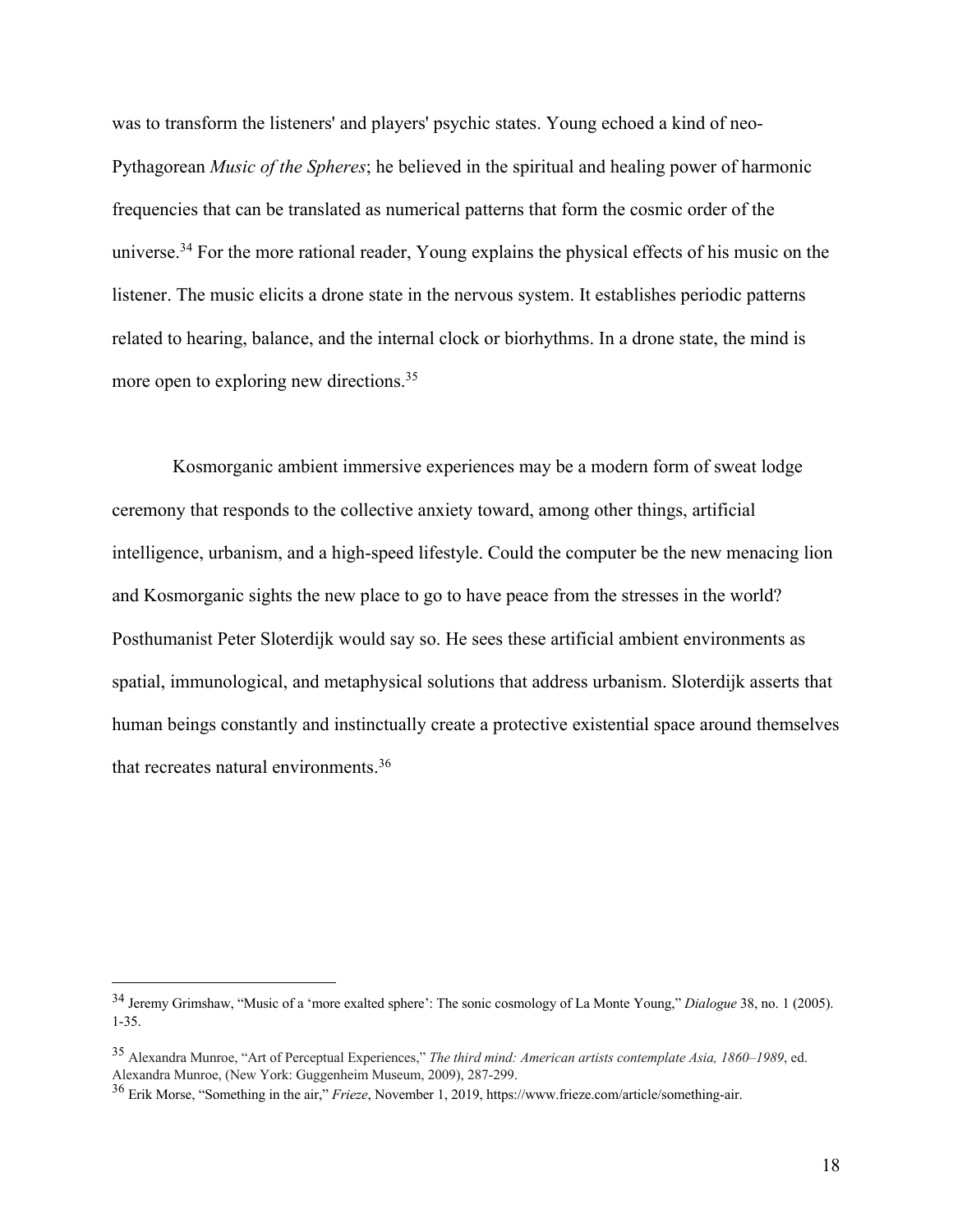### **Roots of Frequency Bathing as Light Immersion**

Frequency bathing that focuses on light immersion may be traced back to filmmakers of the early 20th century who were fascinated with creating rhythm and harmony by marrying moving images with one another and with music. Narrative was absent from the moving image, and the viewer focused instead on pattern, rhythm, color, and light. Early pioneers of this film style include Marie Ellen Butte, Thomas Wilfred, Hans Richter, Viking Eggeling, Len Lye, and the Whitney Brothers. In 1919, Wilfred invented his color light organ, the *Clavilux,* or "light played by key" in Latin. In his "lumia" performances, he played light with a keyboard and projected slow-moving, ethereal colored light forms through tinted screens.

By the 1960s, Western artists exposed to Eastern culture and religion synthesized Japanese, Indian, and Chinese approaches and interpretations into their philosophies and creative strategies. Artists drew from Taoism, Ch'an Buddhism, Zen Buddhism, and Vedism in painting, music, performance, and sculpture. Minimalism is a prominent Western movement wherein artists articulate their exposure and influence from Eastern philosophies.37 If any analysis resembles Kosmorganic aesthetics, it is the new genre of Ambient Media and the recent critical revisiting of the previously under-acknowledged impact of Eastern philosophies on Minimalism.38

<sup>37</sup> Eugene Tan and Russell Storer, *Minimalism: Space. Light. Object.* (Singapore: National Gallery Singapore, 2018), 8.

<sup>&</sup>lt;sup>38</sup> Here I refer to two recent books that address healing and spiritual aspects of Ambient sound and media environments and art works categorized under the genre of Minimalism. Paul Roquet, *Ambient media: Japanese atmospheres of self* (Minneapolis: University of Minnesota Press, 2016).Tan and Storer, *Minimalism.*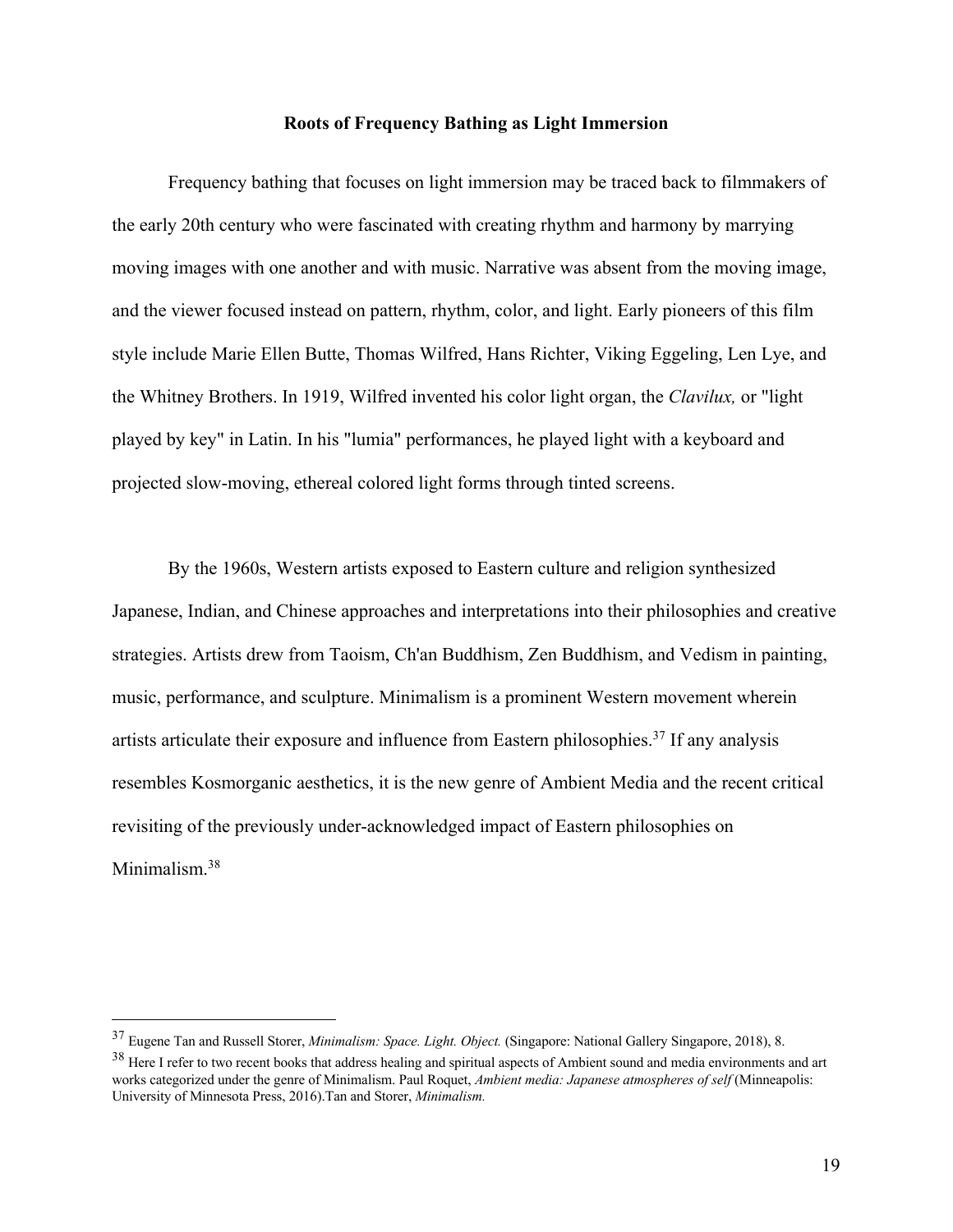This amalgamation of what was once called 'Eastern thought' converges with Western art, and we enter Kosmorganic aesthetics. By 1960, the tempo had shifted to a contemplative pace and the visuals expanded into atmospheric, phenomenological experiences. Anthony McCall, Yayoi Kusama, Otto Peine, Joshua White, Aldo Tambellini, Joan Brigham, La Monte Young, and Stan VanDerBeek are early practitioners who orchestrated frequency bathing environments.

In the past decade, there has been an intensification of frequency bathing art practices, particularly in art forms referred to as digital art, expanded media, light art, and sound art. With the innovation of media technologies that allow for surround audio and video projection of digital animation, visitors gradually become increasingly immersed inside art installations. Contemporary artists who incorporate recent technologies in their frequency bathing installations include Leo Villareal, Anila Quayyum Agha, Ryoichi Kurokawa, UVA, Team Lab, and Ryoji Ikeda. Art in this branch of Kosmorganic aesthetics tends to be expensive to produce and therefore is usually sponsored by corporations or international digital festivals with large budgets. These types of commercial collaborations promote the *external* science or technique behind the art and often neglect to acknowledge the *internal* science or mindfulness in the reception. However, a recent convergence of art in the museum and art in the health lab has affected how artwork is presented as not only a creative experience but a healing one as well.<sup>39</sup> I

 $39$  Since psychological research on healing chambers of the 1960s, there has been a recent increase in wellness spaces that promote stillness, presence, relaxation, calm, and focus. Although some of the language may be promotional and trendy, there are authentic designs that are leaving the museum and entering corporate offices (Google), universities, hospitals, and secular meditation centers in urban areas. Snozelen was one of the first companies in the 1960s to design such multisensory frequency bathing rooms. Meir Lotan and Christian Gold, "Meta-analysis of the effectiveness of individual intervention in the controlled multisensory environment (Snoezelen®) for individuals with intellectual disability," *Journal of Intellectual and Developmental Disability*, 34, no.3, (2009), https://doi.org/10.1080/13668250903080106.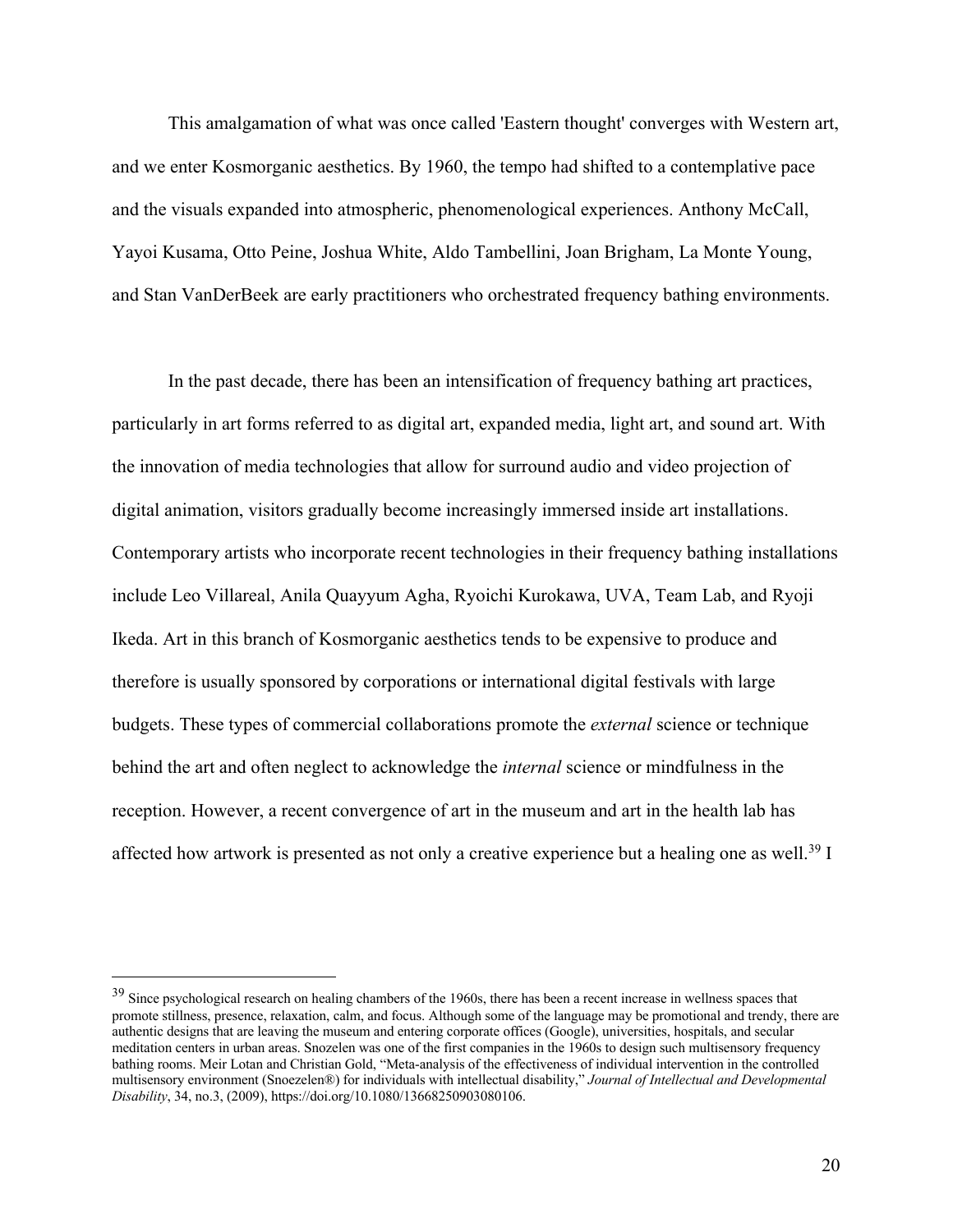suspect within the next few years, the collaboration between the art and health sectors will flourish and result in more Kosmorganic design.

## *Frequency Bathing Art Walk*

To illustrate my hypothesis that Kosmorganic art can promote wellness and spiritual connection, I designed the *Frequency Bathing Art Walk.* I define *wellness* as physical, mental, and social harmony. *Spiritual* implies contemplative introspection and a feeling of interconnectedness with the cosmos. I posit that through concentrated focus during an ecosophic frequency bath, one can reach a state of unification and harmony with the universe. This experience requires that one first be present. Sound is a universal medium that can induce deep attention and presence. To create the soundtrack for the art walk, I consulted sound healer Jonathan Goldman's vocalization chart when collaborating with minimalist composer Rhys Chatham, who composed and performed the vocals for the music. Goldman's system is like the late Sufi leader Pir Vilayat Khan's vowel vocalizations. Both are variations of ancient chanting reminiscent of Kabbala chanting.40

According to Goldman, different vowel sounds correspond to different bodily regions called *chakras* or energy areas located in the head, throat, chest, solar plexus, pelvis, and genital area, and each region corresponds with distinct sound vibrations or signals. Illness occurs when energy is 'blocked,' or the system is disharmonic. These blockages are translated in biomedicine

<sup>40</sup> Jonathan Goldman, *Healing sounds: The power of harmonics* (Rochester, VT: Healing Arts Press, 2002), 39-40, 47-49, 118.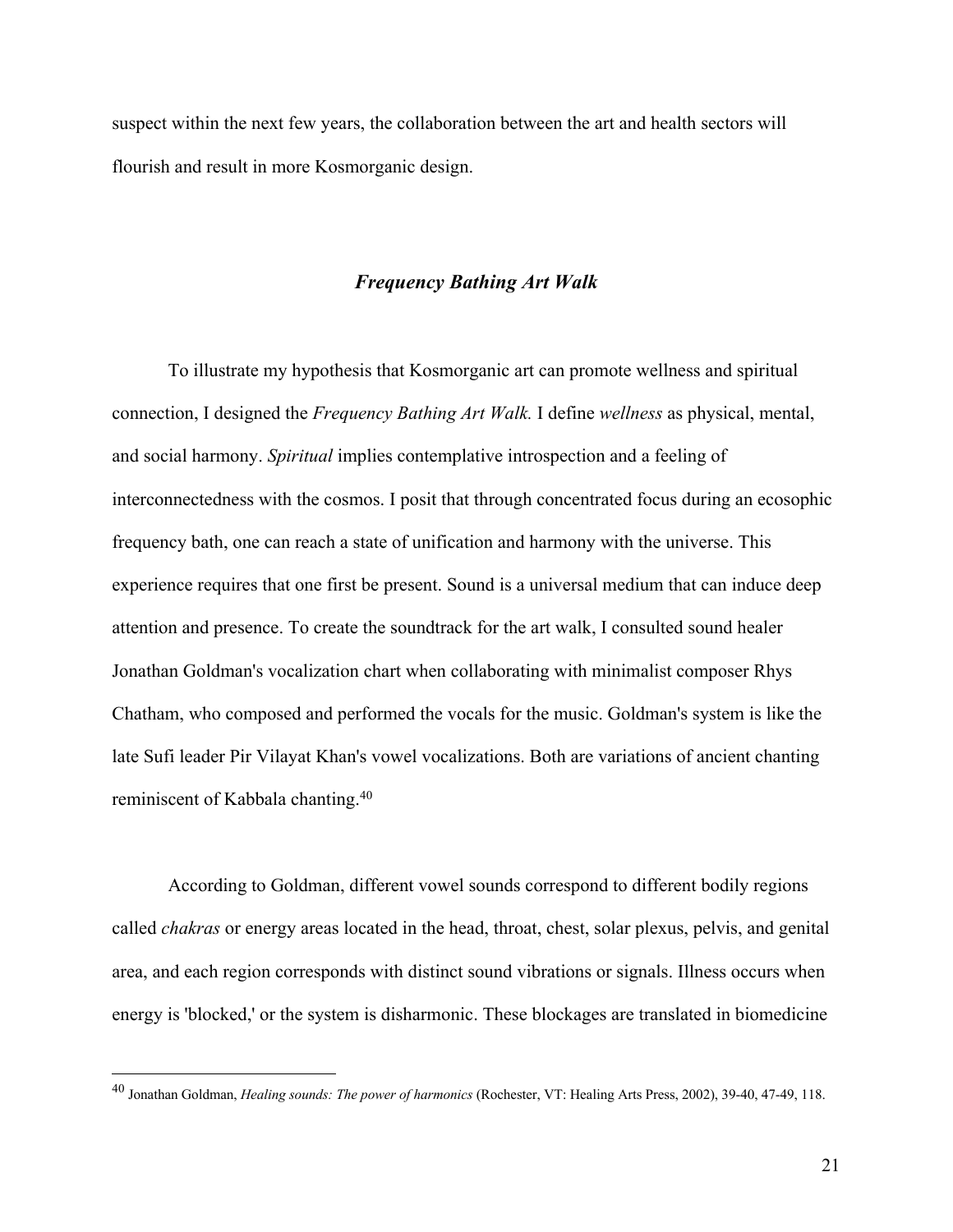as knots, cramps, clots, stiffness, rashes, and in extreme cases, tumors. Emotions and mental states are attached to physical organs, and therefore the vocalizations work with both mind and body. In frequency bathing, body and emotions can be realigned by sound vibrations that stimulate the flow of subtle energy through the body.<sup>41</sup>  $Qi$  is a subtle energy in Chinese medicine that is stimulated in acupuncture and acupressure. In Ayurveda, tantra medicine, and hatha yoga, *prana* is a type of subtle energy that circulates while a person is in *asanas* or yogic positions. These subtle energies vary between each culture, and despite their 5,000-year history of application, they are not recognized in modern Western biomedicine.<sup>42</sup>

In the *Frequency Bathing Art Walk,* a drone sound is interspersed with vocalizations. I employ the drone sound to induce presence, interconnection, and introspection, echoing walking meditation or the religious pilgrimage. The sounds of the Frequency Bathing Art Walk resemble the chanting and drone aesthetics found in religious ceremonies. Drone sounds, choral music, and spiritual sounds are included in the work of other Kosmorganic examples such as Janet Cardiff (*40-part motet*), Yoshi Wada (*Earth Horns with Electronic Drone*), video artist Shirin Neshat (*Turbulent*), Rhys Chatham (*Crimson Grail*), Romauld Karmaker (*Byzantion*), and NYX with Dan Tobin Smith (*Void*).

Sound is not the only sensory stimulus that occurs in frequencies; colored light is governed by them as well. For the *Frequency Bathing Art Walk*, visitors use paddles with viewfinders painted with a color corresponding to one of the regions of the body as well as to

<sup>41</sup> MACROmedia Publishing, *Cymatics: The healing nature of sound,* 1986, video, 28:02, https://www.youtube.com/watch?v=57JpuMnWS1I.

<sup>42</sup> Jonathan Goldman, *Chakra Frequencies: Tantra Of Sound* (Rochester: Destiny Books, 2011), 24.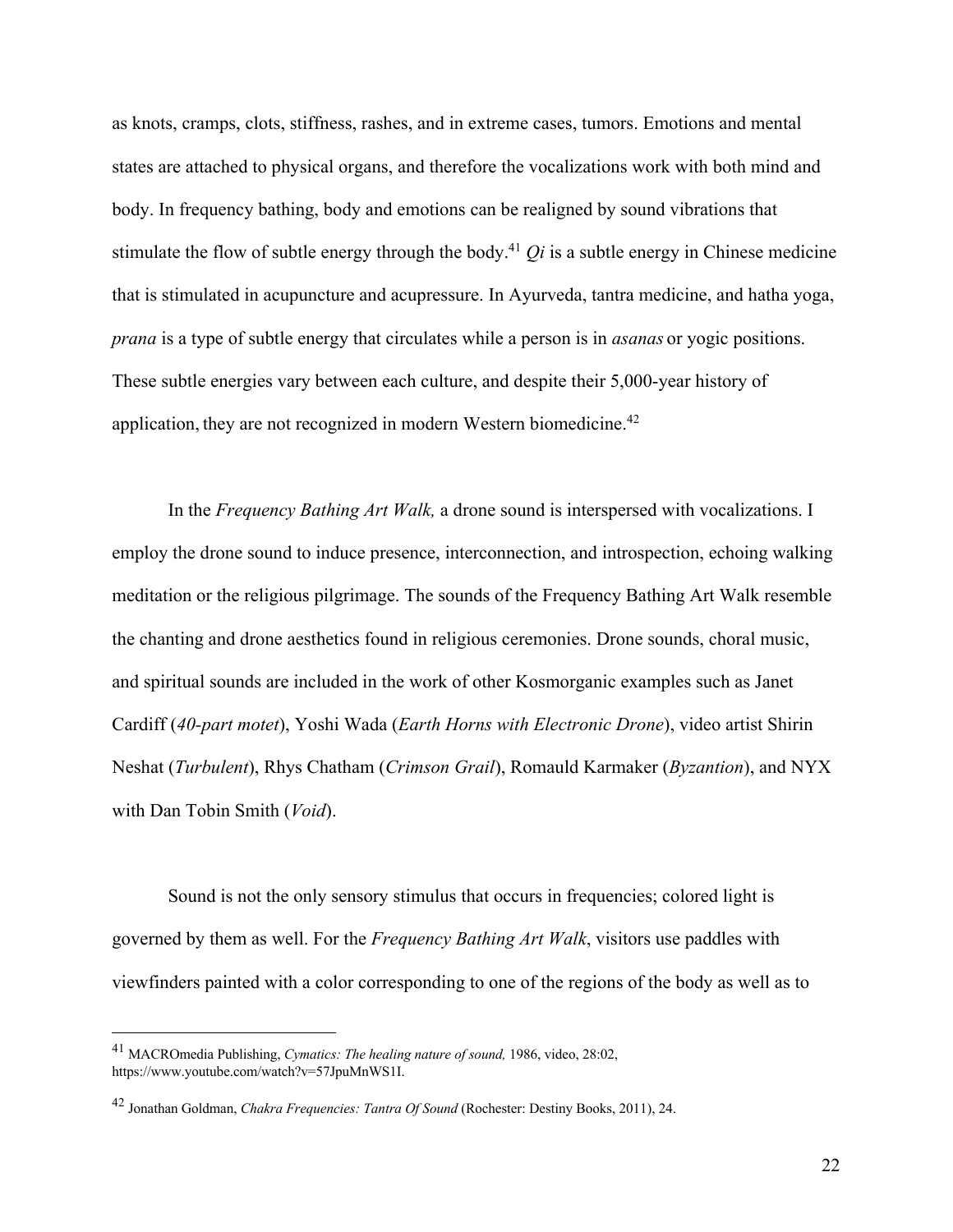several emotions and determined by their astrological sign. This is not so different from the way Westerners assign emotions idiomatically to regions of the body: Butterflies in the stomach mean worry, a pain in the neck means annoyance. Color resonates while the visitor looks through the viewfinder and focuses on patterns in the landscape. The astrological color frequency assignment is in accordance with the position of one's context; moreover, it aligns the body within the larger existence of the cosmos. Frequency researcher Anthony Fiorenza theorizes that the brain corresponds with planetary frequencies that he calls "Astrophysical-Bio-Harmonic Resonances."43 According to Fiorenza, orbiting planets emit inaudible sounds which correspond to our brains, organs, and emotions. If one mathematically converts these astral frequencies into colors, they can be combined with sound compositions as audiovisual healing tools, as in the case of frequency bathing.44

The third aspect of the Frequency Bath Art Walk is pattern. Each viewfinder has a keyhole of a basic shape (square, triangle, rectangle, hexagon, or octagon) to help visitors focus on details of natural growth. The walk takes place along a creek lined with oak and maple trees with an expansive view of the mountain range to the west and an open cow grazing field to the east. There has been some research on how gazing at trees can accelerate healing.<sup>45</sup> I argue that it is not the tree itself that heals but the non-linear patterns found in tree growth that make us feel at ease. It is as if a mystical order structures the tree canopies, cloud formation, mountain ranges,

<sup>&</sup>lt;sup>43</sup> Gretchen Weger Snell, *The power of vibrational medicine: Healing with the bioacoustics of nature,* (Coppell, TX: Selfpublished, 2019), 31.

<sup>44</sup> Anthony Fiorenza, "Planetary harmonics & neurobiological resonances in light, sound, & brain wave frequencies," *Lunar Planner*, accessed December 24, 2020, https://www.lunarplanner.com/Harmonics/planetary-harmonics.html.

<sup>45</sup> Roger Ulrich,"View through a window may influence recovery from surgery," *Science* 224, no. 4647 (1984), accessed March 11, 2021, http://www.jstor.org/stable/1692984.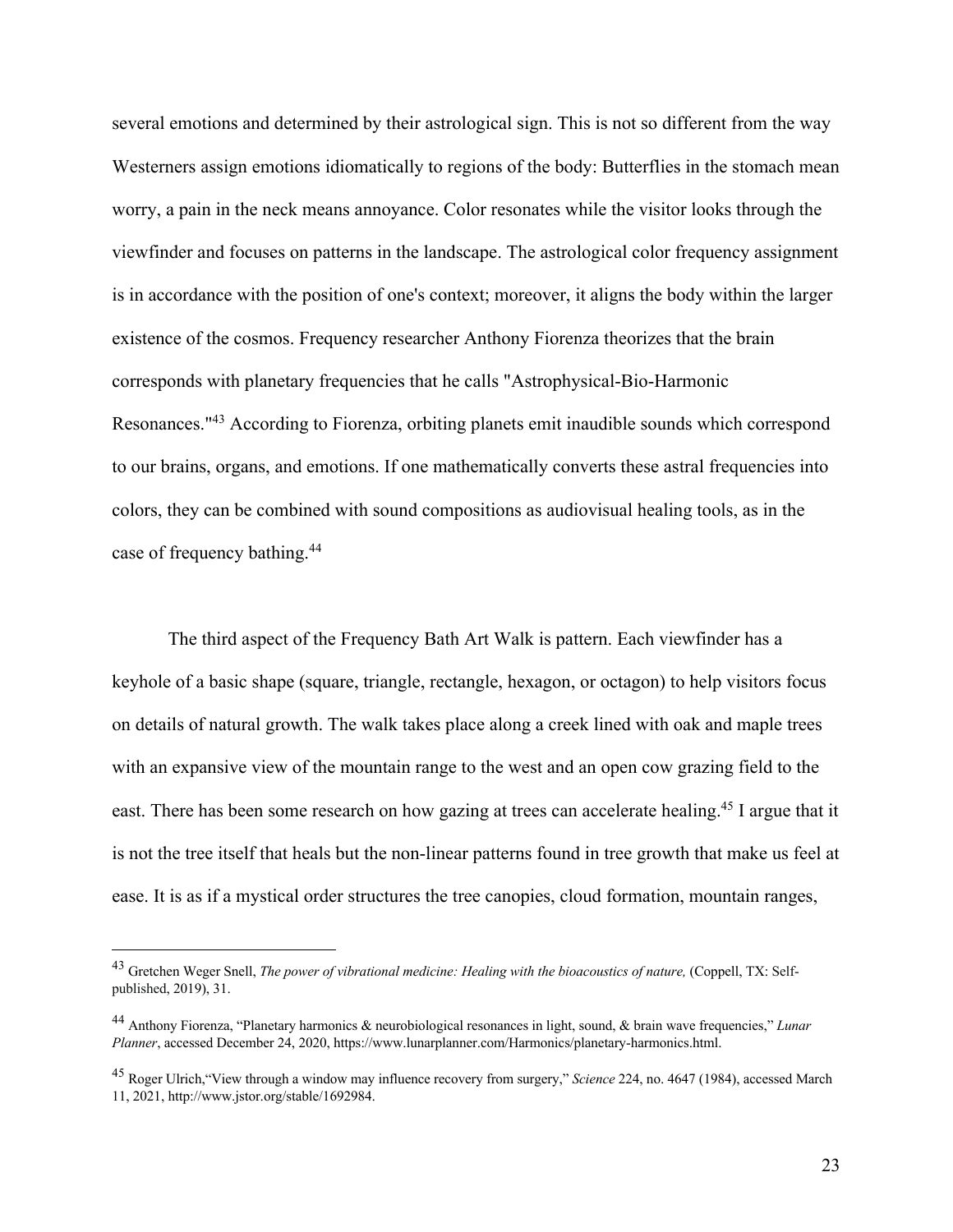creek flow, and plant growth. The Pythagoreans translated this mystical order into numbers and ratios, concluding that specific proportions such as the golden mean were harmonic and found all over nature, and hence must be signs of the divine.<sup>46</sup>

Pythagoras demonstrated the harmony of whole number ratios to the Western world by converting them into musical intervals with his monochord instrument.<sup>47</sup> He advocated that his pupils studied the monochord instrument and believed that once they could understand the microcosmic order playing this single vibrational stringed instrument, they would simultaneously explore a universal cosmic order. The Pythagoreans believed numbers were spiritual because life comes into being via numbers translated into angles that make up forms, the world, and eventually the entire universe.<sup>48</sup> To visualize this process, consider the wind blowing through water, sand, trees, and snow, shaping the landscape and forming rhythmic patterns. These patterns are combinations of harmonic and disharmonic geometrical shapes that can be reduced to ratios and proportions, which can be translated into numbers that describe oscillating waves or frequencies. Gazing at the dynamic flow in nature, we attune and connect ourselves to the waves of harmonies and disharmonies that make up the universe.

With frequency bathing, I propose that the mind attains resonance by entraining its own frequencies with the harmonic frequencies found in nature or natural forms. Because

<sup>46</sup> Matila Ghyka, *The geometry of art and life* (New York: Dover Publications, 1977), 173.

<sup>47</sup> Jonathan Goldman, *Healing sounds: The power of harmonics* (Rochester, VT: Healing Arts Press, 2002), 29.

<sup>48</sup> Robert Lawlor, "Pythagorean number as form, color, and light," *Homage to Pythagoras: Rediscovering sacred science* (New York: Lindisfarne, 1980), 187-209.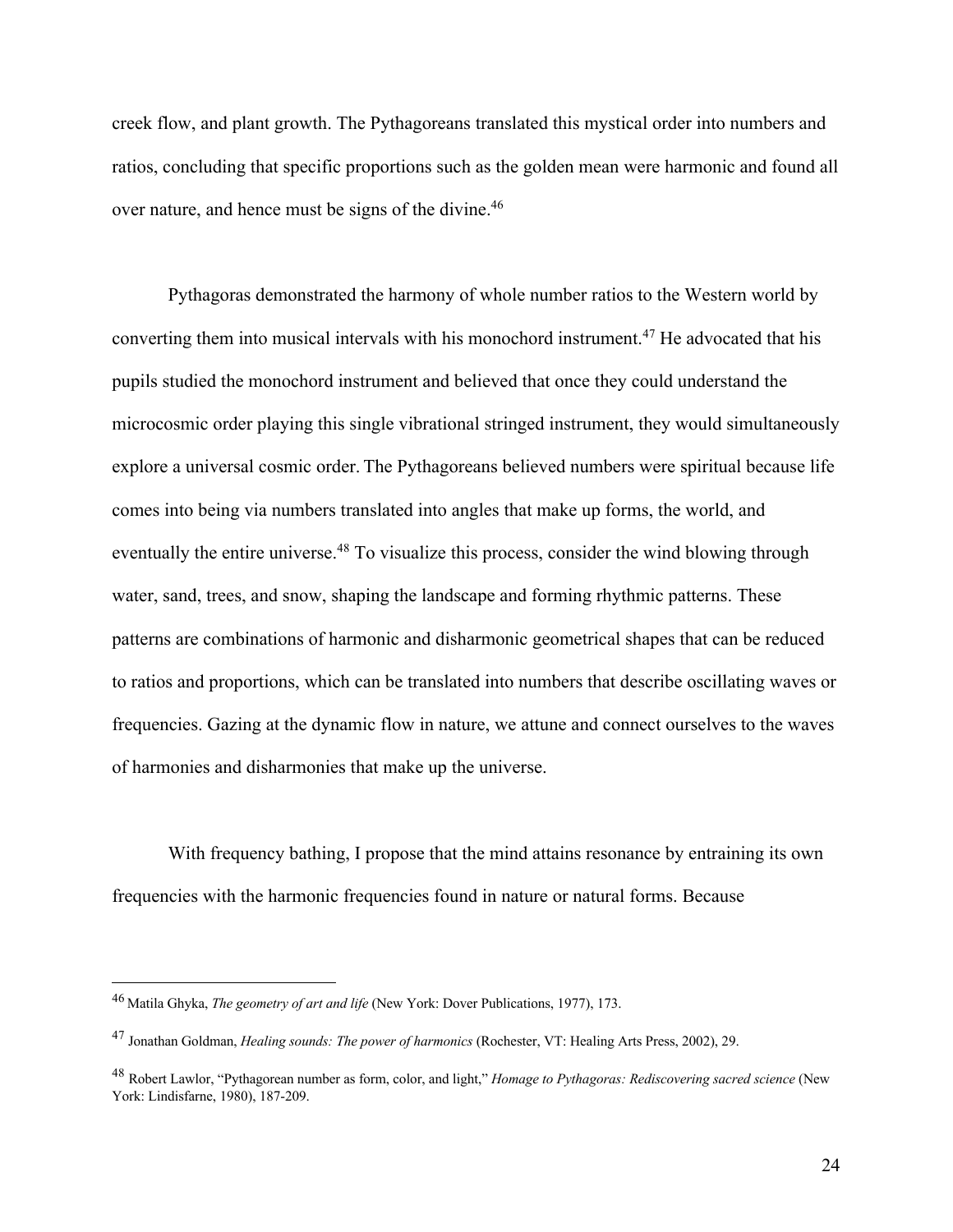Kosmorganic artworks imitate nature, visitors experience frequency attunement with them. This might also explain why patients in hospitals might experience faster healing times when they have a photograph of a forest in their room or a view of trees out the window rather than no representation nor view of nature.49

<sup>49</sup> Roger Ulrich, "View through a window may influence recovery from surgery," *Science* 224, no. 4647 (1984), accessed March 11, 2021, http://www.jstor.org/stable/1692984.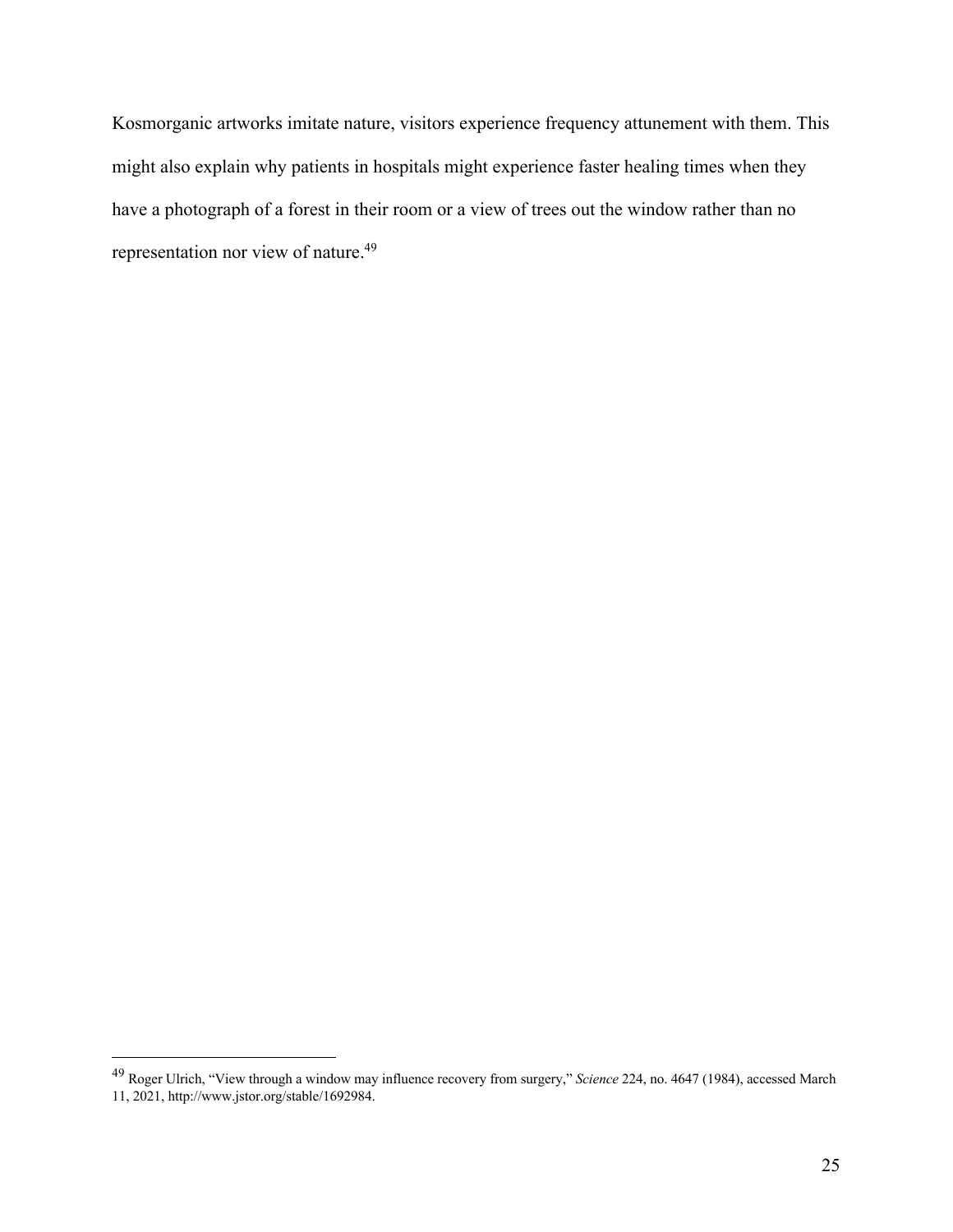# **History of Kosmorganic Art: A Metaphysical Gap 1940-1985**

At the turn of the 20th century, early Western Modernist abstract artists were inspired by esotericism and the metaphysical. Hilma af Klint, Kandinsky, František Kupka, Agnes Pelton, early Piet Mondrian, Mikhail Matiushin, Kazimir Malevich, and members of the Der Blaue Reiter group are examples of artists who explicitly referred to the occult and cosmology in their work. In Kandinsky's manifesto, *Concerning the Spiritual in Art*, he laid out the integral aspects of artmaking. By the end of the 1930s, the metaphysical internal intelligence of art focused on the mind, the internal science of perception and psychology. Maurice Merleau-Ponty offered a phenomenological reading of art that has been linked to abstract painting, Minimalism, and land art.50 He asserted that the artist's work is a sensorial process connected with deep awareness, wonderment, introspection, and understanding of primordial nature. Critics and historians associate Merleau-Ponty and Martin Heidegger with the internal intelligence of many forms I include in Kosmorganic aesthetics. However, most readings of abstracted Western art forms from the 1940s through the 1990s, with the exception of a few historical analyses, stop short of the sensorial.<sup>51</sup> If we reduce art interpretations to only physical description and perception, then

<sup>50</sup> Eugene Tan and Russell Storer, *Minimalism: Space. Light. Object*. (Singapore: National Gallery Singapore, 2018), 44.

<sup>51</sup> Historians critique contemporary art theory for excluding spiritual explanations associated with art-making since Modernism. Secular art criticism omitted religious or spiritual connection to artists and their work. "Using the word 'spiritual' in art in the 30's and 40's was dangerous to an artist's career." Richard Pousette-Dart, in Maurice Tuchman, *The spiritual in art: Abstract painting 1890-1985*, (Los Angeles: Los Angeles County Museum of Art, 1986),18.

In "On the Strange Place of Religion in Contemporary Art," (2004), Art Historian James Elkins observed, "Straightforward talk about religion is rare in art departments and art schools, and wholly absent from art journals unless the art in question is transgressive." Spretnak remarks that although these attitudes toward the religious notions in art have changed in the past 25 years, overall the situation persists in the art world. In Charlene Spretnak, *Spiritual dynamic in modern art: Art history reconsidered, 1800 to the present* (New York: Palgrave Macmillan, 2016), 1.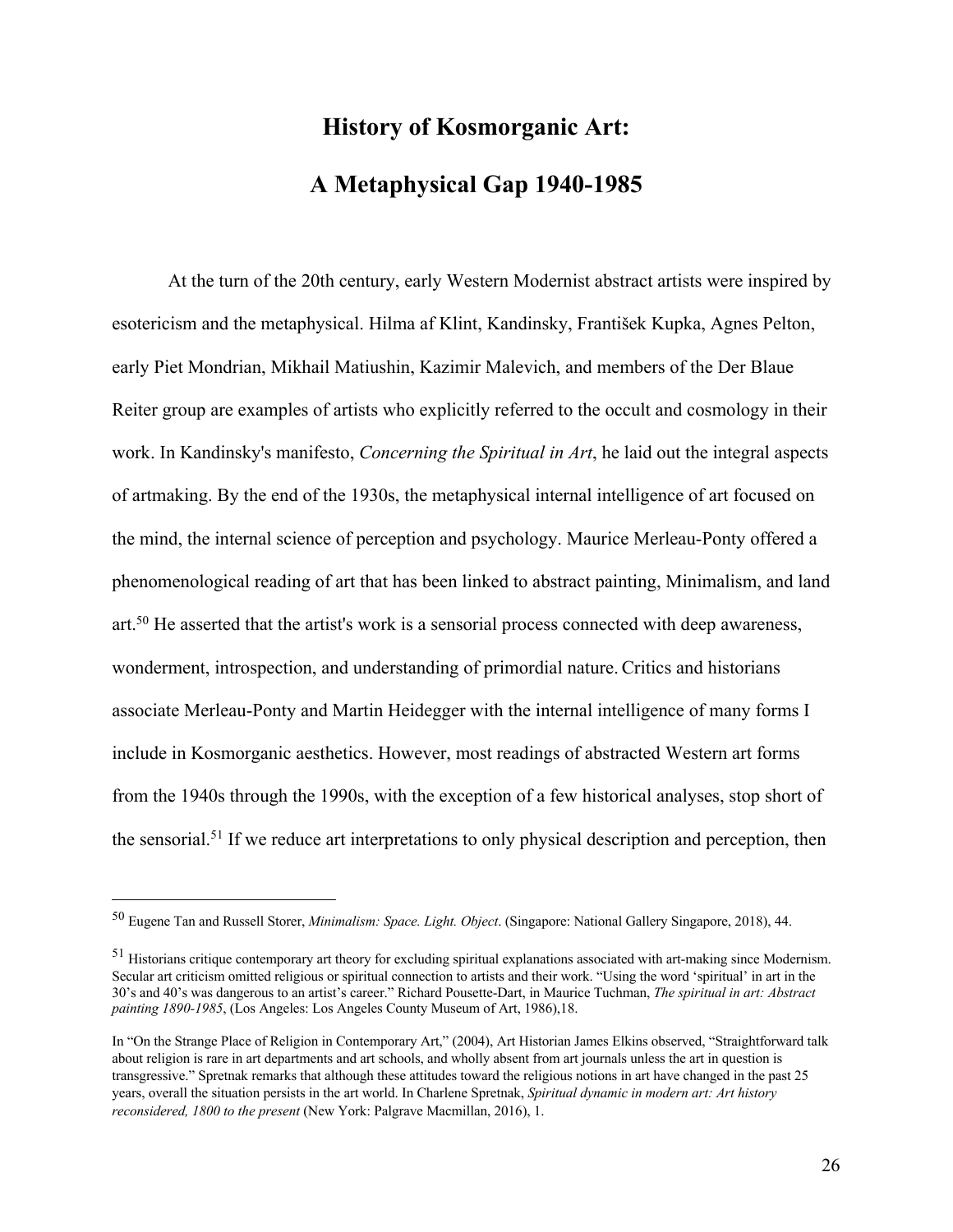one may confuse a screensaver for expanded media art or a baby background noise machine for ambient media. Without the spiritual and metaphysical overtones, forms such as frequency bathing will continue to be read as decorative installations with the main focus on technology. One challenge to presenting Kosmorganic art as an integral creative practice is implementing a universal language that does not alienate a skeptical materialist disinclined to see the healing or spiritual aspects of art.

By late Modernism in the 1940s, few Western artists demonstrated precise language to articulate internal intelligence or spiritual connection. It is as if the Age of Reason that severed art from religion also dissuaded most contemporary Western artists from authentically expressing any metaphysical and spiritual links in their work. A formalist perspective toward non-referential interpretations of art became the dominant reading post-WWII. Formalist aspects—composition, contrast, skill, application, the pleasures of light and color, and material are still relevant to the appreciation of Kosmorganic artworks. However, these aspects are the beginning of the art experience, not the end.

Many Western artists of the mid-1900s were drawn to French existentialism, which emphasized the individual, the meaning of existence, free will, and existence itself without the concept of the divine or God. Many influential French existentialist thinkers such as Jean-Paul Sartre, Albert Camus, and Simone de Beauvoir were atheists. In a time of global disruption, struggle, and social change marked by civil rights movements, students' movements, the sexual

Critics hesitate to address Asian philosophy in contemporary American art because of a lack of knowledge, they fail to understand its influence, or they construe it as a fad. Gail Gelburd and Geri de Paoli, *The trans parent thread: Asian philosophy in recent American art* (Hempstead, NY: Hofstra University, 1990), 4.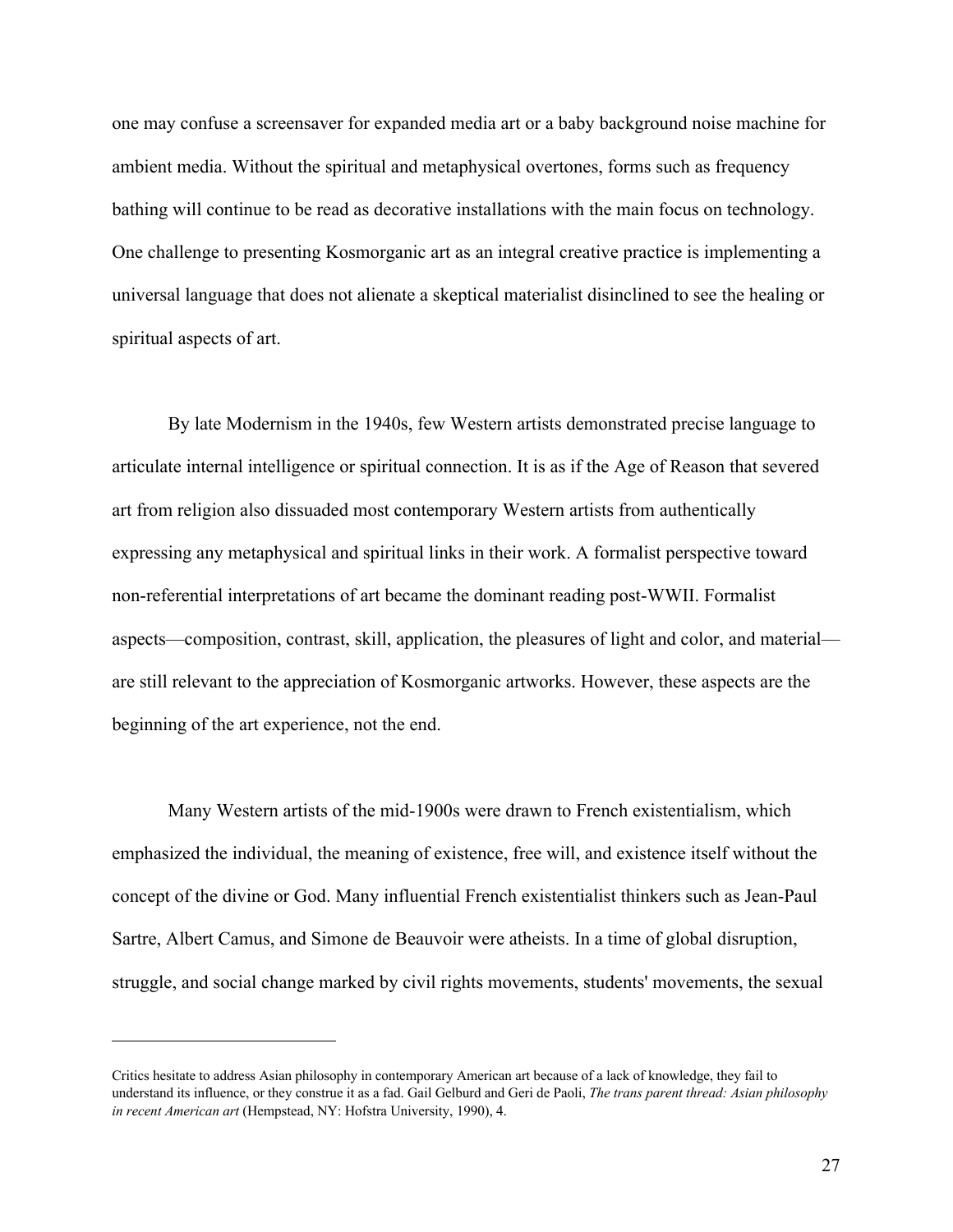revolution, and women's movements, human thought focused on group transformation through external results, such as changes in laws and systems that would in turn impact individuals. Kosmorganic aesthetics work in the reverse direction, whereby the individual transforms their own internal intelligence prior to enacting transfiguration of the social body.

Western Modernist artists, without a common philosophy that they could articulate publicly to a conservative, rationalist art world, invented terms to express internal intelligence in their work. Barnett Newman called his paintings "plastic image," meaning art concerned with the sublime that captures the truth of life through symbols.<sup>52</sup> Malevich invented the term "Suprematism" to describe art beyond reason in a non-objective world. He claimed that through the simple geometric form, he was purifying the senses and transforming himself into a "zero."53 Yayoi Kusama called her infinity rooms "self-obliteration" to connect with the cosmos.<sup>54</sup> American post-surrealist artist Helen Lundeberg was concerned with higher consciousness and metaphysics and called her contemplative, intuitive paintings "enigmas."55 Early 20th-century painter Agnes Pelton belonged to a group of artists called the Introspectives in New York and later to another art group called the New Mexico Transcendentalists.<sup>56</sup> Like Af Klint, Pelton felt

<sup>52</sup> Charlene Spretnak, *Spiritual dynamic in modern art: Art history reconsidered, 1800 to the present* (New York: Palgrave Macmillan, 2016), 87.

<sup>53</sup> George Adrian, "A circular timeline of nothingness," *Minimalism: Space. Light. Object.*, ed. Eugene Tan and Russell Storer, (Singapore: National Gallery Singapore, 2018), 52-57.

<sup>54</sup> Yayoi Kusama, *Yayoi Kusama: In infinity*, ed. Lærke Rydal Jørgensen (Humlebæk: Louisiana Museum of Modern Art, 2015), 9.

<sup>55</sup> Susan M Anderson, "Journey Into the Sun: California Artists and Surrealism," In ed. Paul J. Karlstrom, *On the Edge of America: California Modernist Art, 1900-1950* (Berkeley: University of California Press, 1996), 180-203. http://ark.cdlib.org/ark:/13030/ft5p30070c/

<sup>56</sup> Barbara Haskell, "Ask a Curator: Agnes Pelton: Desert Transcendentalist," Whitney Museum of American Art, October 21, 2020, video, 32:30, https://youtu.be/uM9MziL-6t8.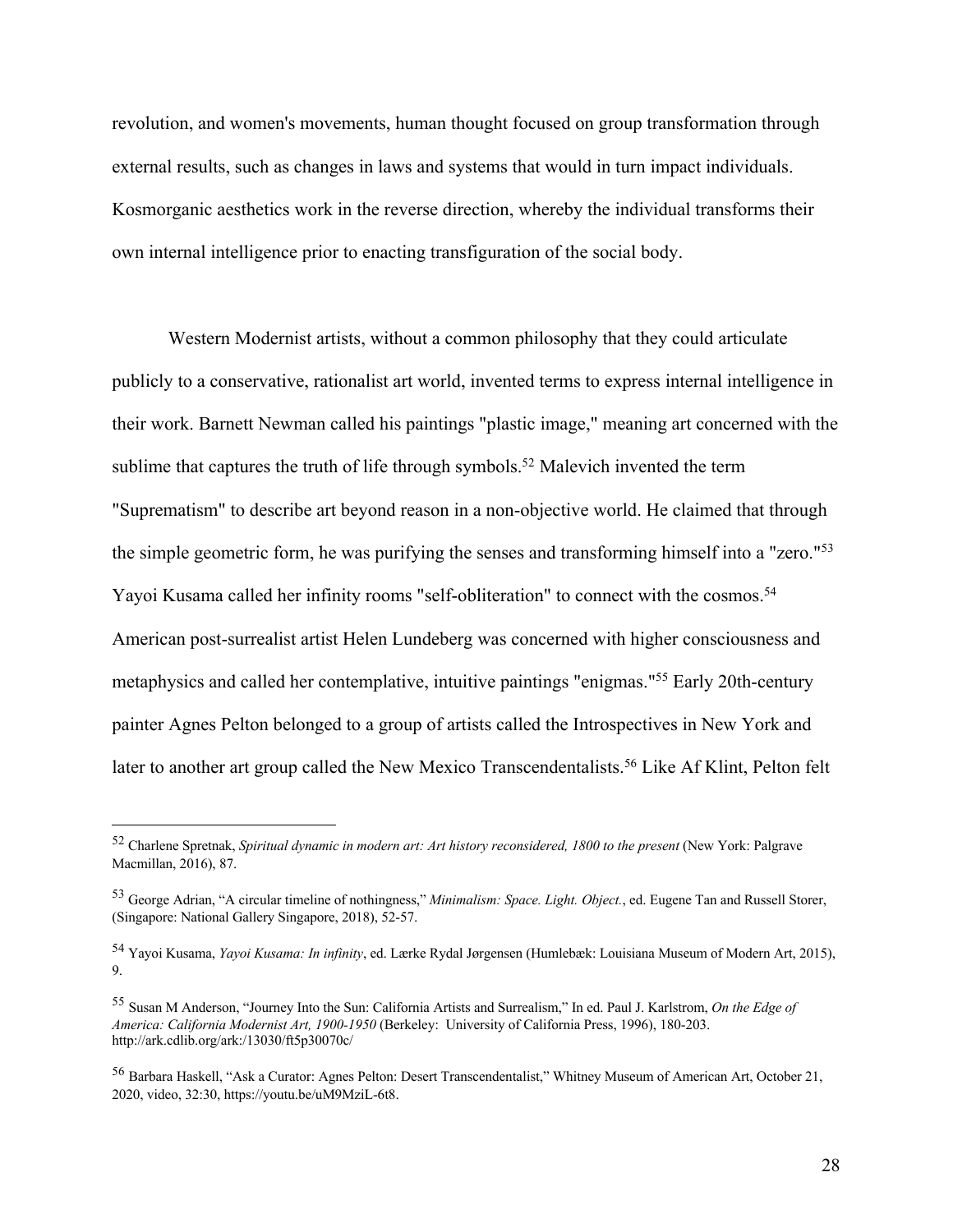that she was channeling her visions that manifested as paintings that depicted the divine in nature, she called "perfect consciousness."57 It seems it was easier for modern artists to invent terms to include metaphysical notions and detach from religious terminology with its dogmatic references.

The end of World War II and the ease of travel opened the door for cultural exchange and Eastern philosophies that contrasted with Existentialism, Structuralism, Post-structuralism, and Neo-Marxism in the West. A group of artists living in California in the 1940s referred to as the Dynaton group drew from Zen Buddhism, Theosophy, shamanism, automatism, and mysticism.<sup>58</sup> Rather than learn about Eastern ideas from books or colonialism, as had been the case in the previous centuries, Westerners began to receive direct teachings from Eastern religious leaders who immigrated to America and Europe. Shunryu Suzuki lectured on Zen Buddhism at Columbia University in the 1960s. Swami Vivekananda transmitted ancient Vedic wisdom by lecturing around the United States, then founded the Vedanta Society. Chogyam Rinpoche established secular meditation centers worldwide and the first Buddhist University, Naropa, in Boulder, Colorado.<sup>59</sup> Eastern artists from the early Kosmorganic movement, such as Lee Ufan, Isamu Noguchi, Yayoi Kusama, Yoko Ono, and Nam June Paik, freely expressed their foreign

<sup>57</sup> Barbara Haskell, "Ask a Curator: Agnes Pelton: Desert Transcendentalist," Whitney Museum of American Art, October 21, 2020, video, 32:30, https://youtu.be/uM9MziL-6t8.

<sup>58</sup> Artists considered part of the Dynaton group from 1949-1952 include Wolfgang Paalen, Onslow Ford, and Lee Mullican. Susan M Anderson, "Journey Into the Sun: California Artists and Surrealism," In ed. Paul J. Karlstrom, *On the Edge of America: California Modernist Art, 1900-1950* (Berkeley: University of California Press, 1996), 180-203. http://ark.cdlib.org/ark:/13030/ft5p30070c/

<sup>59</sup> Alexandra Munroe, "Buddhism and the Neo-Avant-Garde, Cage Zen, Beat Zen and Zen," *The third mind: American artists contemplate Asia 1860-1989,* ed. Alexandra Munroe, (New York: Guggenheim Museum, 2009), 199-215.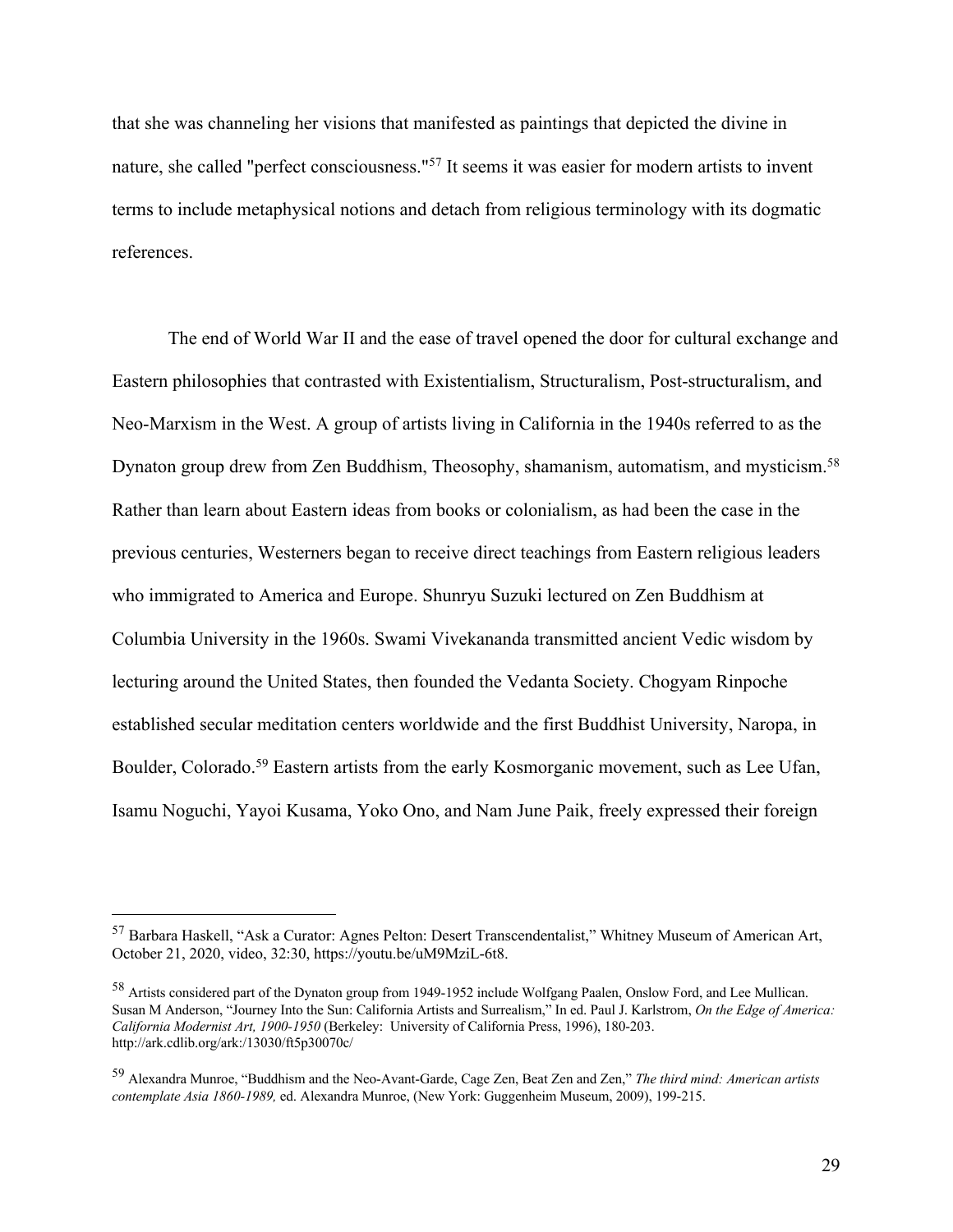perspectives to Western audiences without the cultural restrictions Western artists had imposed on themselves.

By the 1960s, Western artists exposed to and inspired by Eastern teachings quickly adopted foreign concepts in their art process. John Cage embedded Taoism and Zen Buddhism in his "chance-controlled" compositions in visual art and music. Another experimental composer, Pauline Oliveros, combined meditation, improvisation, ritualistic ceremony, and Buddhism in her Deep Listening philosophy of music.<sup>60</sup> Ad Reinhardt, a scholar of Asian culture, believed, albeit idealistically, that Chinese art was a total system that encompassed philosophy, aesthetics, morals, and contemplation.<sup>61</sup> Modern artists who paved the way to Kosmorganic aesthetics like Mark Tobey, Brice Marden, Agnes Martin, Carl Andre, and Morris Graves articulated personal philosophies that drew from Taoism, Zen Buddhism, and Ch'an Buddhism. However, it would take nearly another two decades for non-literary contemporary art to be analyzed for its holistic aspects and not just its formal ones.

In the early 1900s, artists who depicted nature and metaphysical notions through color and abstract form hesitated or did not even exhibit their paintings out of fear of being misunderstood.62 Georgia O'Keeffe expressed her anxiety to show her abstract painting and reasoned that Arthur Dove felt similar and therefore chose never to show his purely abstract

<sup>60</sup> Silke Schmickle, "Transgressing boundaries," in *Minimalism: Space. Light. Object.,* ed. Eugene Tan and Russell Storer, (Singapore: National Gallery Singapore, 2018), 34-40.

<sup>61</sup> Alexandra Munroe, *The third mind: American artists contemplate Asia, 1860-1989* (New York: Guggenheim Museum, 2009), 30.

<sup>62</sup> Charles C. Eldredge, "Nature Symbolized: American Painting From Ryder to Hartley," In Maurice Tuchman, *The spiritual in art: Abstract painting 1890-1985* (Los Angeles: Los Angeles County Museum of Art, 1986), 112-129.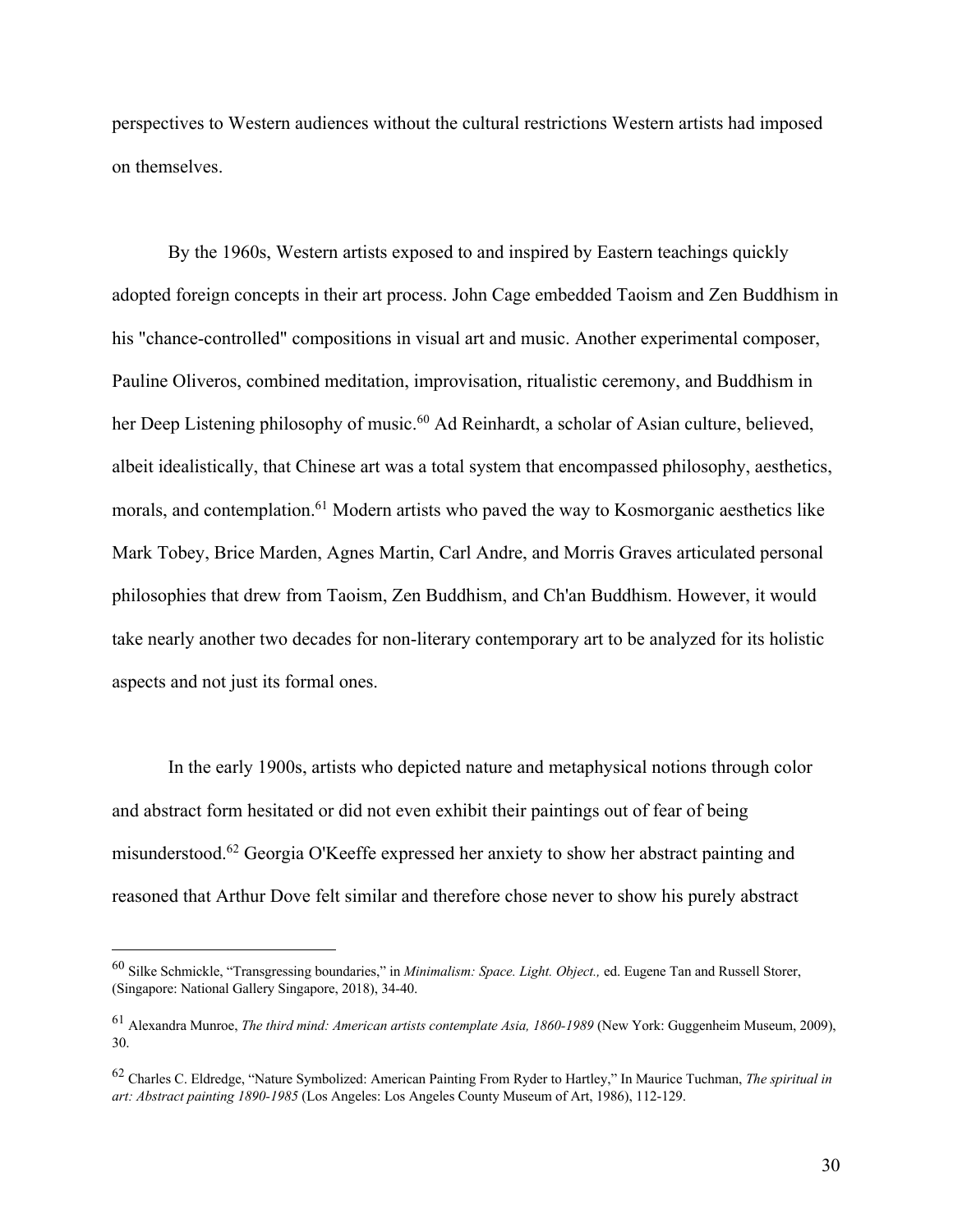paintings. Spiritual abstract painter Hilma af Klint wrote in her will that her paintings were not to be exhibited until twenty years after her death, which is to say, not until 1964. She believed, and rightly so that the paintings drawn from esoteric magic, Rosicrucianism, parapsychology, and theosophy would be misunderstood if shown to her contemporaries.63 Largely forgotten, her paintings were not exhibited until 1984. I mark this date as the beginning of Western historians and critics welcoming the spiritual and metaphysical back into contemporary art criticism. The following year, a large contemporary survey exhibit, *The Spiritual in Art: Abstract Painting 1890-1985,* was organized by the Los Angeles County Museum of Art. Since that time, Western historians Leesa Fanning, Charlotte Spretnak, Alexandra Munroe, and Eugene Tan have reexamined abstract art, land art, and Minimalism of the past century. In doing so, they have connected these art forms with pantheism, Buddhism, Taoism, Vedism, Kabbalah, and the Christian occult.

It has been nearly four decades since *The Spiritual in Art* exhibit, and yet we have only recently heard from art critics and curators of the mystical and healing aspects of immersive environments and multisensory rooms in the past few years. Perhaps, as Kosky and Thurman have implied, this is due to the peak of the digital Global Age and its oversaturation with external intelligence. The additional minute of screen time or one more downloaded social media app may be the tipping point that brings forth a new vision. Information overload causes perceptual stress on the brain and wreaks havoc on our ability to analyze, judge, and make decisions. After we spend all day in front of computers, our consciousness undergoes constant distraction or total

<sup>63</sup> Hilma af Klint and Tracey Bashkoff, *Hilma af Klint: Paintings for the future* (New York: Guggenheim Museum Publishing, 2018), 18.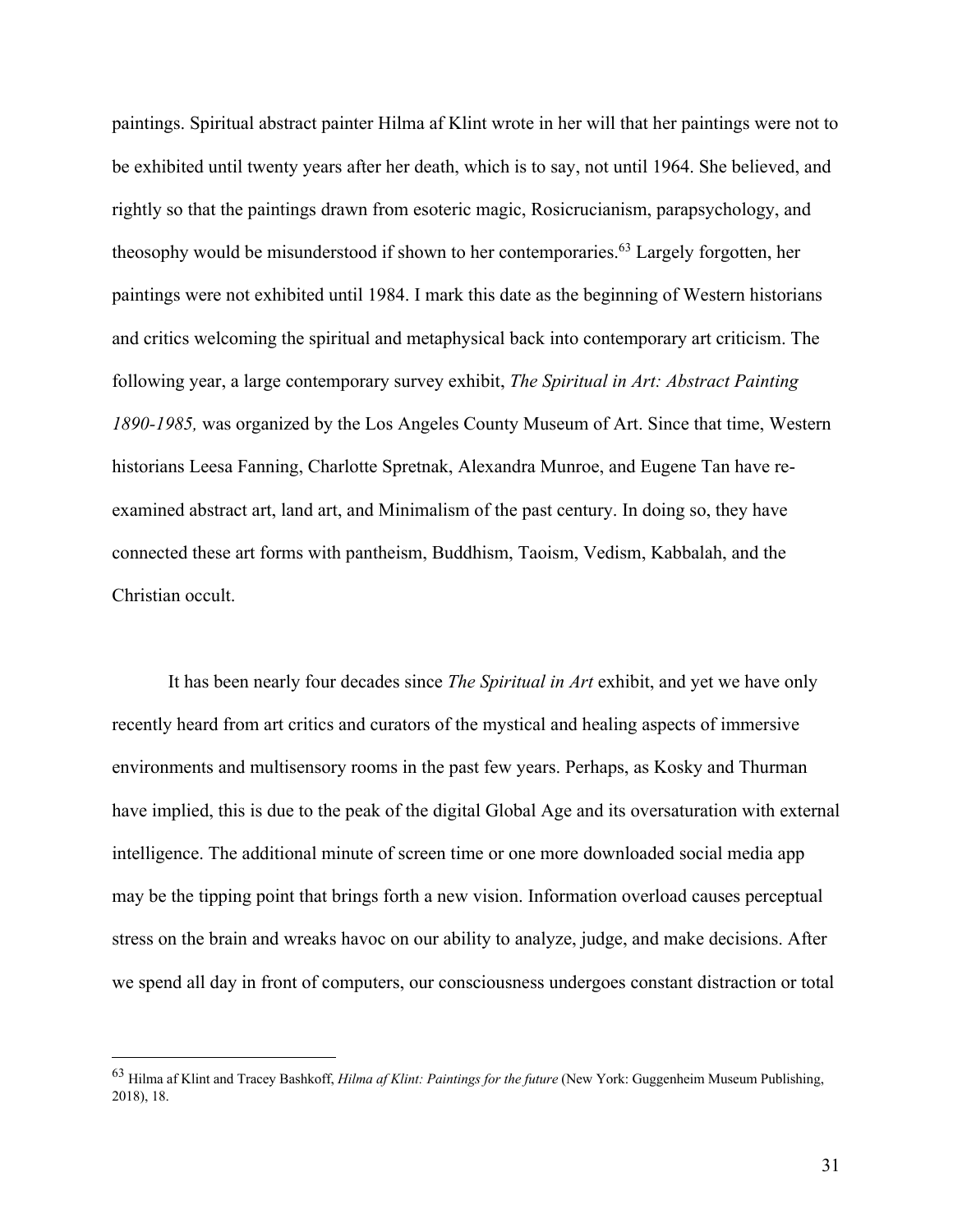"psychic disorder." Confronted by endless scrolling data, the brain can no longer focus and enters a state of total distraction, which is the opposite of contemplation, stillness, deep attention, or "flow state." <sup>64</sup> The multisensory healing rooms that connect us with a grander cosmos appeared at the same time as the first computers in the late 1950s. In a future of digital overload combined with total urbanism, I envision Kosmorganic aesthetics, with its healing and spiritual potential, will thrive most in the form of experimental architecture.

### **Kosmorganic Architecture**

At a museum or gallery, the average visitor spends two seconds per artwork, or fifteen seconds if you count reading the label.<sup>65</sup> Hence, art houses are not the ideal context for Kosmorganic art, which necessitates a reflective and thoughtful pace and ample time. The most congruent cultural spaces for contemplation and introspection tend to be houses of worship such as the Catholic cathedral, the Buddhist temple, the Hindu temple, the Jewish synagogue, and the Muslim mosque. In an age where fewer and fewer Westerners attend religious places designed to immerse them in a communal, sensory space, perhaps a secular, permanent Kosmorganic dwelling could serve as an alternative. Architects and artists such as Buckminster Fuller, Louis Kahn, Olafur Eliasson, Einar Thorsteinn, Zaha Hadid, Frank Gehry, Tadao Ando, Robert Irwin, James Turrell, Future Systems, Anne Griswold Tyng, and Shigeru Ban often apply key

 $64$  A flow state requires a steady attentive consciousness to allow for harmony between personal goals, skills, and heightened concentration. A person in a flow state, such as a composer or a skier, is so involved in their activity that their actions become spontaneous and automatic. Csikszentmihalyi defines *psychic disorder* as when experience contradicts personal intentions and distracts one from successfully fulfilling their goals. When this happens, consciousness becomes almost 'sick' and develops "psychic entropy" preventing one from focusing attention on goals and instead attention is diverted. Mihaly Csikszentmihalyi, *Flow: The psychology of optimal experience* (New York: Harper-Collins Publishers, 1991), 36.

<sup>65</sup> James Elkins, "How long does it take to look at a painting?" *Huffington Post,* November 8, 2010, https://www.huffpost.com/entry/how-long-does-it-take-to- b\_779946.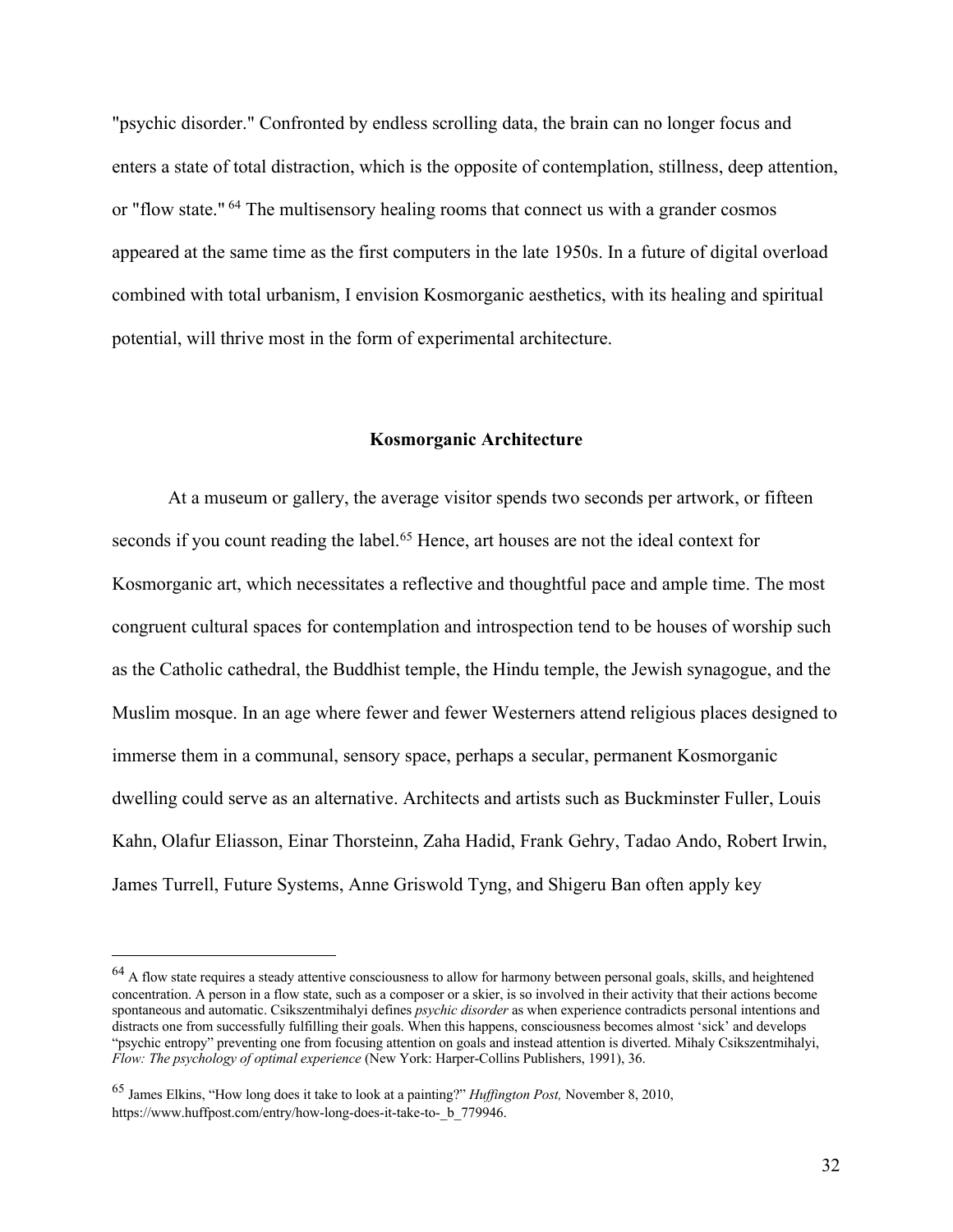Kosmorganic elements that are sensory, immersive, ecosophic, harmonic, and metaphysical. Their designs correspond with Kosmorganic aesthetics that favor well-being, incorporating spaces of respite and contemplation with pavilions, liminal passages of sculpted light, water sources, labyrinths, and biomorphic forms. Such experimental architecture inspired by nature is a stark contrast to the austere, isolating, utilitarian, formalist designs of Modernism that favor efficiency over life's natural rhythm. The architecture and urban planning of Buckminster Fuller reflect a philosophy of existence that takes into account Earth's limited resources. He called his philosophy "omnihumanity that is omnisustainable."66 Fuller traveled the world giving marathon lectures on this new global vision that he warned was vital to save humanity.

Kosmorganic architecture fosters an integral lifestyle in an age where remote digital life fragments our time and detaches us from the physical world. If we want to regain focused attention, clarity, interconnection, and creativity in our lives, Kosmorganic architecture may be a solution to providing a balanced habitat that does not force us to throw away our devices. Those shackled to computer screens immersed in cognitive data analysis will be encouraged to take a break and make space in their minds for more introspection and cosmic connection. Kosmorganic phenomenological architecture is a framework in which we could be constantly reminded to slow down and become present in order to make the mental shift that would allow us to recognize possible realities beyond global destruction. However, the shift requires that we first become sensitive to the process of a contemplative state.

<sup>66</sup> Richard Buckminster Fuller, *Critical path* (New York: St. Martin's Press, 1981), 254.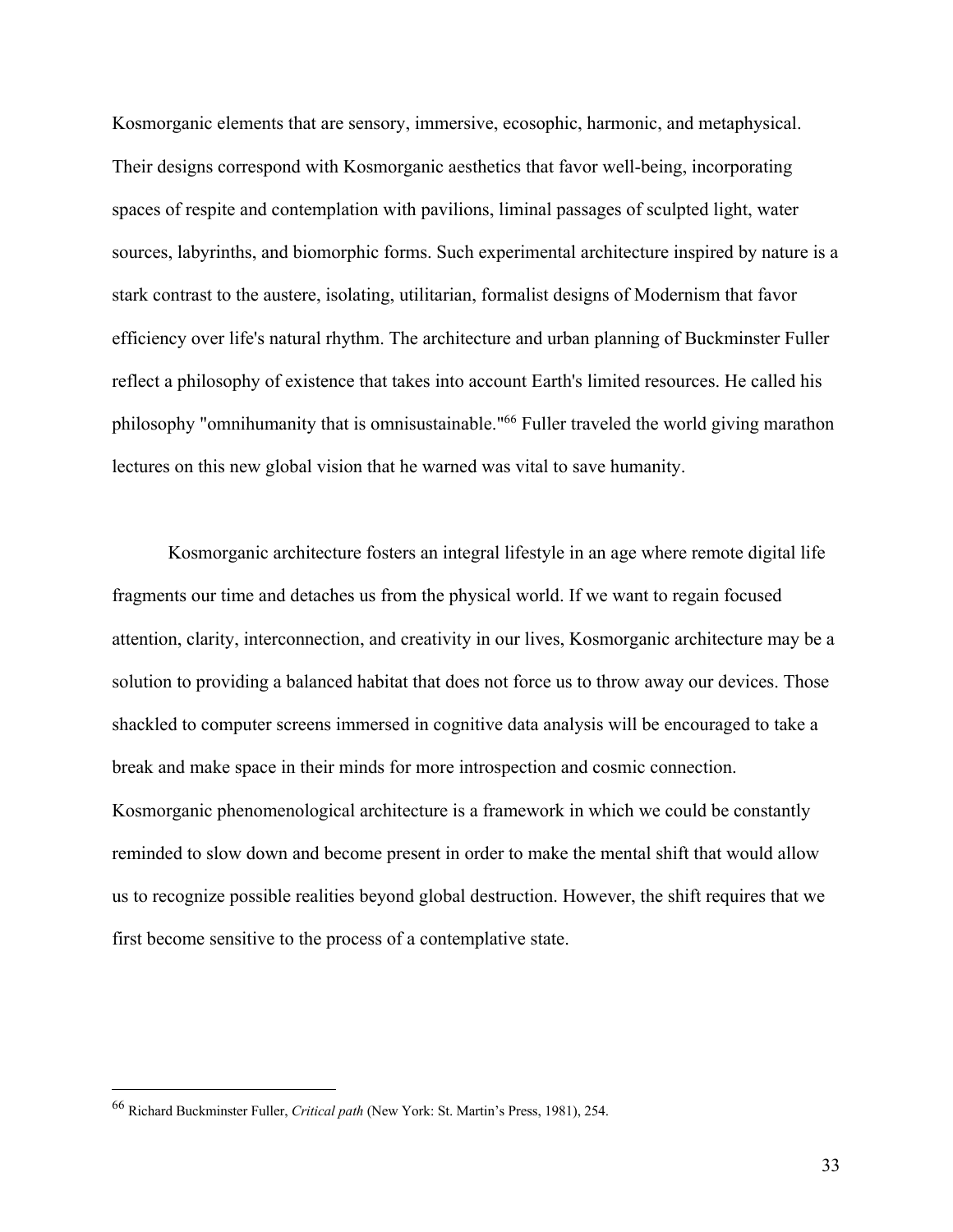# **Ways of Meeting Kosmorganic Art: Presence, Boredom, and Slowness**

Kosmorganic art thrives when it is received in the spirit of contemplation and concentrated attention. This aesthetic counterbalances the digital Global Age characterized by speed, virtual spaces, remote socialization, constant interruption, automatization, and analytical reason. With adults spending, on average, eight hours a day in front of computers, attention and communal activity are endangered. Scientific research on the psychological and neurological effects of immersion in pure data has revealed that the digital lifestyle is noxious for our bodies, our minds, and our relationships. Scientists conclude that empathy and creativity are at risk due to excessive screen time.67 Theorist Arden Reed proposes that slow art is an antidote to the computer age because this art stretches time and forces us to be present.68 Not all the works that Reed describes as slow art are Kosmorganic since he focuses on narrative work. However, most of his examples share the common characteristics of requiring contemplation and prolonged viewing times.

Minimalist artist Carl Andre claimed that the perception of an artwork is two-fold. There is the initial stage of immediate apprehension in the glance and then the second stage, which occurs over a more extended period, in which one's perception is modified. The focused viewer

 $67$  Studies reveal a correlation between a decline in empathy and the ability of perspective taking (looking beyond one's own perspective) with social media addiction. Mohammed Dalvi-Esfahani et al., "Social media addiction and empathy: Moderating impact of personality traits among high school students," *Telematics and Informatics*, 57 (2021), https://doi.org/10.1016/j.tele.2020.101516.

<sup>68</sup> Arden Reed, *Slow art: The experience of looking, sacred images to James Turrell* (Oakland: University of California Press, 2017), 21.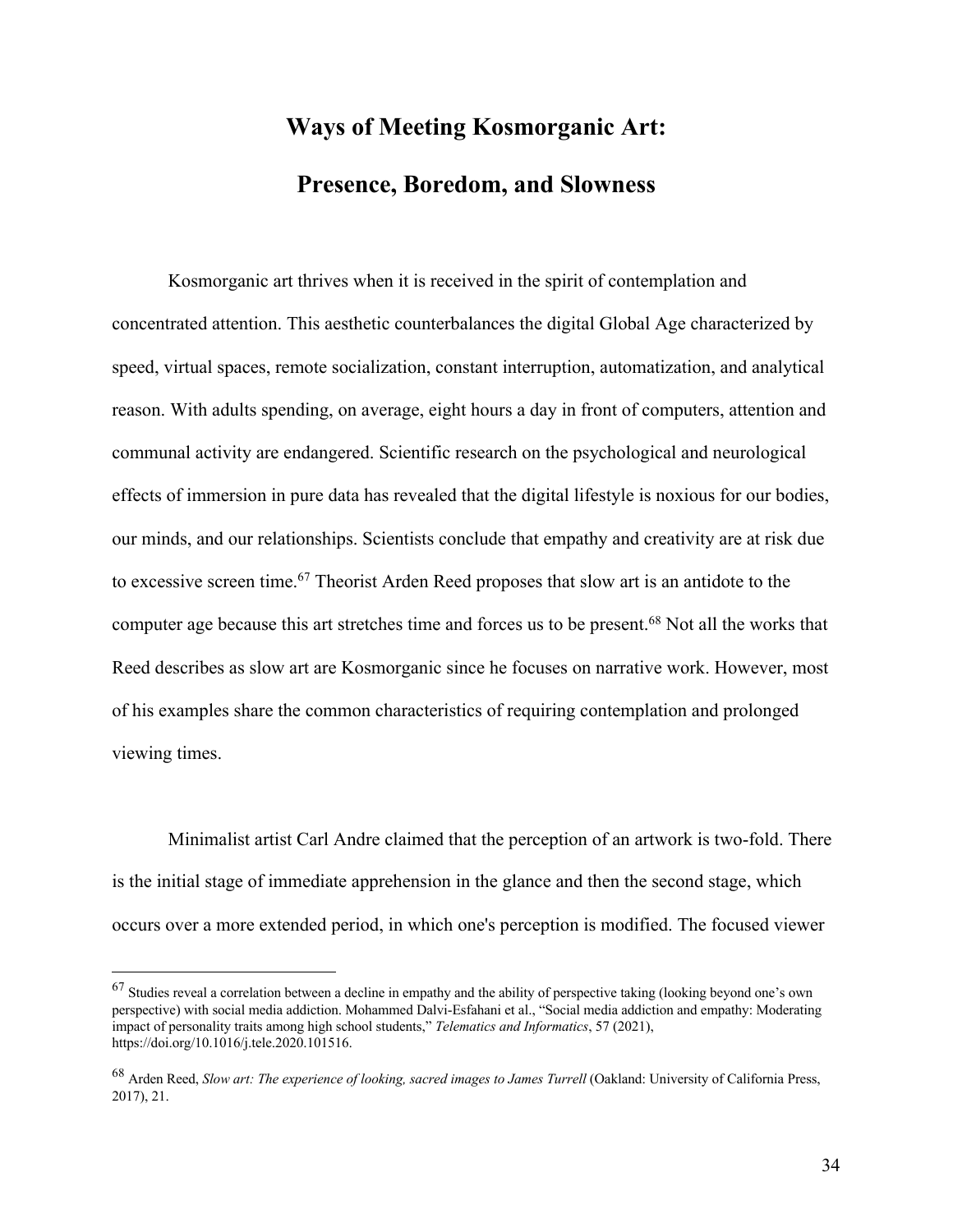will experience a heightened sense of awareness by becoming more conscious of the artwork's exterior conditions rather than just the art itself. Transpersonal art therapist Michael Franklin asserts that contemplative art, like meditation or yoga, can slow us down and draw us in to inspire more creativity and clarity.<sup>69</sup> The art encounter is not just with the object but with the situation, the mood, and the environment. Franklin calls sensory orchestrated art experiences "imaginal culture" when they stimulate interior poetic narratives.<sup>70</sup> In line with Franklin's insight into the transformative role of the arts, artist Robert Irwin stresses that the purpose of art is not to remember the artwork but to be reminded of the beauty of the world.

Irwin composes serene installations of sheer white scrim to draw attention to the incidentals of a space that the analytical mind ordinarily ignores, having decided they are not necessary. He suggests that visitors may increase mental sensitivity and awareness if they concentrate on non-linguistic intelligence. The work is not so much about the scrim but the impact it has on the viewer.<sup>71</sup> He asserts that a strip of black tape that symbolizes nothing frames reorganizes and redefines space to shift the viewer's consciousness.72 Irwin applies the principles of Gestalt psychology to alter perception. In Gestalt perception, the mind collapses into systems what the eye sees as parts. For example, in "multi-stability" or "figure-ground," the mind does

<sup>69</sup> Robert Morris, "Notes on Sculpture, Part 2," *Continuous Project Altered Daily,* 15. First published in Artforum 5, no. 2 (October 1966).

<sup>70</sup> Michael Franklin, *Art as contemplative practice: Expressive pathways to the self* (Albany: State University of New York Press, 2018), 82-85.

<sup>71</sup> Arden, Reed. *Slow art: The experience of looking, sacred images to James Turrell.* (Oakland: University of California Press, 2019), 21.

<sup>72</sup> Lawrence Weschler, *Seeing is forgetting the name of the thing one sees: Over thirty years of conversations with Robert Irwin* (Berkeley: University of California Press, 2009), 178.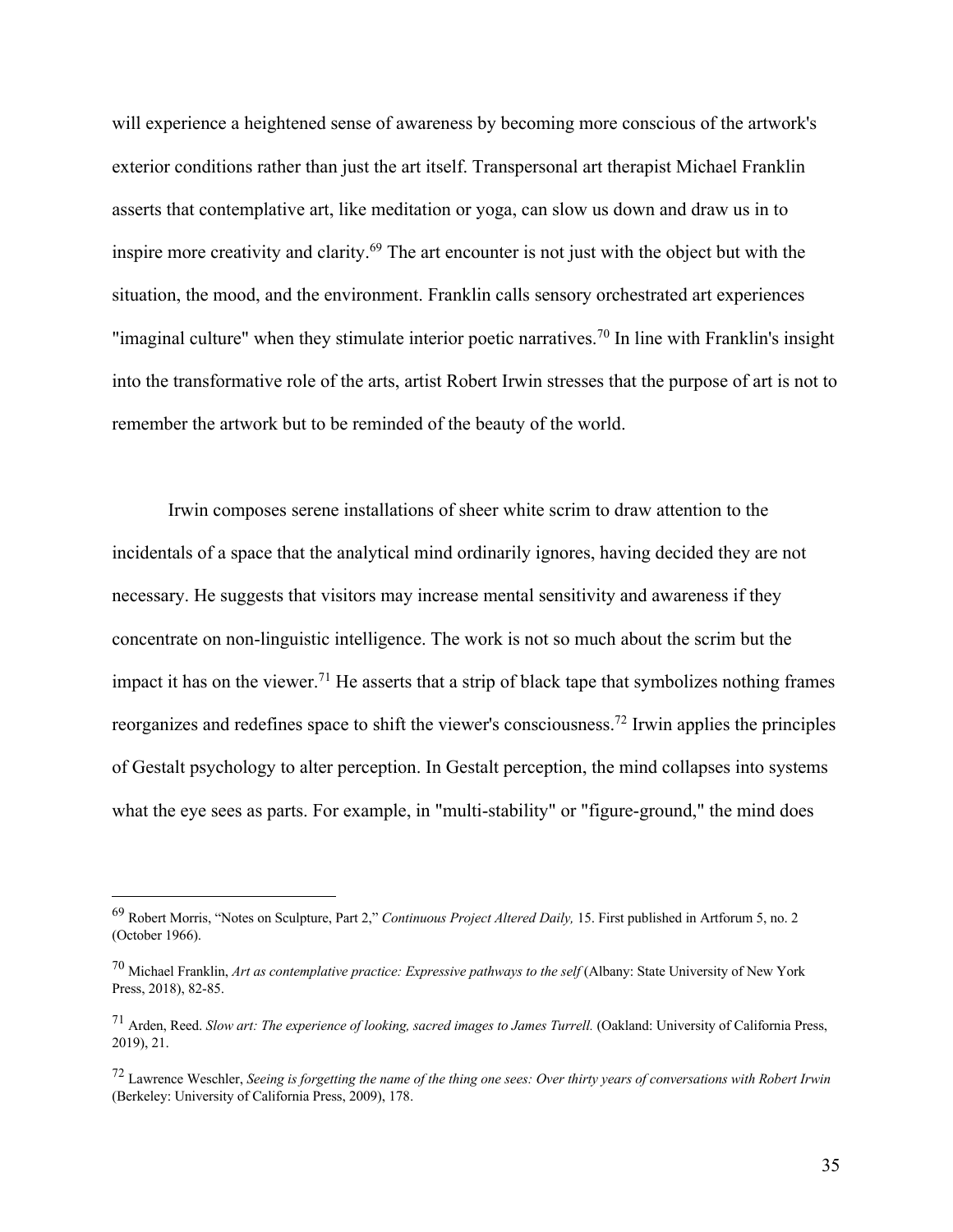not like uncertainty and will look for solid, stable objects in a scene. Irwin's scrim installations are ambiguous and lack central focus. Visitors must undergo a moment of discomfort as the mind slows down and becomes still to gradually make sense of just being in the space. Visitors must be fully present through a process that includes a sense of boredom. Here *boredom* is the mental state associated with daydreaming that scientists claim may be necessary for creativity.<sup>73</sup> There is a word in Sanskrit, *vedanā*, that may better describe the spectrum of boredom without its negative connotations. *Vedanā* is the word for 'sensation,' described as an affective quality that can lead to craving or clear comprehension. *Vedanā* is multifaceted and can refer to *boredom*  with its negative connotations similar to the English definition or describe a mental state with no exterior stimulation, conceptualization, or judgment. The latter definition is the aspect that neurologists and psychologists apply when they correlate boredom with creativity.

Marina Abramović has worked with boredom and presence for many years in her ritualistic performance art. In her performances, *Transitory Objects* and *The Artist is Present,* Abramović requires the visitor to confront stillness and boredom.74 In *The Artist is Present*, Abramović sits at a table for eight hours while waiting for visitors to sit with her, and no words are exchanged.75 She acknowledges that perceptual shifts occur once one stretches performance to extended durations. Through meditative situations of hours in silence, visitors are engaged at the moment with close attention. Another artist whose work requires long durations to

<sup>73</sup> Sandi Mann and Rebekah Cadman, "Does being bored make us more creative?" *Creativity Research Journal* 26, no*.*2 (April 01, 2014): 165-173.

<sup>74</sup> Marina Abramović, *Transitory Objects*, 1965-2001. "Marina Abramović Distinguished Speaker," *Crystal Bridges Museum of American Art*, November 18, 2019, video, 48:06, https://youtu.be/aL2\_4SHOqqE

<sup>75</sup> Marina Abramović, *Artist is Present*, 2010, performance, Museum of Modern Art, New York. In Leesa Fanning, *Encountering the spiritual in contemporary art* (New Haven : Yale University Press, 2018), 262-263.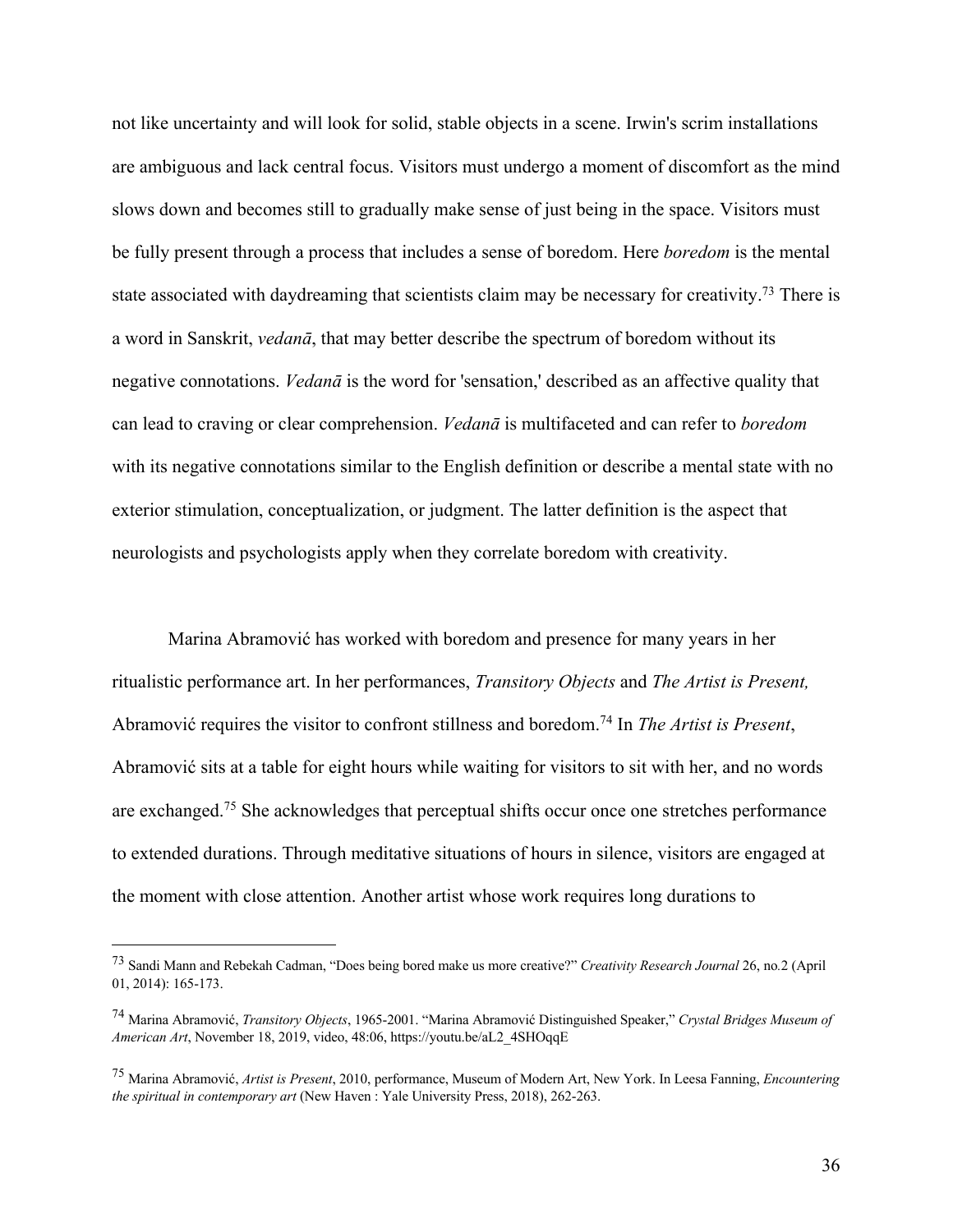experience is Walter de Maria. Travelers to de Maria's *Lightning Fields* in the New Mexico desert will experience feelings of boredom as they wait hours, if not days, for the possibility of the lightning storm that completes the experience.<sup>76</sup> These prolonged periods are necessary for Kosmorganic art's reception because they require visitors to be fully present for an enriched experience.

Wonder, slowness, presence, and boredom are critical characteristics in the reception of Kosmorganic aesthetics. Such contemplative notions may elicit feelings of interconnectivity with the environment, then society, then possibly the universe. When the visitor attains a momentary state of *vedanā,* curiosity and understanding may increase and, in turn, nourish compassion for the other and acceptance of difference. In the fractured, digital Global Age, this mental shift may be what we need for social cohesion. Kosmorganic artists of today, who live in a world of constant war and urban isolation, recreate miniature universes on Earth to momentarily embody interconnectivity and harmony. The digitally overloaded mind is in desperate need of a consciousness cleanse, a return to internal concentration to reconnect with the social body (one another), the natural body (the world), and the spiritual body (the universe).

#### **Tabula Rasa State**

Suppose one can be present, slow down, and attune to a Kosmorganic experience. In that case, one may enter a tabula rasa mental state or 'clean slate' mind that is unbiased, non-dualistic, and untainted by social influences. In this higher state of awareness, mental constructs dissolve,

<sup>76</sup> Walter DeMaria, *Lightning Fields*, 1977, 400 stainless steel poles arranged in a grid 1 mile by 1 kilometer, Quemado, Mexico. In Jeffrey Kosky, *Arts of wonder* (Chicago: University of Chicago Press, 2012), 16-21.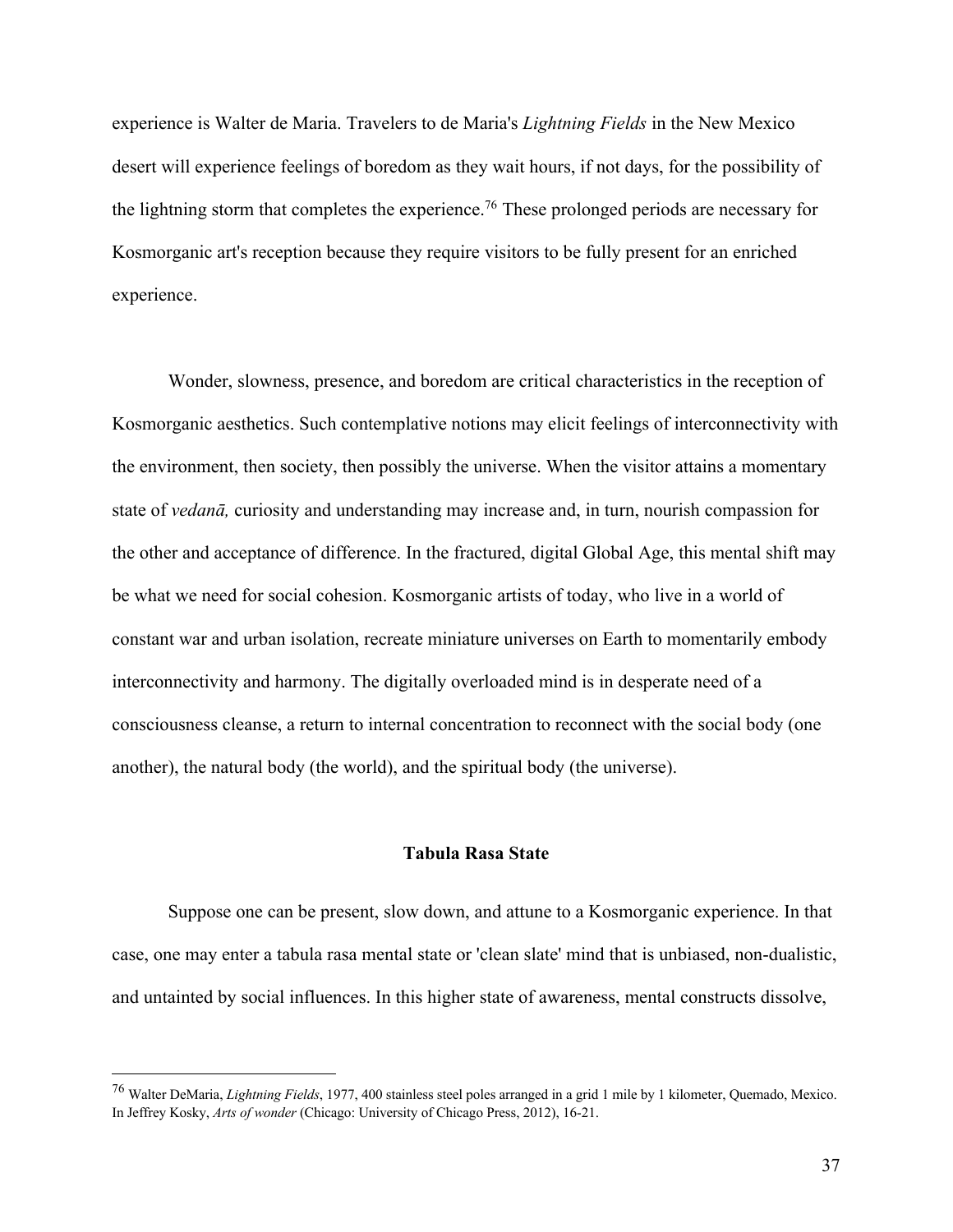which leaves space for an open mind. These mental constructs are difficult to cleanse under normal mental conditions because they mold our identity. Without categories such as race, nationality, gender, sex, class, age, political affiliation, ethnicity, religion, and ability, humans would be more readily able to recognize the interconnectivity between themselves and others, as well as nature. With a tabula rasa mind, there is more room for mental, emotional, and spiritual space for understanding, compassion, and creativity, the three essential human qualities depleted by social media habits, algorithmic profiling, and remote living. Neuroscientist Sam Harris connects happiness to just such a higher consciousness-based identity that is rooted in a sensorial experience. He asserts that we are barely aware of this higher state of consciousness but, while in it, do not identify or analyze sights, sounds, sensations, moods, and thoughts. If we identify with consciousness itself, which is sensorial, then we may be at peace.77 Despite Harris being against religion, his attitude toward a higher state of consciousness resembles the Zen Buddhist notion of *shoshin.* According to Buddhism, humanity suffers because of minds attached to judgments and fears that prohibit true compassionate living. However, unlike Harris, Zen Buddhists do not believe that consciousness resides in the brain but outside the body.

Artist Yayoi Kusama and astronaut Frank White both address out-of-body consciousness. Since the 1960s, Kusama has made frequency bathing installations known as "infinity rooms" that elicit a tabula rasa state. Wall-to-wall mirrors painted with colored polka dots reproduce the infinite cosmos. Before creating these installations, Kusama made simplified performance versions where she painted polka dots on her body, the trees, the dirt floor, and even animals. She called her art process "self-obliteration," a strategy of interconnectivity and social

<sup>77</sup> Sam Harris, *The End of Faith: Religion, terror, and the future of reason* (London: Free Press, 2005), 206.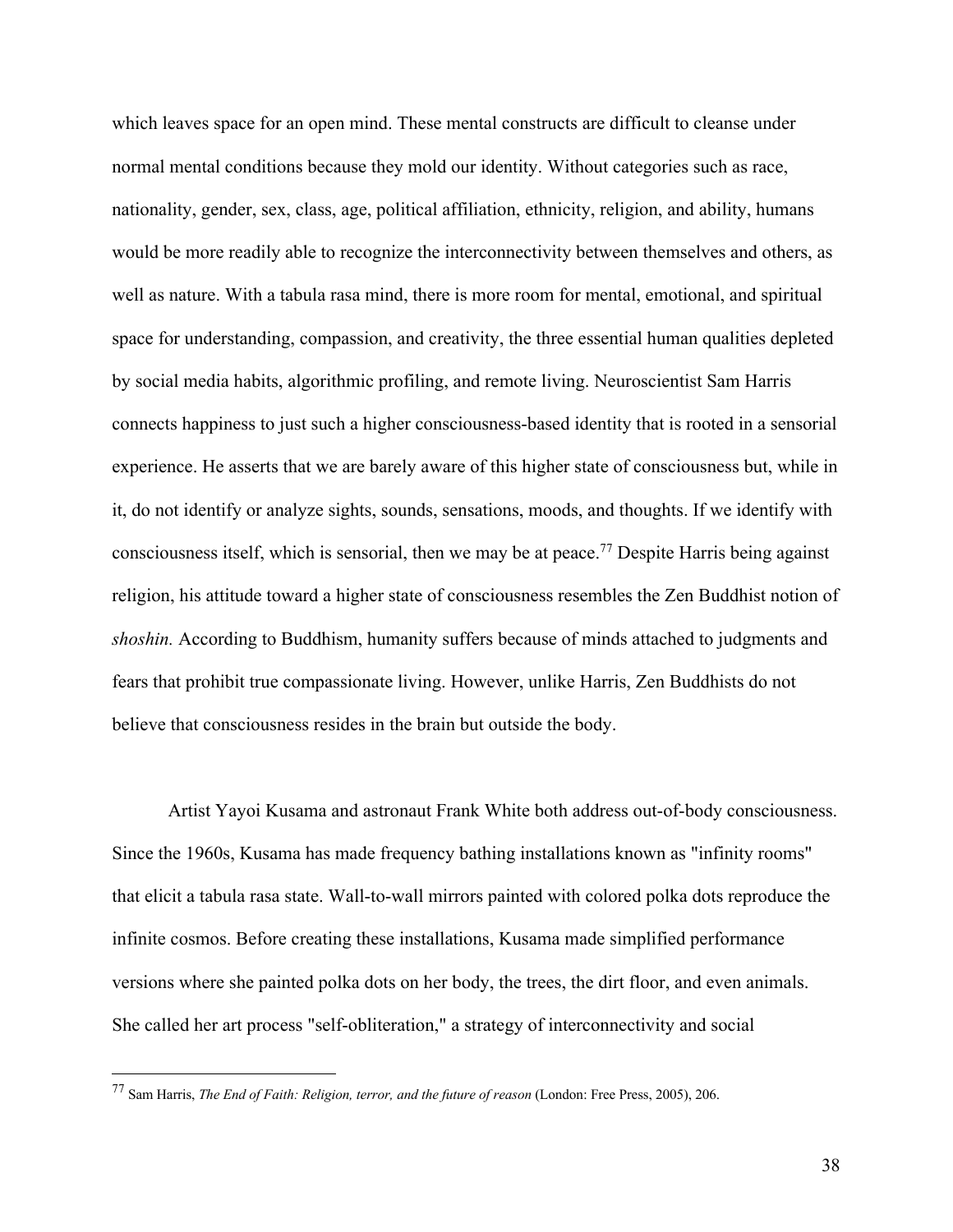cohesion.78 According to Kusama, the dissolution of the self or ego allows the viewer to become part of a communal space, to feel interconnected with the universe. The dots eliminate cognitive constructs by neutralizing the elements in an area, thereby transforming space into what she described as a "vast outer space filled with microcosmic accumulations of stardust that lay underneath a simple yet complex unconscious."79 Similar to Kusama's self-obliteration technique is the "Overview Effect," which Frank White described from the astronaut's perspective while in outer space looking back at Earth. White defines the Overview Effect as a cognitive shift in perspective about the planet and humanity's place in the universe. According to astronauts, one feels awe, a profound understanding of the interconnection with all life, and a "renewed sense of responsibility for taking care of the environment."80 However, the average person cannot jump on a rocket and go to outer space to attain the Overview Effect so that we, as a collective species, can work together to confront climate change. Instead, the average person without easy access to a forest or the ocean might visit a Kosmorganic installation to experience a similar effect and achieve the clarity, introspection, and contemplation necessary to rethink and redesign a healthier and more compassionate world.

<sup>78</sup> Mika Yoshitake, *Infinity mirrors* (New York: DelMonico Books, 2017), 19.

<sup>79</sup> Mika Yoshitake, *Infinity mirrors* (New York: DelMonico Books, 2017), 27.

<sup>80</sup> Guy Reid,"Overview," *Planetary Collective*, 2013, video, 19:00, https://vimeo.com/planetarycollective/overview.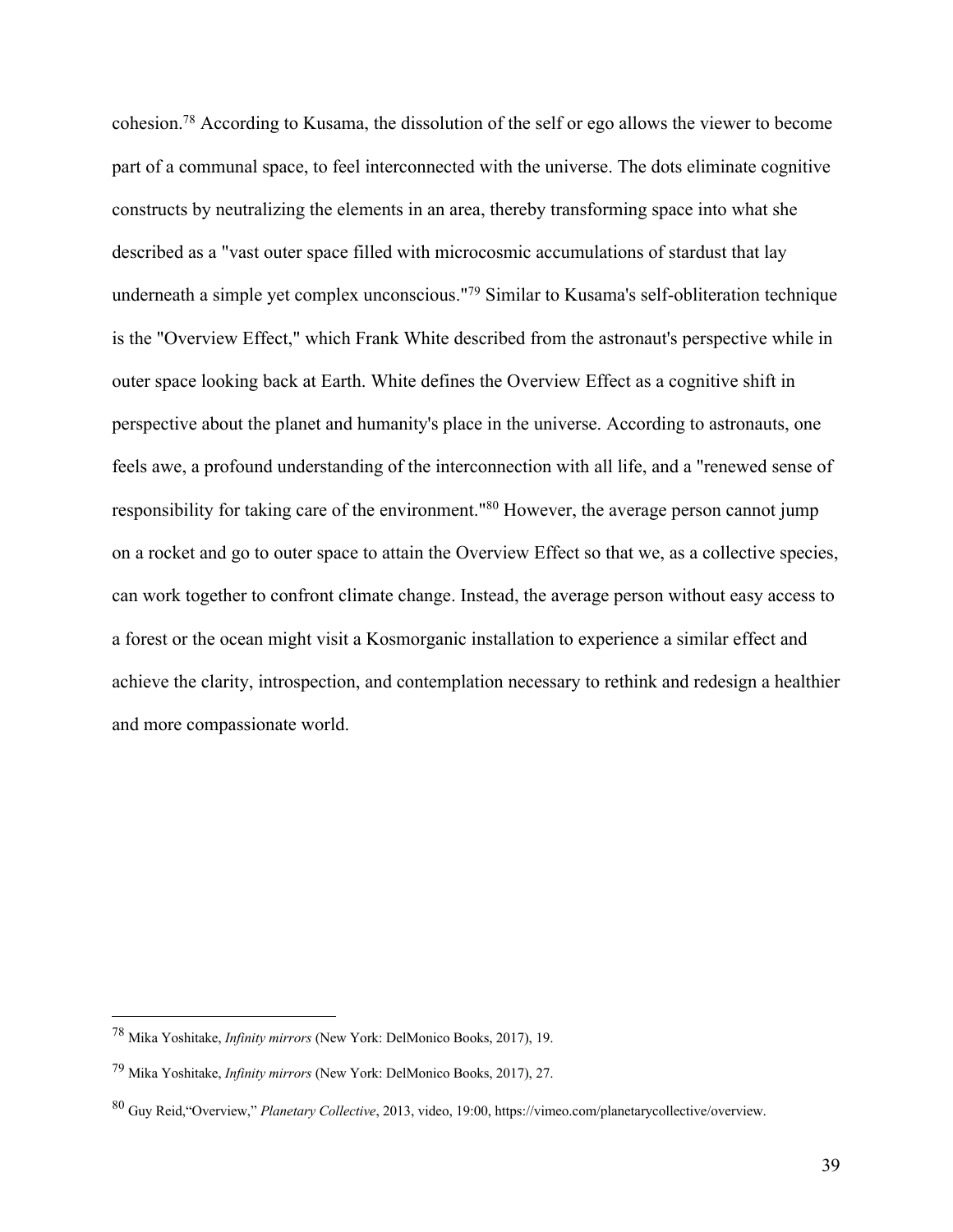# **Conclusion: Back on a Kosmorganic Track**

I have elaborated on the branches of Kosmorganic aesthetics, situated them in their historical context, and analyzed how the integral strength of these practices lies in contemplative reception. One challenge to a holistic interpretation of art is the contemporary Western Art world's resistance to recognizing the metaphysical and healing aspects of art since the 1940s. Unfortunately, this limited view of art's role in society is the fault of all members of the contemporary Western Art world industry, including artists, critics, art historians, curators, gallerists, auction houses, art academics, and art foundations. High modern and contemporary art history's failure to articulate art's spiritual, metaphysical, and healing aspects may be attributed to art considered as more and more a commodity and profession in the past few decades, with an emphasis on market value, auction resales, blockbuster exhibitions, and artist training toward the business of being an artist.<sup>81</sup> In addition, research institutions, foundations, governmental funding, and universities increasingly grant scientific research over the humanities. Consequently, artists and historians try to sound like scientists, avoiding notions deemed frivolous such as the mystical, poetic, spiritual, otherworldly, or ritualistic, which have been key aspects of art aesthetics throughout the ages.82

 $81$  Here I refer to mandatory curriculum in major art schools for the promotion and marketing of art and funding like Creative Capital where most of the grant funds is slated for fundraising, promotion, and marketing rather than production and artist fees.

<sup>82</sup> Geri DePaoli, "Meditations and humor; art as Koan," *The trans parent thread: Asian philosophy in recent American art* (Hempstead, NY: Hofstra University, 1990), 14-36.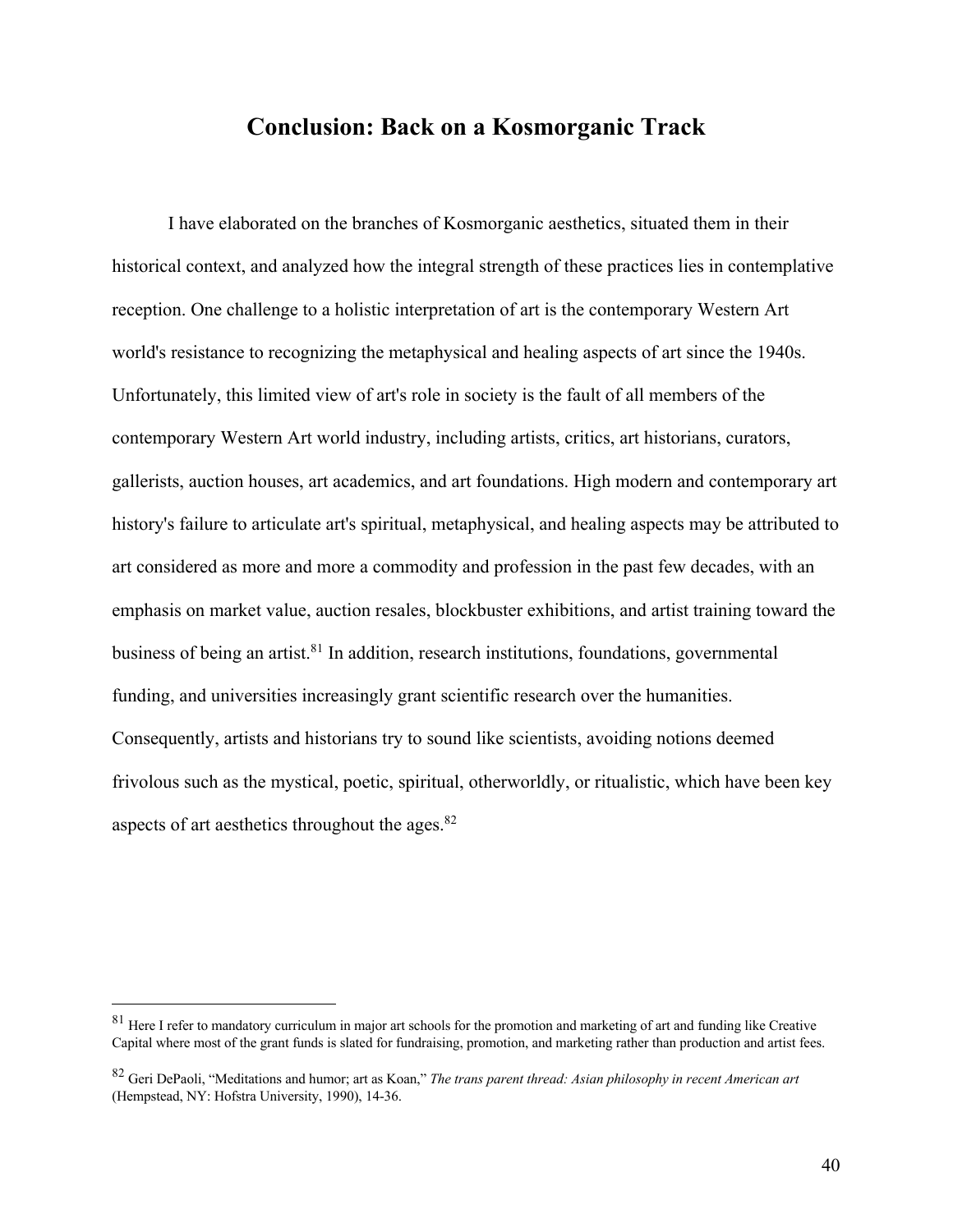Art historian James Elkins remarks that in academia, any references to spirituality are not taken seriously*.* <sup>83</sup> He is not alone. Art historians who have recognized metaphysical notions in contemporary art in the past two decades, Lynn Gamwell, Charlene Spretnak, Donald Kuspit, and Leesa Fanning, made similar observations. Contemplative art is one exception that has promoted the internal sciences in the process and reception of artmaking. However, it has been relegated to psychology and separated from the professional arts because it is assumed to emphasize just the art process and not the reception. Whether practitioners are in the art industry or therapeutic arts, art once served and can serve again as a catalyst for social transformation. My holistic interpretation of Kosmorganic art is on the cusp of reemerging after the resistance of the metaphysical during the past half-century. Yet, it is not only the relaxing of rigid material and technical readings of art that have led to the acknowledgment and accelerated rise of Kosmorganic aesthetics in the past decade. Social crises, such as a scarcity mentality, separatism, domestic terrorism, social media addiction, urbanization, climate change, and a global pandemic contribute to the need for a holistic application of art.

Humans are pillaging every corner of the planet for natural resources for consumption. New neurological, psychological, and social disorders are on the rise faster than the advance of biomedicine. Both the planet and its inhabitants are sick. Nature is at a critical juncture, a tipping point. If it's possible that some minor occurrence could catalyze a planetary harmonic balance, could that occurrence be Kosmorganic design en masse? Just in the past five years, there has been a shift in architectural design to incorporate contemplative spaces in corporate offices, hospitals, children's centers, schools, and senior centers. The German company Snoezelen has

<sup>83</sup> Jeffrey Kosky, *Arts of wonder* (Chicago: University of Chicago Press, 2012), 171.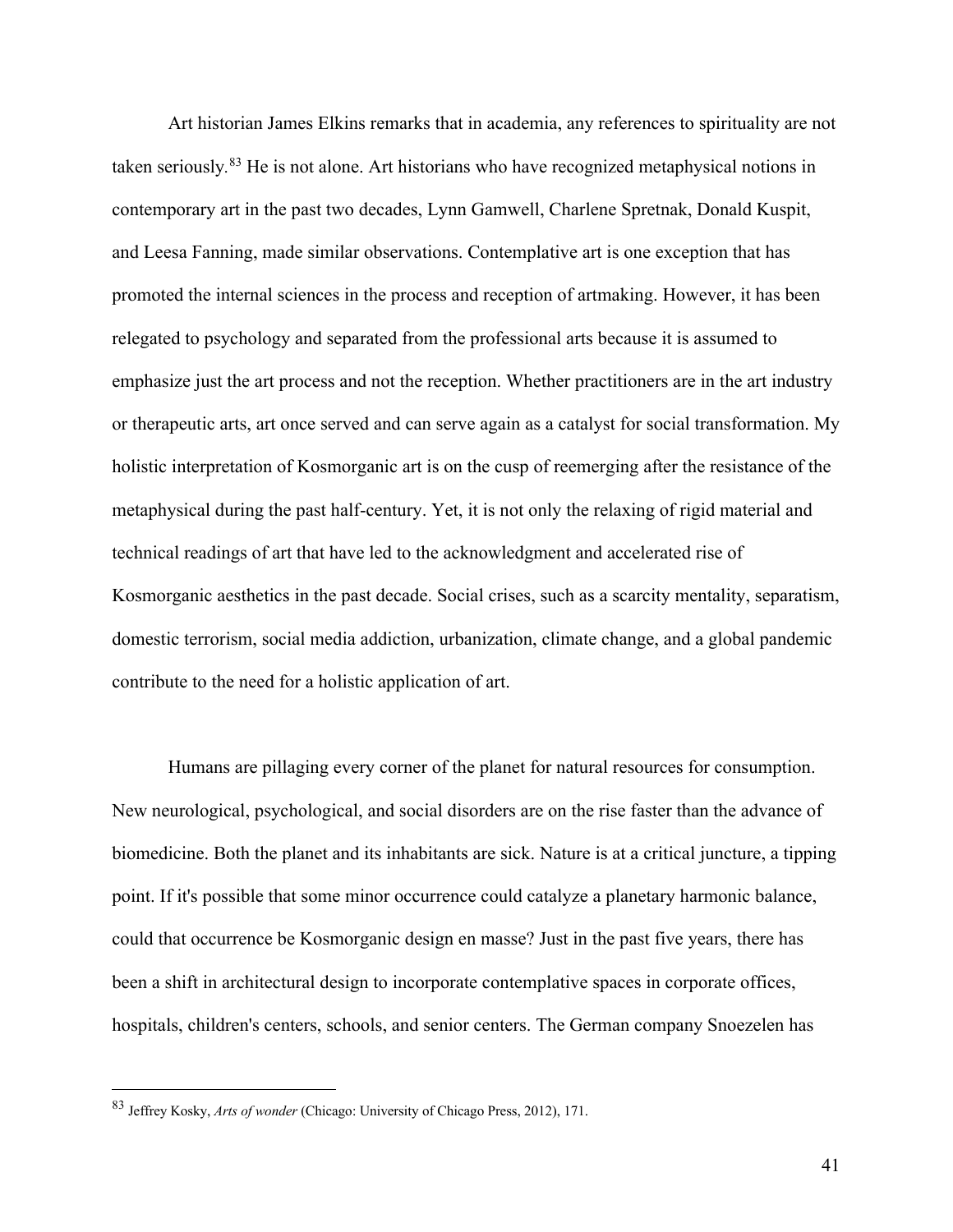been at the forefront of frequency bathing spaces targeted at children with sensory challenges. French geodesic *Zomes* and *Sculpture Cabins* by Koto serve as DIY meditation cabin kits. The secular meditation centers *Inscape* by Winka Dubbeldam and *Arches* and *Coves* by the Office of Things exemplify commercial frequency bathing chambers for workers in the tech industry.

These immersive light and sound environments do not always fall under Kosmorganic aesthetics because of external frameworks such as their context and intention. Even more confusingly, marketing co-opts the language of contemporary social trends, such as wellness, sustainability, or organic food, to seduce customers to consume. For example, the installment of a James Turrell in a Las Vegas Louis Vuitton boutique entices tourists to shop and gamble and is a gesture by a billionaire company to boost its cultural capital.<sup>84</sup> Another example is the meditation chambers by Office of Things installed at Google's Bay Area headquarters, which may be another gimmick to encourage employees to work even longer hours on site. These strategies I label as *Diet Coke marketing*. In other words, billion-dollar companies use current trends such as wellness or, in the case of Turrell in the Louis Vuitton store, the prestige of art capital to market their products. The situation, setting, and function of an artwork affect the reception, and therefore Kosmorganic aesthetics distinguish themselves from some of these showrooms that appropriate frequency bathing to sell products (*Submerge-Pantone 19-4052 Classic Blue*), advertise equipment (LD Systems - New Year's Eve 2010 - 3D Projection Mapping - Sugar Land, TX), entertain families (*Meow Wolf*), or indulge and enthrall a subculture of wealthy, white, secular Millennials. (*Burning Man*).

<sup>84</sup> Here I refer to Pierre Bourdieu's term *cultural capital*. Bourdieu describes cultural capital as including one's social relations, property that can be transmitted economically, academic credentials, and inherited knowledge that puts one at an advantage over another. Pierre Bourdieu, "Cultural reproduction and social reproduction," *Knowledge, education and social change: Papers in the sociology of education,* ed. Richard Brown (London: Tavistock Publications, 1974), 71–112.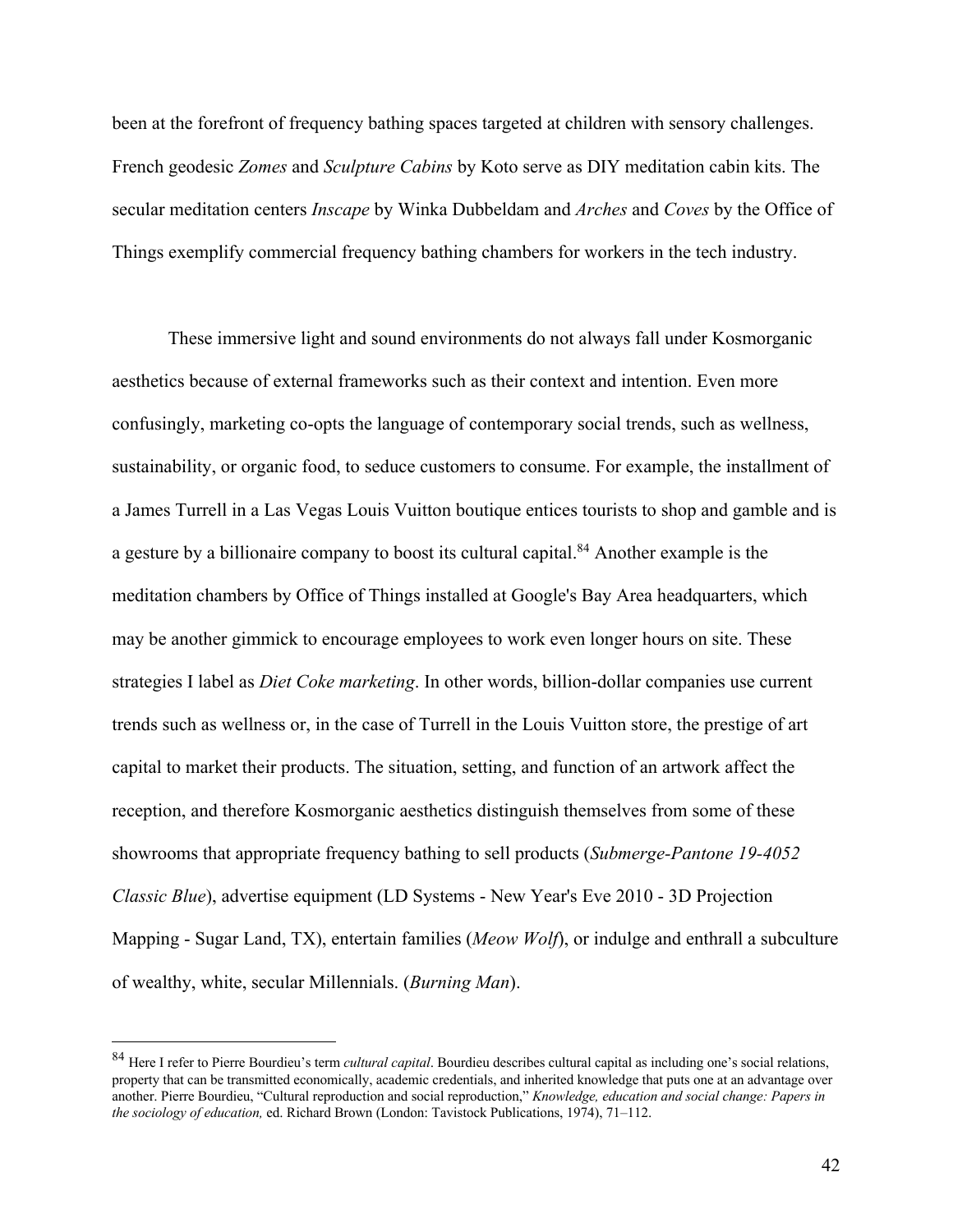A contrast to these examples of art's co-optation for marketing purposes is Kant's disinterested terms of art appreciation, whereby an artwork must be free of any hidden ulterior motive and unattached to functional desire in order for it to provide the utmost aesthetic fulfillment. Kosmorganic aesthetics call for a delineator that insists on some level of disinterested appreciation to avoid reducing art to entertainment or high-priced commodities. However, if Kosmorganic aesthetics serve more than just the role of beauty and artists authentically integrate their work into healing and spiritual practices, they do not fit Kant's claim that art appreciation must be entirely disinterested. The impact of Kosmorganic art's potential as a catalyst for social transformation is not pure aesthetic pleasure, and yet it risks association with the commercialization of art as a strategy to consume. This may be a risk it has to take. Perhaps Kosmorganic art installed in the middle of a shopping mall may be the compromise for mass higher consciousness. Japanese, French, and Chinese shopping centers have incorporated art for the past two decades.<sup>85</sup> One could argue that providing free and easily accessible art in public, if commercial, space is less elitist than conducting ritualist performances in Antarctica or the middle of the desert to which only the wealthy have access by invitation or prohibitive, inflated entrance tickets.

In the larger context of the planet, the more open access to Kosmorganic art, the more transformative the impact of the art, which needs to be experienced firsthand. Once one is inside a Kosmorganic space, one is tuned out of social media and away from their screens. The visitor

<sup>&</sup>lt;sup>85</sup> Printemps and Le Bon Marché in Paris host many large-scale reputable artists in their department stores. The Ginza Six department store in Tokyo exhibits art. Beijing- SKP-S, The Shanghai TX Huaihai, and K11 Shanghai all fuse culture with shopping.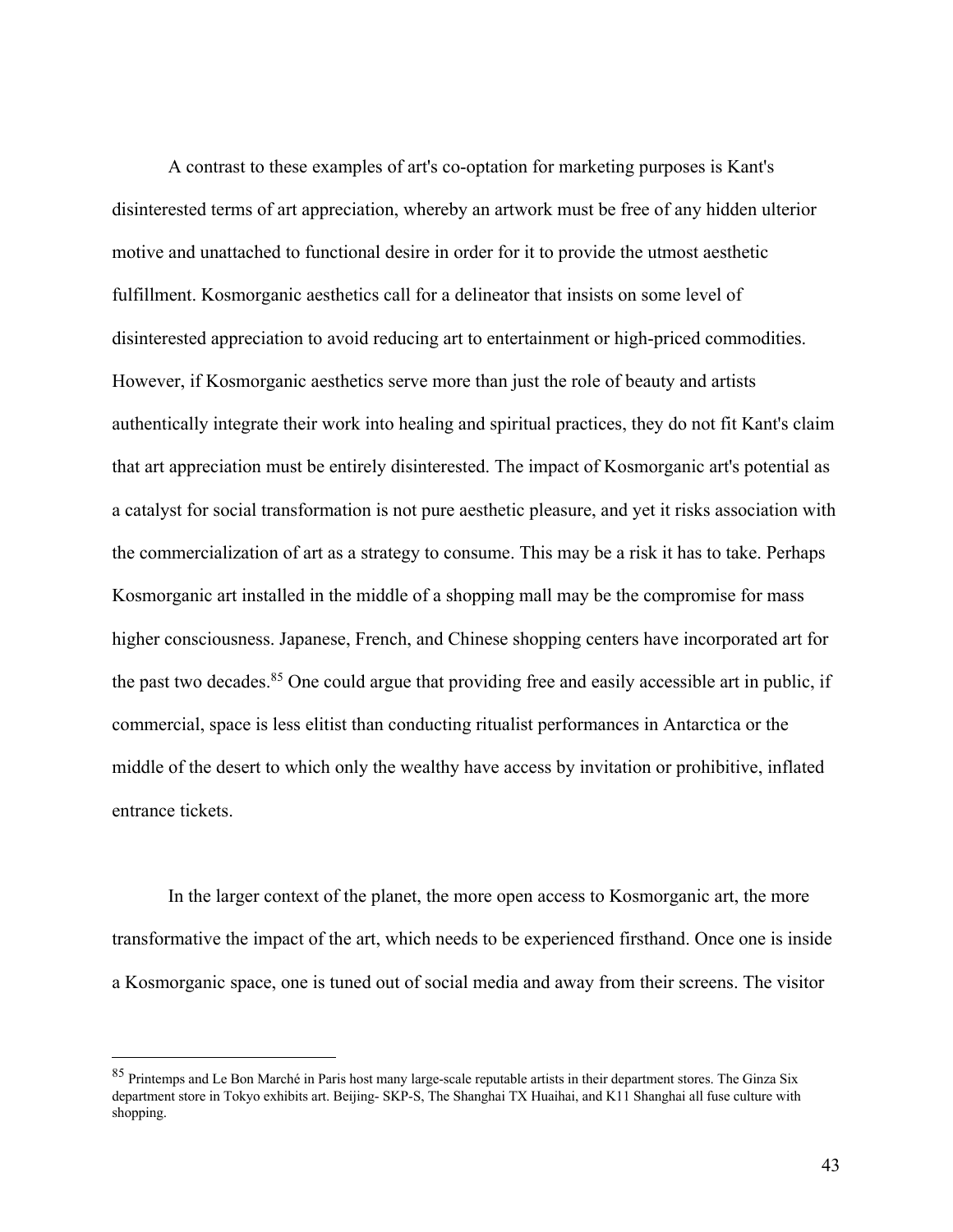has the opportunity to be still, ground themselves, reflect, and then return to their life to create and communicate more thoughtfully and ethically. In this respect, Kosmorganic art spaces in the mall, office, home, hospital, school, religious house, jungle gym, or adult gym will take art out of the art world and make it readily available and accessible to the entire world. The challenge is not one of resources or access but of social cohesion if we are to foster a global Kosmorganic vision. If Neanderthals designed flutes to play music to attune with their environment and one another, what might it take for us to get on a harmonic track and work together to make a more beautiful world? It's possible all that's required are painted polka dots, a window in a ceiling, or a few holes chiseled in wood.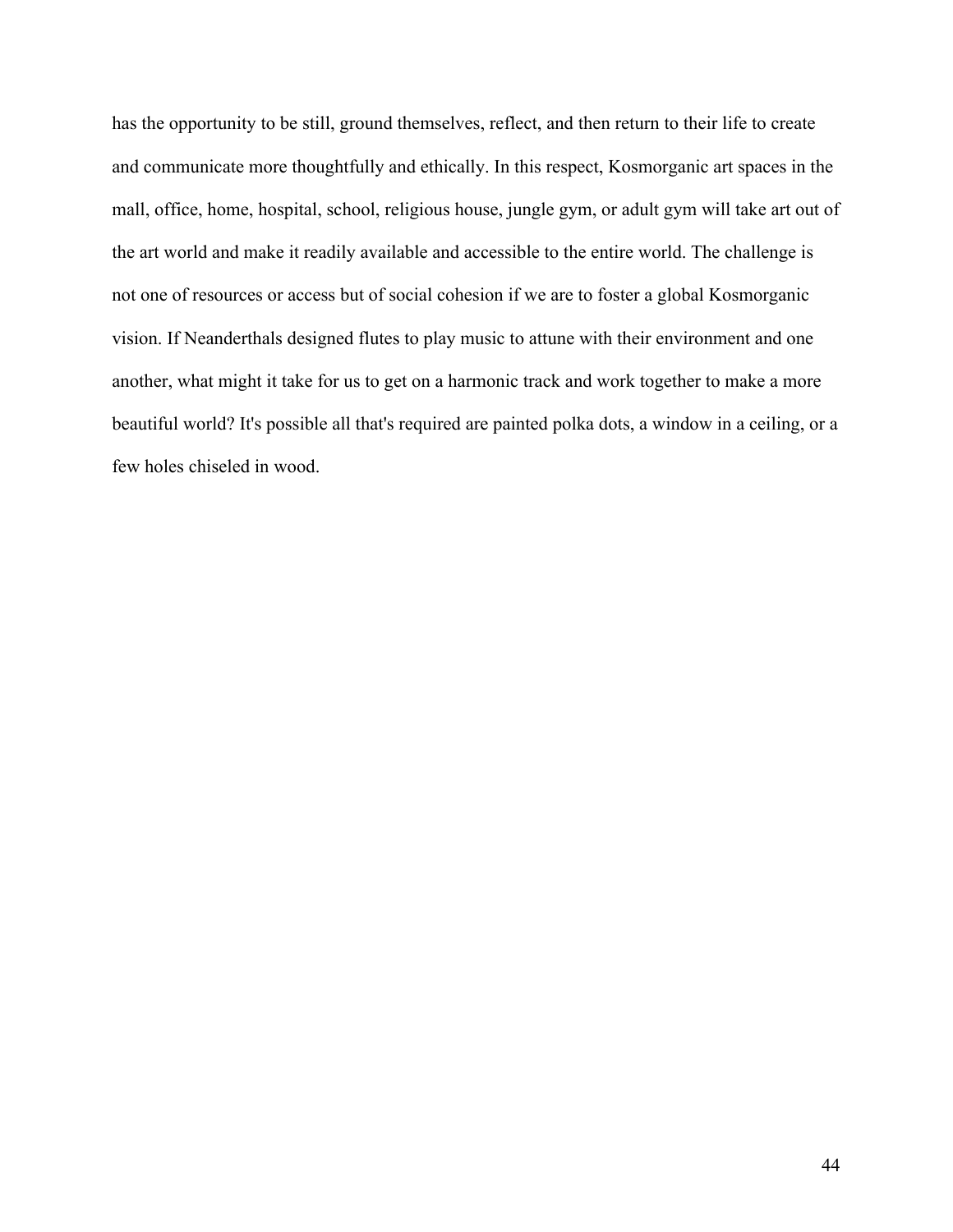# **Bibliography**

- Af Klint, Hilma, and Tracey Bashkoff. *Hilma af Klint: Paintings for the future*. New York: Guggenheim Museum Publishing, 2018.
- Albrow, Martin. *The Global Age: State and society beyond modernity*. London: Polity Press, 1996.
- Atema, Jelle. "Musical origins and the Stone Age evolution of flutes." *Acoustics Today.* Summer 2012.
- Beardsley, John. *Earthworks and beyond: Contemporary art in the landscape*. New York, NY: Abbeville Press, 2006.
- Beckett, Wendy. *The mystical now: Art and the sacred*. New York, NY: Universe Publishing, 1993.
- Bourdieu, Pierre. "Cultural reproduction and social reproduction." *Knowledge, education and social change: Papers in the sociology of education*. Edited by Richard Brown. London: Tavistock Publications, 1974.
- Briggs, John. *Fractals: The patterns of chaos: Discovering a new aesthetic of art, science, and nature*. Brattleboro, Vermont: Echo Point Books & Media, 2015.
- Brown, Richard. *Knowledge, education, and cultural change: Papers in the sociology of education*. London: Tavistock, 1974.
- Burke, Edmund. *A philosophical inquiry into the origin of our ideas of the sublime and beautiful*. London: R. and J. Dodsley, 1764.
- Chevalier, Gaétan, Stephen T. Sinatra, James L. Oschman, Karol Sokal, and Pawel Sokal. "Earthing: Health implications of reconnecting the human body to the Earth's surface electrons." *Journal of Environmental and Public Health* 2012, (2012). https://doi.org/10.1155/2012/291541.
- Clarke, John James. *Oriental Enlightenment: The encounter between Asian and Western thought*. London: Routledge, 2006.
- Cohen, S. Marc, Patricia Curd, and C. D. C. Reeve. *Readings in ancient Greek philosophy: From Thales to Aristotle*. Indianapolis: Hackett Publishing Company, Inc., 2016.
- Coomaraswamy, Ananda K. *The transformation of nature in art*. New York: Dover Publications, 1956.
- Csikszentmihalyi, Mihaly. *Flow: The psychology of optimal experience*. New York: Harper-Collins Publishers, 1991.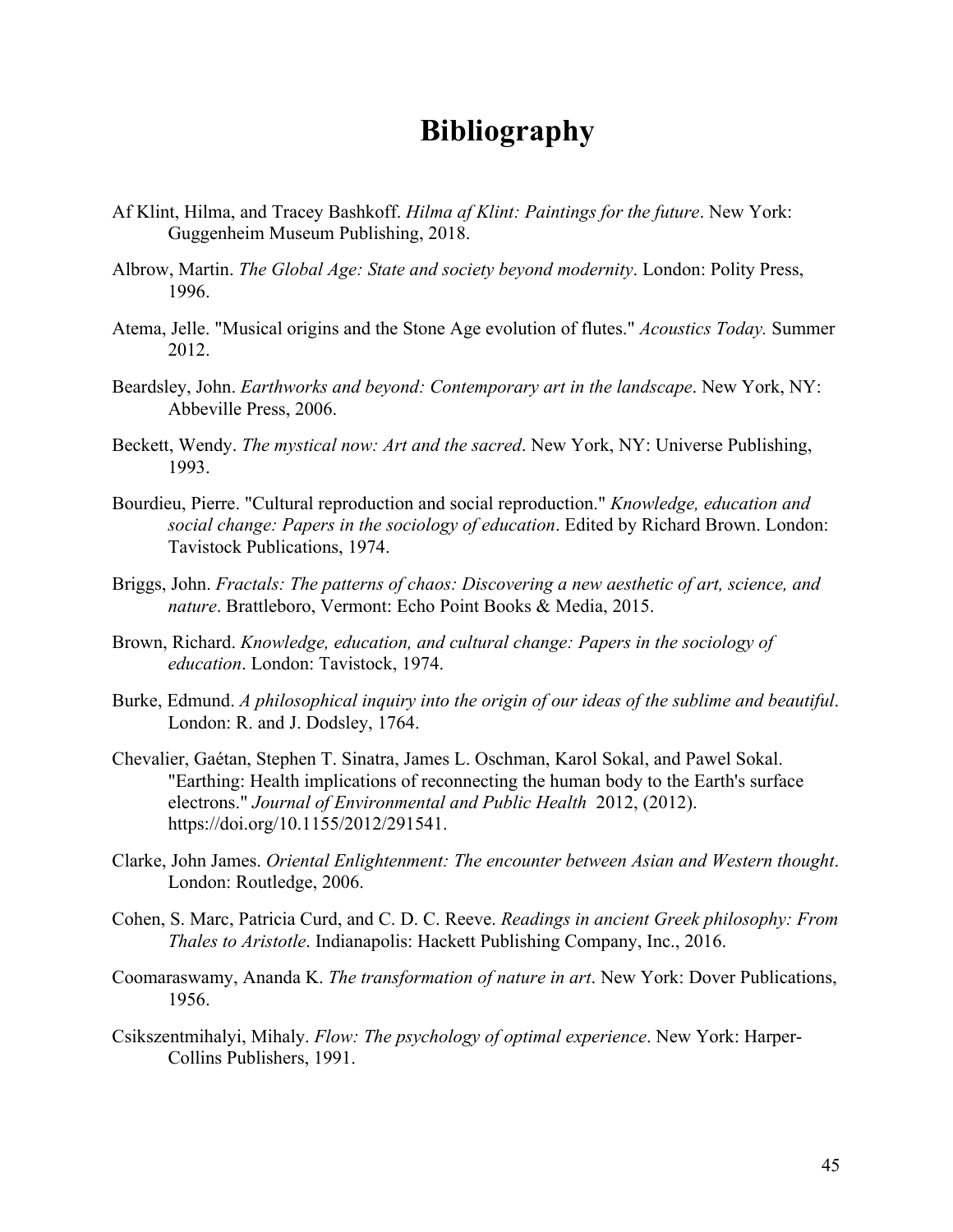- Dalvi-Esfahani, Mohammed, Ali Niknafs, Zohre Alaedini, Hajar Barati Ahmadabadi, Daria J. Kuss, and T. Ramayah. "Social media addiction and empathy: Moderating impact of personality traits among high school students." *Telematics and Informatics* 57, no. 101516 (2021). https://doi.org/10.1016/j.tele.2020.101516.
- Elkins, James. "How long does it take to look at a painting?" *Huffington Post*, November 8, 2010. https://www.huffpost.com/entry/how-long-does-it-take-to-\_b\_779946.
- Fanning, Leesa. *Encountering the spiritual in contemporary art.* New Haven: Yale University Press, 2018.
- Fiorenza, Nick Anthony. "Planetary harmonics & neurobiological resonances in light, sound, & brain wave frequencies." *Lunar Planner.* Accessed December 24, 2020. https://www.lunarplanner.com/Harmonics/planetary-harmonics.html.
- Franklin, Michael. *Art as contemplative practice: Expressive pathways to the self*. Albany: State University of New York Press, 2018.
- Fuller, Richard Buckminster. *Critical path*. New York: St. Martin's Press, 1981.
- Gelburd, Gail, and Geri de Paoli. *The trans parent thread: Asian philosophy in recent American art*. Philadelphia: University of Pennsylvania Press, 1990.
- Ghyka, Matila C. *The geometry of art and life*. New York: Dover Publications, Inc., 2018.
- Gilmore, Lee. "Theater in a crowded fire: Spirituality, ritualization, and cultural performativity at the Burning Man festival." Ph.D. dissertation, University of California, Berkeley, 2005.
- Goldman, Jonathan, and Andi Goldman. *Chakra frequencies: Tantra of sound*. Rochester, VT: Destiny Books, 2011.
- Goldman, Jonathan. *Healing Sounds: the Power of Harmonics*. Rochester, Vermont: Healing Arts Press, 2002.
- Gray, Patricia M., Bernie Krause, Jelle Atema, Roger Payne, Carol Krumhansl, and Luis Baptista. "The music of nature and the nature of music." *Science* 29, no. 5501 (2001): 52- 54.
- Harris, Sam. *The end of faith: Religion, terror, and the future of reason*. London: Free Press, 2005.
- Haskell, Barbara. "Ask a Curator: Agnes Pelton: Desert Transcendentalist." Whitney Museum of American Art. October 21, 2020. Video, 32:30. https://youtu.be/uM9MziL-6t8.
- Jones, John. "American artist Lita Albuquerque creates fictional female astronaut for Desert X AlUla." *Stir World.* March 30, 2020. https://www.stirworld.com/see-features-americanartist-lita-albuquerque-creates-fictional-female-astronaut-for-desert-x-alula.
- Kandinsky, Wassily. *Concerning the spiritual in art*. Translated by Michael Sadleir. Toronto: Dover Publications, 1977.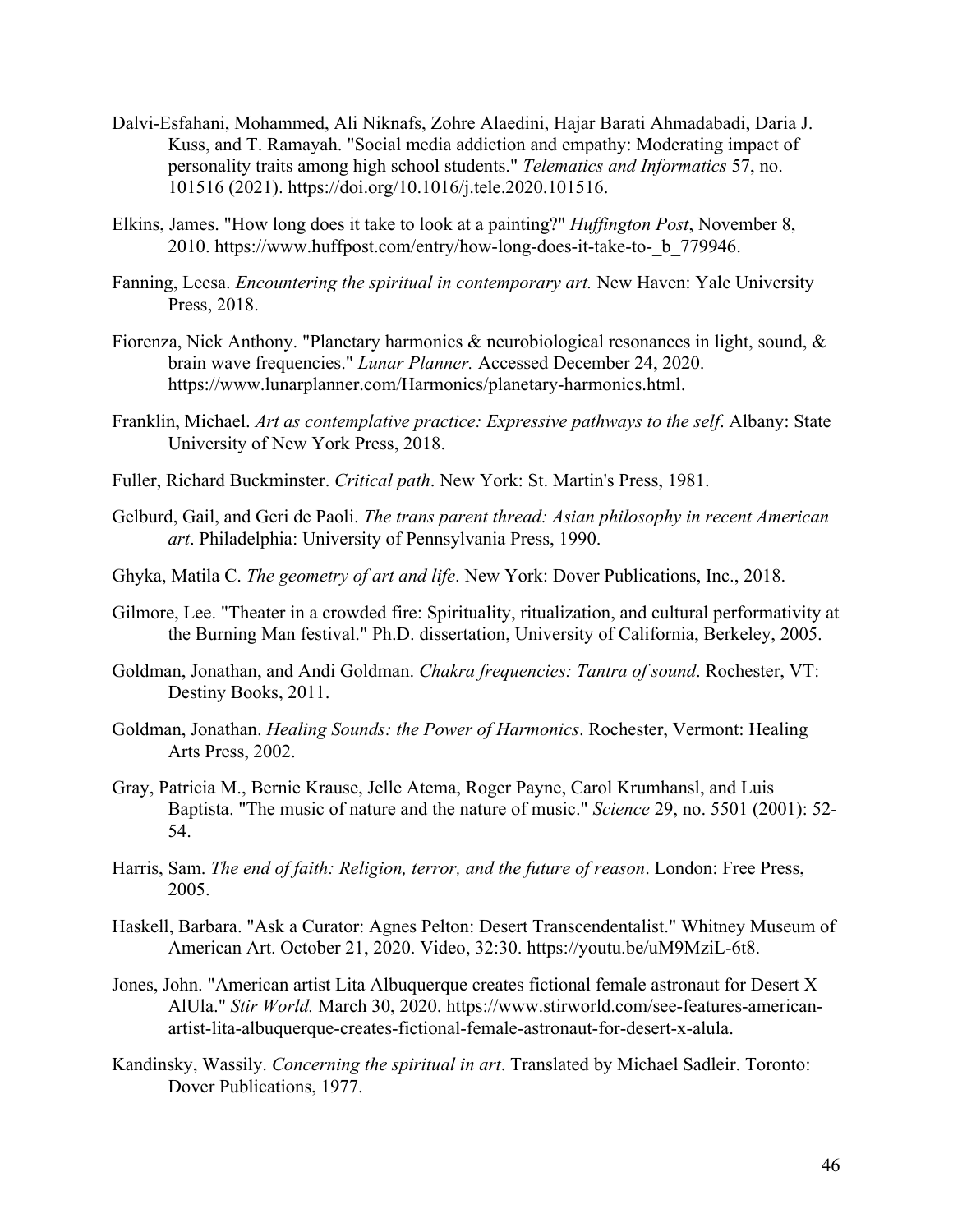- Karlstrom, Paul J. *On the Edge of America: California Modernist Art, 1900-1950*. Berkeley: University of California Press, 1996. http://ark.cdlib.org/ark:/13030/ft5p30070c/
- Kim-Cohen, Seth. *Against ambience and other essays*. London: Bloomsbury Publishing, 2016.
- Kosky, Jeffrey. *Arts of wonder*. Chicago: University of Chicago Press, 2012.
- Kusama, Yayoi. *Yayoi Kusama: In infinity*. Edited by Lærke Rydal Jørgensen, Marie Laurberg, and Michael Juul Holm. Louisiana: Humlebæk Louisiana Museum of Modern Art, 2015.
- Kuspit, Donald, and Lynn Gamwell. *Health and happiness in 20th-century avant-garde art*. Ithaca, NY: Cornell University Press, 1996.
- Lacey, Jordan. "Translating ambience." *Unlikely Journal for Creative Arts* 6. Last modified 2020. http://translating-ambiance.com/.
- Lailach, Michael. *Land art*. Edited by Uta Grosenick. Köln: Taschen, 2007.
- Lawlor, Richard. *Homage to Pythagoras: Rediscovering sacred science*. New York: Lindisfarne, 1980.
- Leidy, Denise Patry, and Robert A. F. Thurman. *Mandala: The architecture of Enlightenment*. London: Thames and Hudson, 1998.
- Lotan, Meir, and Christian Gold. "Meta-analysis of the effectiveness of individual intervention in the controlled multisensory environment (Snoezelen®) for individuals with intellectual disability." *Journal of Intellectual & Developmental Disability* 34, no. 3 (2009): 207-215.
- MACROmedia Publishing. *Cymatics: The healing nature of sound.* March 27, 2018. Video, 28:02. https://www.youtube.com/watch?v=57JpuMnWS1I.
- Mann, Sandi, and Rebekah Cadman. "Does being bored make us more creative?" *Creative Research Journal* 26, no. 2 (2014): 165-173.
- "Marina Abramović Distinguished Speaker." *Crystal Bridges Museum of American Art*. November 18, 2019. Video. 48:06. https://youtu.be/aL2\_4SHOqqE
- McDonough, Richard. "Plato: Organicism." *Internet Encyclopedia of Philosophy*. Accessed May 26, 2020. https://www.iep.utm.edu/platoorg/.
- Morris, Robert. "Notes on sculpture, part 2." *Continuous Project Altered Daily*, 15. First published in *Artforum* 5, no. 2 (October 1966).
- Morse, Erik. "Something in the air." *Frieze*. Last modified November 1, 2009. https://www.frieze.com/article/something-air.
- Munroe, Alexandra. *The third mind: American artists contemplate Asia, 1860-1989*. New York: Guggenheim Museum, 2009.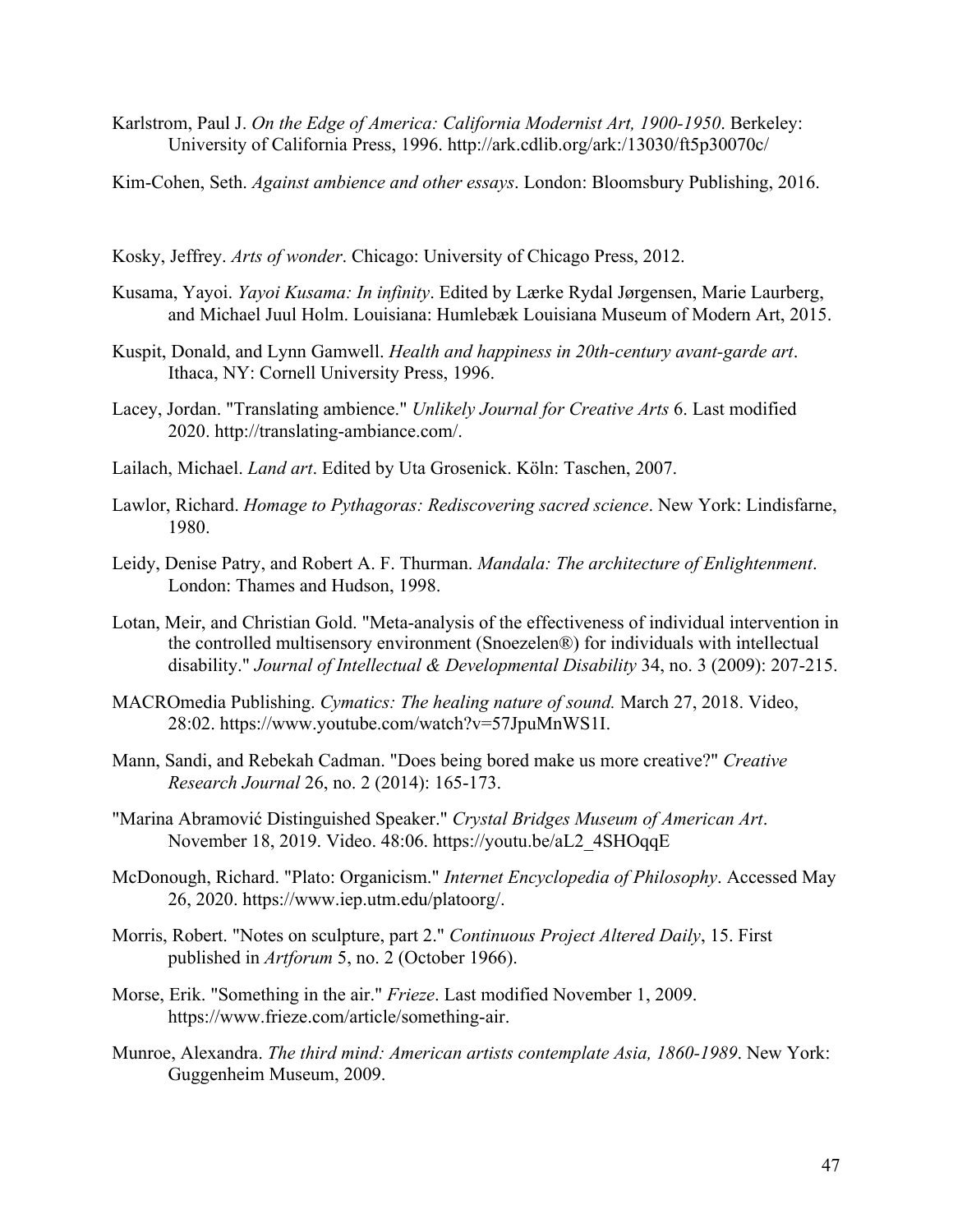- Reed, Arden. *Slow art: The experience of looking, sacred images to James Turrell*. Oakland: University of California Press, 2019.
- Reid, Guy. "Overview." *Planetary Collective*. December 2012. video, 19:00, https://vimeo.com/planetarycollective/overview.
- Roquet, Paul. *Ambient media: Japanese atmospheres of self*. Minneapolis: University of Minnesota Press, 2016.
- Sayem, Abu. "The eco-philosophy of Seyyed Hossein Nasr: Spiritual crisis and environmental degradation." *Isalmic Studies* 58, no. 2 (2019): 271-295.
- Searle, John. *Intentionality.* Intelecom. July 16, 2018. Video, 6:30. https://youtu.be/46qvb\_HKIvg.
- Schmickle, Silke. "Transgressing boundaries." In *Minimalism: Space. Light. Object,* 34-40. Edited by Eugene Tan and Russell Storer. Singapore: National Gallery Singapore, 2018.
- Snell, Gretchen. *The power of vibrational medicine: Healing with the bioacoustics of nature.* Coppell, TX: Self-published, 2019.
- "Spine of the Earth." Accessed December 24, 2020. https://www.litaalbuquerque.com/spine-ofthe-earth-2012.
- Spretnak, Charlene. *Spiritual dynamic in modern art: Art history reconsidered, 1800 to the present*. New York: Palgrave Macmillan, 2016.
- Tan, Eugene, and Russell Storer. *Minimalism: Space. Light. Object*. Singapore: National Gallery Singapore, 2018.
- Taylor, Mark C. *Refiguring the spiritual: Beuys, Barney, Turrell, Goldsworthy*. New York: Columbia University Press, 2012.
- Thompson, William Forde, Alexandra Lamont, Richard Parncutt, and Frank A. Russo. *Music in the social and behavioral sciences: An encyclopedia*. Los Angeles, California: SAGE Reference, 2015. http://www.credoreference.com/book/sagemuscbeh.
- Trungpa, Chogyam. *Cutting through spiritual materialism*. Boston: Shambhala, 2002.
- Tuchman, Maurice. *The spiritual in art: Abstract painting 1890-1985.* Los Angeles: Los Angeles County Museum of Art, 1986.
- Turner, Victor. *Ritual process: Structure and anti-structure*. Massachusetts: Cornell University Press, 1966.
- Turrell, James. *James Turrell: A retrospective*. Edited by Justin Molony, and Meredith McKendry. Canberra: Publishing Section National Gallery of Australia, 2014.
- Ulrich, Roger S. "View through a window may influence recovery from surgery." *Science* 224, no. 4647 (1984): 420-21.